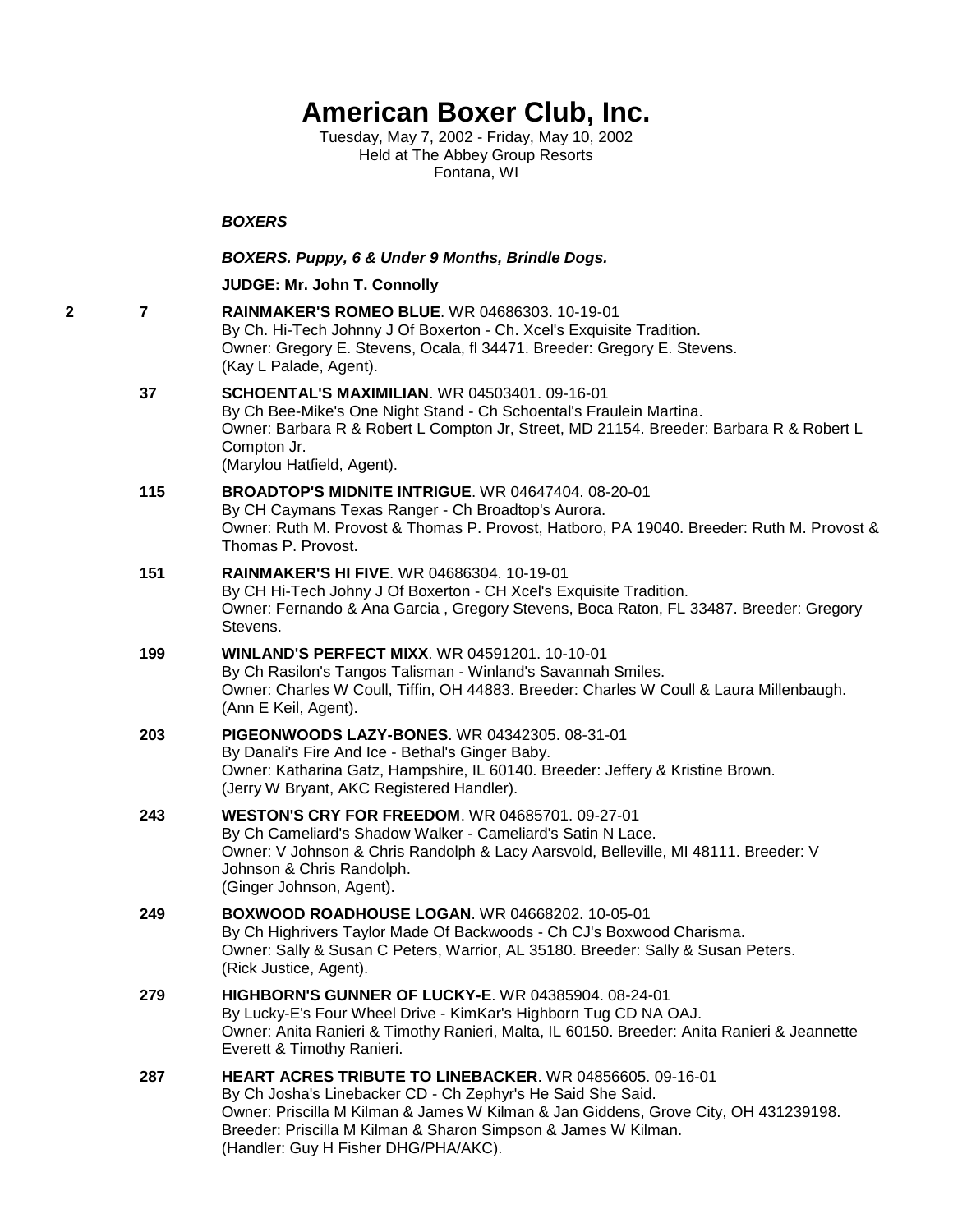|   | 313 | PINEBROOK'S RICHLY BLENDED. WR 04698903. 10-27-01<br>By Ch Pinebrook's Unique Blend - Ch Pinebrook's You Must Love Me.<br>Owner: Tom & Arlene Perret, Wooster, OH 446911223. Breeder: Tom Perret & Arlene Perret.                                      |
|---|-----|--------------------------------------------------------------------------------------------------------------------------------------------------------------------------------------------------------------------------------------------------------|
|   | 345 | BELLCREST WATCH ME SHINE. LQ753829CAN. 08-26-01<br>By Ch Syrr Run's Online Heart Acre - Bellcrest Exclusively Yours.<br>Owner: Shirley Bell, Corbeil On, CN P0H 1K0. Breeder: Shirley Bell.                                                            |
|   | 349 | OAKWOODS THYMES AV CHANGED. WR 05052505. 11-03-02<br>By Ch Oakwoods Winds Of Change - Rosewood's Sicilian Covergirl.<br>Owner: Jackie Shoemake & Dinna K Helmke, Bradenton, FL 342097435. Breeder: Dee<br>Singleton & Tommie Eller & Gerald Eller.     |
| 1 | 359 | ROSEND'S-JEMS COLETRANE, WR 05191103, 08-29-01<br>By Ch Jems Pearl Jam - Ch Rosend's Lady Day.<br>Owner: R Sayler & D Emmons & L Yon, Yakima, WA 98908. Breeder: James & Wendy Bettis &<br>Lynda Yon.                                                  |
| 4 | 379 | <b>RYZINGSTAR'S NIGHT WIND. WR 04174802. 08-27-01</b><br>By Ch Rosend's After Midnight - Ch Ryzingstar's Justa Breeze.<br>Owner: Jennifer Paul & Patricia Healy, Denver, CO 802182209. Breeder: Howard E Engel & B<br>& A & M Eisele.                  |
| Α | 419 | <b>CARILLON ON TOUR WITH TAYLOR MADE. WR 04837202. 10-23-01</b><br>By Ch High River's Taylor Made Of Backwood - Ch CJ's Picture Perfect Of Rummer Run.<br>Owner: Cindy Suarez, Ozark, AL 363609635. Breeder: Cindy Suarez.                             |
|   | 425 | <b>CARILLONS PICTURE OF TICKER. WR 04837201. 10-23-01</b><br>By Ch Highrivers Taylor Made Of Backwoods - Ch CJ's Picture Perfect Of Rummer Run.<br>Owner: Cindy Suarez, Ozark, AL 363609535. Breeder: Cindy Suarez.<br>(Debbie Struff, Agent).         |
|   | 431 | <b>CARILLON TAYLOR MADE FAIRWAY LEGEND.</b> WR 04837203. 10-23-01<br>By Ch Highrivers Taylor Made Of Backwoods - Ch CJ's Picture Perfect Of Rummer Run.<br>Owner: Cindy Suarez, Ozark, AL 363609635. Breeder: Cindy Suarez.<br>(Debbie Struff, Agent). |
| 3 | 435 | JAEGERHOUSE PINNACLE DE DEBRIA. LQ765394CAN. 08-23-01<br>By Jaegerhouse's Der Spieler - Jaegerhouse's Flirtation.<br>Owner: Verena M Jaeger & D S Russell, Stouffville, ON, CN L4A 7X3. Breeder: D S Russell &<br>Verena M Jaeger.                     |
|   | 497 | <b>IRONDALE'S BILL OF RIGHTS. WR 05191104. 08-29-01</b><br>By Ch Jems Pearl Jam - Ch Rosend's Lady Day.<br>Owner: Melissa Sheehan, San Leandro, CA 94577. Breeder: James & Wendy Bettis & Lynda<br>Yon.                                                |
|   | 505 | <b>BREHO I BEE SHININ'. WR 04824802. 10-18-01</b><br>By Ch Jems Pearl Jam - Ch Breho I Bee Blazin'.<br>Owner: Brenda Stuckey & Therese Galle, Jonesboro, LA 71251. Breeder: Brenda Stuckey &<br>Theresa Galle.                                         |
|   | 561 | <b>DOO DAH'S MARKET WATCH. WR 04648904. 09-23-01</b><br>By Ch Doo Dah's Pot Of Gold - Ch Logan Elm's Xanadoo Dah.<br>Owner: Kari Hammer-Phillips & Jeff Phillips & Jeff Yocca, Stoutsville, OH 431549627. Breeder:<br>Sheryll Frederick.               |
|   |     | BOXERS. Puppy, 6 & Under 9 Months, Fawn Dogs.                                                                                                                                                                                                          |
|   |     | <b>JUDGE: Mr. John T. Connolly</b>                                                                                                                                                                                                                     |
| А | 67  | <b>RODLIN ROBBINS WAY.</b> WR 06042602. 09-14-01<br>By Ch Arriba Talisman Eagle - Rodlin Dajen Skys The Limit.<br>Owner: Rod & Linda Norris, Brace Bridge, ON P1L1W9. Breeder: Rod & Linda Norris.                                                     |
|   | 77  | <b>HOLLAND'S INFINITE JUSTICE. WR 04635902. 10-04-01</b><br>By CH. Hi-Tech's Johnny J Of Boxerton - CH. Holland's Lady Di.                                                                                                                             |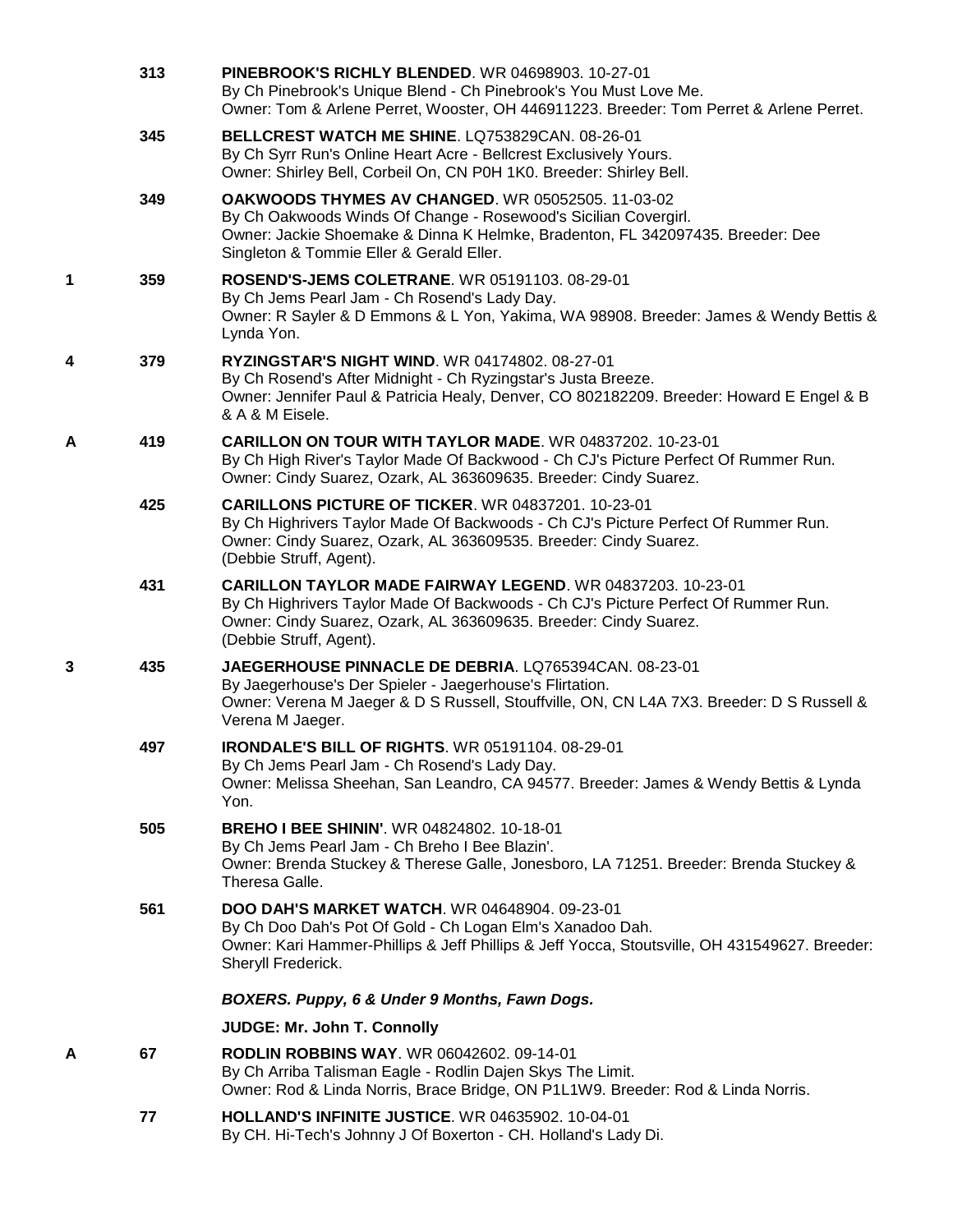|              |     | Owner: Linda Holland, Lynn, MA 01904. Breeder: Linda Holland.<br>(Debbie Struff, Agent).                                                                                                                                                                                                                       |
|--------------|-----|----------------------------------------------------------------------------------------------------------------------------------------------------------------------------------------------------------------------------------------------------------------------------------------------------------------|
| 3            | 153 | <b>DENBAR'S JAILHOUSE ROCK.</b> WR 04228510. 09-23-01<br>By Ch. Denbar's Rock N Roll King - Denbar's Dancin In The Moonlight.<br>Owner: Bill & M Hargreaves & Annette Clark, Salt Lake City, Ut 84103. Breeder: Annette Clark.                                                                                 |
| 1            | 175 | PATRIOT'S FREEDOM'S CORNERSTONE. WR 06093901. 08-28-01<br>By Ch Skidoo's Gotcha - Ch Bayview Rising Star.<br>Owner: Mike & Dianne Haas, El Sobrante, CA 94803. Breeder: Mike & Dianne Haas.<br>(Cheryl A Cates, Agent).                                                                                        |
|              | 259 | BENTBROOKS CHIP OFF THE OLD BLOCK. WR 04184904. 08-24-01<br>By Bentbrook's Blue Chip - Bentbrook's High Noon Legacy.<br>Owner: Barb Carroll, Wisconsin Rapids, WI 54494. Breeder: Barb Carroll.<br>(Terri Galle, Agent).                                                                                       |
| A            | 289 | <b>HEART ACRES LINK TO LINEBACKER. WR 04856603. 09-16-01</b><br>By Ch Josha's Linebacker CD - Ch Zephyr's He Said She Said.<br>Owner: Priscilla M Kilman & James W Kilman, Grove City, OH 431239198. Breeder: Priscilla M<br>Kilman & Sharon Simpson & James W Kilman.<br>(Handler: Guy H Fisher DHG/PHA/AKC). |
|              | 303 | HI-TECH'S BOUND FOR GLORY, WR 05700301, 11-01-01<br>By Ch Hi-Tech's Impresario - Ch Hi-Tech's Matisse.<br>Owner: Zoila A Truesdale & Dr William Truesdale, Seekonk, MA 027713926. Breeder: Zoila A<br>Truesdale & Dr William Truesdale.<br>(Handler: Kimberly Pastella).                                       |
| $\mathbf{2}$ | 317 | <b>PINEBROOK'S LEGACY. WR 04698902. 10-27-01</b><br>By Ch Pinebrook's Unique Blend - Ch Pinebrook's You Must Love Me.<br>Owner: Tom & Arlene Perret, Wooster, OH 446911223. Breeder: Tom & Arlene Perret.                                                                                                      |
|              | 355 | <b>BLUE SKY'S TOP DOG. WR 05005006. 11-04-01</b><br>By Ch Kenasher's Top Salesman - Syrr Run's Krystal Blue Sky.<br>Owner: Lisa Hendrix, Dacula, GA 30019. Breeder: Lisa Hendrix.<br>(Sherry Johnson, Agent).                                                                                                  |
|              | 357 | <b>OMEGA'S MAXIMUS. WR 04379502. 09-23-01</b><br>By Ch Owlay's Show Off Of Salgray - Ch Omega's Envy Of Wit's End.<br>Owner: James L & Lucille Jackson, Oakton, VA 22124. Breeder: James L & Lucille Jackson.<br>(Mary Lou Hatfield, Agent).                                                                   |
|              | 381 | <b>RYZINGSTAR'S LAST CALL. WR 04174601. 08-28-01</b><br>By Ch Holly Lane's Wild As The Wind - Ch Rosend's Unforgettable.<br>Owner: Patricia Healy & Howard Engel, Brighton, CO 806036203. Breeder: Patricia Healy.                                                                                             |
| 4            | 385 | <b>DAJON'S ONR FORTHE ROAD.</b> WR 04174602. 08-28-01<br>By Ch Holly Lane's Wild As The Wind - Ch Rosend's Unforgettable.<br>Owner: Rosalind Francis & Patricia Healy, Windsor, CO 805500010. Breeder: Patricia Healy.                                                                                         |
|              | 421 | <b>PENTASTAR'S PT CRUISER. WR 04537501. 10-11-01</b><br>By Pentastar's Strut N Thunder - Charmer's Echo Of Penastar.<br>Owner: Connie Schultz & Louis J Schultz, Hickory Hills, IL 604571012. Breeder: Connie Schultz<br>& Louis J Schultz Jr.                                                                 |
|              | 423 | <b>SENTRY'S PLAYING HARDBALL. WR 04077801. 08-11-01</b><br>By Ch Sentry's High Time - Bartel's Cricket.<br>Owner: Christine Stander & E Champley & Joanna Wojciechowski, Garden City, MI 48135.<br>Breeder: Christine Stander.                                                                                 |
|              | 491 | <b>BREHO'S GIVEN TO FLY. WR 04824804. 10-18-01</b><br>By Ch Jems Pearl Jam - Ch Breho I Bee Blazin.<br>Owner: Connie Back & Brenda Stuckey, River Ridge, LA 70123. Breeder: Brenda Stuckey &<br>Theresa Galle.                                                                                                 |
|              | 565 | REDBUD JANAY POWERPLAY AT LOGAN ELM. WR 04044507. 08-21-01<br>By Ch Logan Elm's Genesis - Alleys Classi Image Of Fantan.                                                                                                                                                                                       |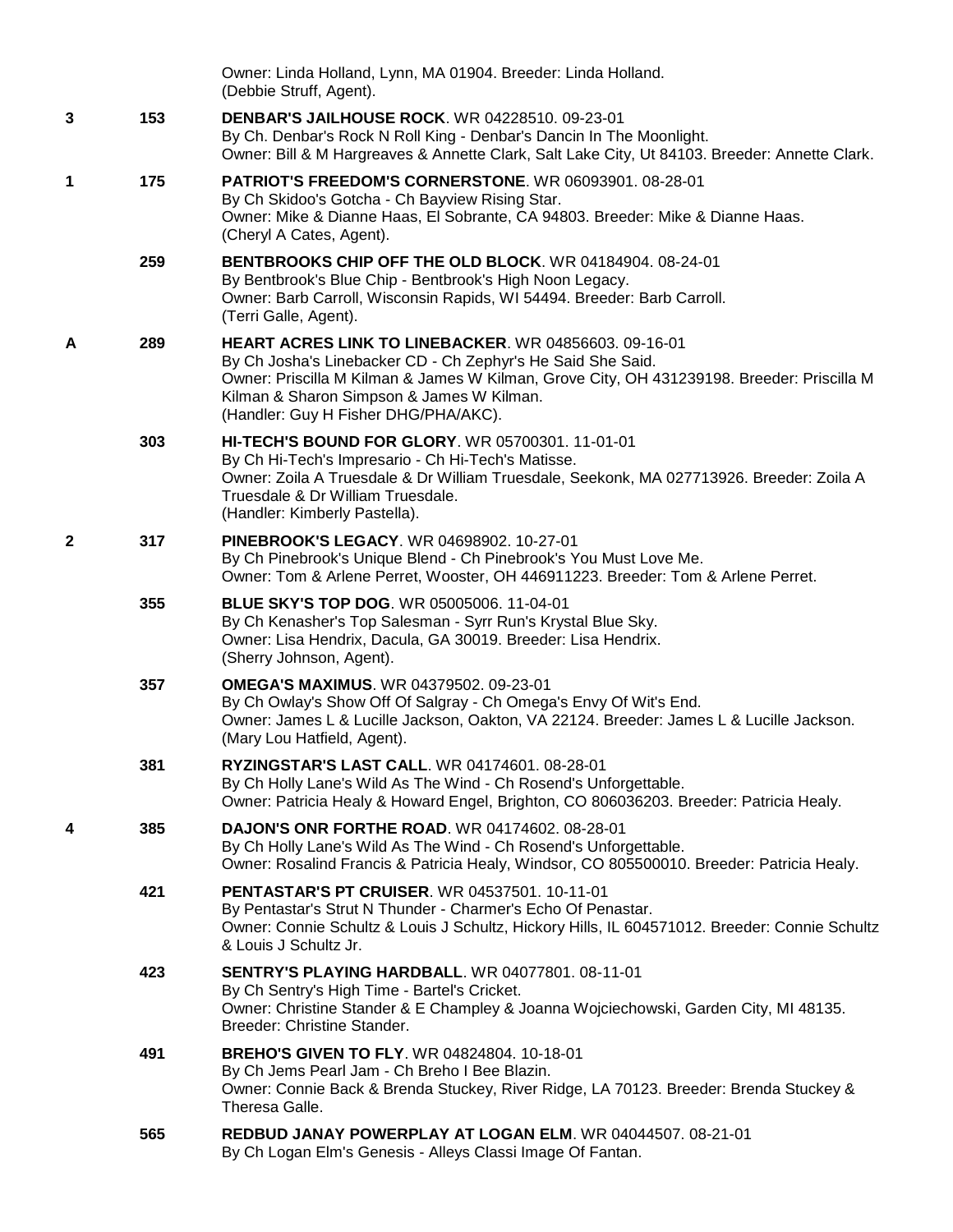Owner: Kelly & Phillip Harris & J Phillips & J Yocca, Columbus, OH 432245708. Breeder: Sandra Alley.

## *BOXERS. Puppy, 9 & Under 12 Months, Brindle Dogs.*

**JUDGE: [Mr. John T. Connolly](http://infodog.com/show/judge/jdgprofile.htm?jn=401)**

|                         | 35  | <b>SALGRAY'S WHO'S ON FIRST. WR 03254205, 06-13-01</b><br>By Ch Salgray's Black Tie - Ch Salgray's Isabella.<br>Owner: Jane Hamilburg-Guy & Victoria Guy & Patricia S Harrah, Mansfield, MA 02048.<br>Breeder: Jane Hamilburg-Guy & Victoria Guy & Patricia S Harrah.<br>(Marylou Hatfield, Agent). |
|-------------------------|-----|-----------------------------------------------------------------------------------------------------------------------------------------------------------------------------------------------------------------------------------------------------------------------------------------------------|
|                         | 53  | <b>MITCH'S TRIBUTE TO JFK. WR 03750203. 07-13-01</b><br>By Ch. Bee-Mike's One Night Stand - Ch. Standing - O's Ava Gardner At Raklyn.<br>Owner: Holly M. Cook & Jacqueline K. Cook, Webster, NY 14580. Breeder: Holly M. Cook &<br>Elmo A.V.B<br>(Debbie Struff, Agent).                            |
| 1/W/BW<br>(5<br>Points) | 137 | <b>BIX-L TIME'S TRIPLE DOUBLE. WR 05416101. 07-16-01</b><br>By Ch. Bix-L's Ricochet To Greyhawk - It's About Time.<br>Owner: Phyllis & Tom & Jonathan Foreman, Northridge, CA 91325. Breeder: Angel Hall.<br>(Wendy Bettis, Agent).                                                                 |
| 3                       | 139 | <b>DANRICK'S MAXIMUS DEVERO. WR 02811703. 05-10-01</b><br>By Danrick's Done It Again - Danrick's Lulu.<br>Owner: Carlos DeJesus & George Griffin & Ernie Revuelta, Loxahatchee, FL 33470. Breeder:<br>Carlos DeJesus & Danilo Ramirez.<br>(B J Barnhart, Agent).                                    |
|                         | 155 | LYNBARY' BEAU LANE. LN 740495. 07-07-01<br>By Ch Berlane's Causing An Uproar - Ch Lynbary's Centerfold.<br>Owner: Litsa Duphette& B Green, Quebec, cn jos1ko. Breeder: L&b Green & Lianne Green.<br>(Nora McGriskin, Agent).                                                                        |
|                         | 157 | MI-T DISTINGUISHED GENTLEMAN. WR 04716001. 07-04-01<br>By Aracrest's Epic - Mi-T's Mahogany Doll.<br>Owner: Naomi Gibbs & James Gibbs, Camano Island, WA 982825750. Breeder: Terri Lee &<br>Randy N Pope.                                                                                           |
| A                       | 165 | <b>BALDR'S DNA SUPREME. WR 02444802. 05-13-01</b><br>By Ch Storybooks Rip It Up - Ch Baldr's Jaz Jaz-Z Jaz-Z-Z.<br>Owner: K & C Robbins & R & S Cormier, Newnan, GA 302635038. Breeder: Robert D Conrad.<br>(Michael Shepherd, Agent).                                                              |
| 4                       | 237 | <b>WARZONE'S TUEBOR. WR 04490902. 07-08-01</b><br>By Ch Garnsey's Mad Max - Greenfield's Schemes'N'Dreams.<br>Owner: Jeri Ketchum & Ron Gubry, Grand Ledge, MI 48837. Breeder: M Balzer.<br>(Handler: Guy H Fisher DHG/PHA/AKC).                                                                    |
|                         | 273 | <b>BELCO'S GET YO MOTA RUNNIN.</b> WR 05696801. 07-26-01<br>By Ch Elharlen's Your Choice - Dapper's Seawind Sassafrass.<br>Owner: Susan Turner & Elizabeth Davis, Mansfield, MA 02048. Breeder: Margret York & E<br>Coviello-Davis & Patricia McMullen.                                             |
|                         | 327 | <b>KEILANN'S DANCIN'N THE MOONLITE. WR 03590101, 07-03-01</b><br>By Ch Ein-von's Dock Of The Bay - Ch Ein-von's Keilann Expressions.<br>Owner: Sandra U Gaynor, E Freetown, MA 027171009. Breeder: Sandy Gaynor & Zwei A<br>Pierson & Frank Gaynor.                                                 |
| A                       | 389 | <b>MERICAL'S RING OF FIRE. WR 03282806. 06-18-01</b><br>By Ch Maxl's Golden Boy - Merical's Dark Princess.<br>Owner: William & Sherry Mielke, Searcy, AR 72143. Breeder: Meredith Medler & Calvin Gruver.                                                                                           |
|                         | 395 | <b>BAVARIA'S WHAT WOMEN WANT. WR 02951005. 05-28-01</b><br>By Ch Interlude's Bavarian Hummel - Ch Bavaria's Take A Chance On Me.<br>Owner: Tom & Jana Bennett & Vera Albers, Round Lake Park, IL 60073. Breeder: Vera Albers.                                                                       |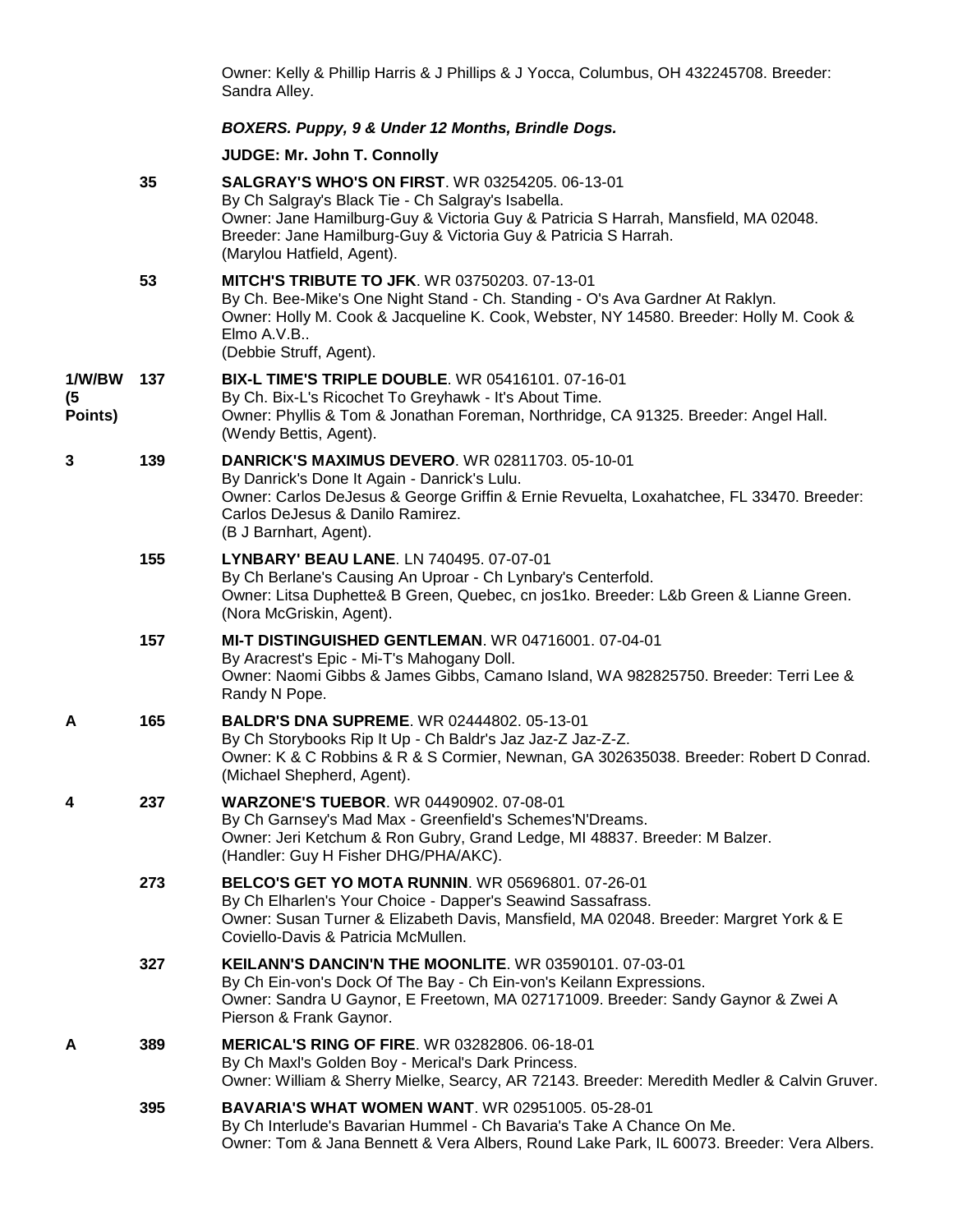|   | 405 | <b>RAJA'S STAR OF INDIA. WR 03624904. 06-02-01</b><br>By Ch Raineylane's Marshall Dillon - Heart Acres Walkabout O Raja.<br>Owner: Jerald M LaFollette, Austin, TX 787044522. Breeder: Sharon Williams.                                   |
|---|-----|-------------------------------------------------------------------------------------------------------------------------------------------------------------------------------------------------------------------------------------------|
|   | 471 | <b>CACHET'S EXCLUSIVE DESIGN. WR 04317801. 07-27-01</b><br>By Ch Jaegerhouse's Adonis - Cachet's Solitaire.<br>Owner: L Magowitz & L Tibbitts-Ridings, Troy, NY 12180. Breeder: Len Magowitz.                                             |
|   | 493 | BROOKWOOD'S DAYDREAM BELIEVER. WR 03959901. 06-20-01<br>By Ch Brookwood's Dream Dancer - Brookwood's Place Your Bets.<br>Owner: Kenneth Andrake & Lee Ann Brooks, Brandenburg, KY 40108. Breeder: Lee Ann<br>Brooks & Bethany Glenn.      |
|   | 507 | <b>EVERGREEN'S KING JAMES. WR 03798503. 06-20-01</b><br>By Ch Evergreen Big Shot Elanwood - Evergreen's Wild Thing.<br>Owner: Carol Ann Misna & Jane E Flowers, Savage, MN 55378. Breeder: Stanley D & Jane E<br>Flowers.                 |
|   | 511 | EVERGREEN'S CHESAPEAKE. WR 03798506. 06-20-01<br>By Ch Evergreen Big Shot Elanwood - Evergreen Wild Thing.<br>Owner: Robert & Christine Friend & J Flowers, Annapolis, MD 21401. Breeder: Jane E &<br>Stanley D Flowers.                  |
|   | 525 | ELHARLEN'S CLASSIC DESIGN. LJ744763CAN. 05-26-01<br>By Lynbarry's Dylan's Choice - Elharlen's Feature Story.<br>Owner: Eleanor & Harold Foley, South Rawdon, NS, CN BON 1Z0. Breeder: Eleanor & Harold<br>Foley.                          |
| 2 | 557 | <b>BROOKWOOD'S MYSTIC WARRIOR. WR 03959902. 06-20-01</b><br>By Ch Brookwood's Dream Dancer - Brookwood's Place Your Bets.<br>Owner: Lee Ann Brooks & Ed Scott & & Kenneth Andrake, Ghent, KY 41045. Breeder: Lee Ann<br>Brooks.           |
|   |     | BOXERS. Puppy, 9 & Under 12 Months, Fawn Dogs.                                                                                                                                                                                            |
|   |     | JUDGE: Mr. John T. Connolly                                                                                                                                                                                                               |
| 3 | 9   | <b>WINLAND'S SHOOTING STAR. WR 03601801. 05-27-01</b><br>By Ch Winland's Epiphany - Winland's Kiara Simbas Pride.<br>Owner: Don Laser & Cheryl Laser, Findlay, OH 45840. Breeder: Marilee Might.<br>(Ann L Keil, Agent).                  |
|   | 11  | <b>U-BET NO SECOND CHOICE.</b> WR 02938906. 06-02-01<br>By Ch Abby-Rose's Calvin Klein - U-Bet Gold Bonus.<br>Owner: Joan Ingram, Grass Valley, CA 95945. Breeder: Joan Ingram.<br>(Sonda Peterson, Agent).                               |
|   | 21  | RAKLYNS SHOWBOAT. WR 02787101. 05-10-01<br>By Ch. Hi-Tech Johnny J Of Boxerton - Ch. Raklyns Celebration.<br>Owner: Guido Tafur & Susan Tafur, Midlothian, VA 23114. Breeder: Debbie Struff & Erin Struff.<br>(Kimberly Pastella, Agent). |
|   | 71  | <b>RAKLYN'S SHOWTIME. WR 02787104. 05-10-01</b><br>By Ch Hitech Johnny J Of Boxerton - Ch Raklyn's Celebration.<br>Owner: Judy & Allison Wood, Loundenville, NY 12211. Breeder: Debbie & Erin Struff.                                     |
|   | 187 | <b>WINDY CITY'S SOMEONE TO WATCH.</b> WR 04024601, 07-26-01<br>By Ch Chessel's Designated Hitter - Fierstar's Hanna Lee.<br>Owner: Nicholas Wolf, Chicago, il 60631. Breeder: Nicholas Wolf.                                              |
|   | 205 | <b>KARMEL'S TAKE A CHANCE ON ME. WR 03573606. 06-28-01</b><br>By Ch Arriba Talisman Ego - Ch Catera's Thats The Ticket.<br>Owner: Sharon Taylor & K Wilson, Glen Burnie, MD 21060. Breeder: Karin H Wilson.                               |
| 4 | 217 | <b>RAJA'S TOP GUN OF RAINEYLANE. WR 03624905. 06-02-01</b><br>By Ch Raineylane's Marshall Dillon - Heart Acres Walk-About O'Raja.<br>Owner: Avalon Jackson, Castleberry, AL 36432. Breeder: Sharon Williams.<br>(Genine DeMaso, Agent).   |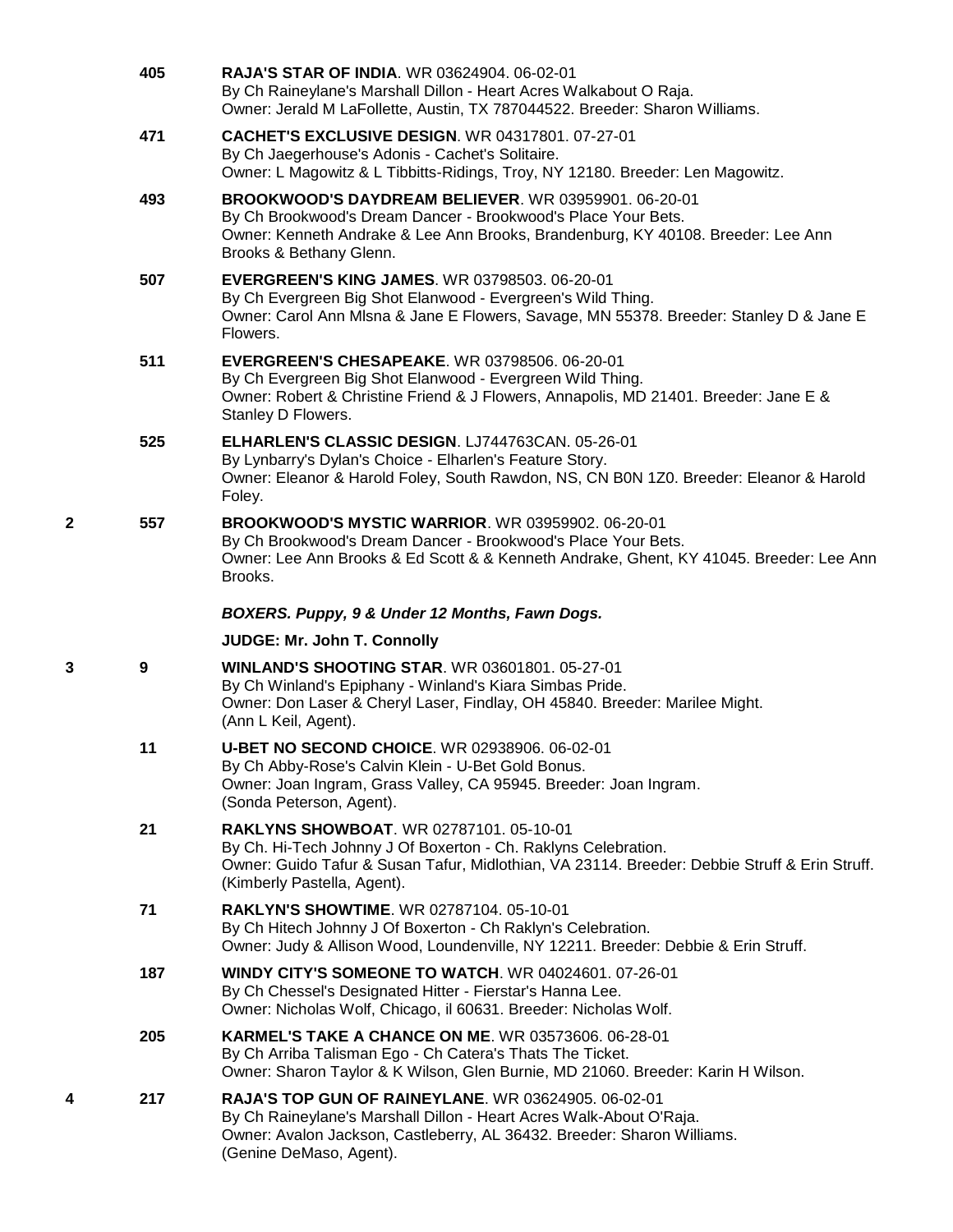|   | 227 | <b>BUTLER'S STONE COLD. WR 03615702. 07-15-01</b><br>By Ch Berlane's Causin An Uproar SOM - Omega's Love Me Love Me Not.<br>Owner: Tina & Robert Bulter, Forest Grove, OR 97116. Breeder: Robert Butler.<br>(Wendy Bettis, Agent).                                                         |
|---|-----|--------------------------------------------------------------------------------------------------------------------------------------------------------------------------------------------------------------------------------------------------------------------------------------------|
| 1 | 269 | RAKLYNS STEALING THE SHOW. WR 02787103. 05-10-01<br>By Ch Hi-Tech Johnny J Of Boxerton - Ch Raklyns Celebration.<br>Owner: Erin Struff & Debbie Struff, Bolton, CT 06043. Breeder: Erin Struff & Debbie Struff.                                                                            |
|   | 291 | HEART ACRE N SCHMIDT'S TIME FOR SPICE. WR 03700301. 06-14-01<br>By Ch Heart Acres Formal Attire - Jus-A-Wyn And Schmidt's Heartbreak.<br>Owner: Dr James Kilman & Priscilla Kilman & Juli Schmidt, Grove City, OH 43123. Breeder: Juli<br>Schmidt.<br>(Handler: Guy H Fisher DHG/PHA/AKC). |
|   | 319 | <b>PINEBROOK'S WISH UPON A STAR. WR 03488502. 07-13-01</b><br>By Ch Pinebrook's Unique Blend - Ch Pinebrook's Obsession.<br>Owner: Tom & Arlene Perret, Wooster, OH 446911223. Breeder: Tom Perret & Arlene Perret.                                                                        |
|   | 333 | CODY CHEROKEE MOON, WR 03319702, 06-18-01<br>By Ch Special K's A Jet Of My Own - Victory's Royale Sharyce.<br>Owner: Constance & Randall Thayer, Belmond, IA 504217535. Breeder: Jordan & Valerie<br>Lillibridge & Ken Beck.                                                               |
|   | 335 | PETRIE'S RED SKY AT NIGHT. WR 03387207. 07-07-01<br>By Ch Scarborough Hotel California - Ch Petrie's First Watch.<br>Owner: Jean & Jerry Shields, Seminole, FL 33776. Breeder: Jean & Jerry Shields.                                                                                       |
|   | 347 | BACKWOODS IM JUSTA COUNTRY BOY. WR 03848902. 07-01-01<br>By Ch High Rivers Cadet Of Sal-bad - Ch Amberly's Abbigail Of High River.<br>Owner: Rhonda McNutt & Sarah South, Town Creek, AL 35672. Breeder: Sarah South & Ken<br>Kyzer.<br>(Beverly A Albert, Agent).                         |
|   | 407 | ALJO'S YOU LIGHT UP MY LIFE LARRICH. WR 03864402. 06-26-01<br>By Ch LaRich Starstrid'r By The Bay - Ch Aljo's Ava Maria.<br>Owner: Hazel H McManus & L G McManus, Tulsa, OK 74128. Breeder: Alma Hartsell.<br>(Jeff Crouse, Agent).                                                        |
|   | 451 | R AND G'S COOL HAND LUKE. WR 02863802. 06-02-01<br>By Ch R And G's Jack Of Diamonds - Ch R And G's Cover Girl Of Newsmaker.<br>Owner: Pete Baranek, Kenosha, WI 531427680. Breeder: Gayann Jones.<br>(Gary Steele, AKC Registered Handler).                                                |
|   | 455 | <b>LARICH STAR LINK TO HI-STANDS. WR--03679802. 06-13-01</b><br>By Ch Elharlen's Yactsman - LaRich Star Maker By The Bay.<br>Owner: Charlie & LaVerne Howard, Paola, KS 66071. Breeder: LaVerne Howard.<br>(Lori McClain, Agent).                                                          |
|   | 461 | <b>FIRESTAR'S BIG BAND EXPRESS. WR 02888102. 05-25-01</b><br>By Ch Bravo's Dance Master - Ch Firestar's Carnival.<br>Owner: Diane E Boyle & Elizabeth J Cavanaugh, Chicago, IL 60630. Breeder: Owners.<br>(Jerry W Bryant, AKC Registered Handler).                                        |
|   | 515 | EVERGREEN CHAIRMAN OF THE BOARD. WR 03798505. 06-20-01<br>By Ch Evergreen Big Shot Elanwood - Evergreen's Wild Thing.<br>Owner: Norris & Judith Davidson & Jane Flowers, Pagosa Springs, CO 81147. Breeder: Stanely<br>D & Jane E Flowers.<br>(Stan Flowers, Agent).                       |
|   | 517 | <b>STEPH J'S TEXAS SUN FLAIR. WR 02871305. 06-01-01</b><br>By Steph J's Catch A Wave - Ch Steph J's Texas Two Step.<br>Owner: Stephanie Jenks, Kingwood, TX 77339. Breeder: Stephanie Jenks.<br>(Terri Galle, Agent).                                                                      |
| 2 | 533 | LUTONS MY LUCKY CHARM. WR 03050901. 05-16-01<br>By Ch KC's Bailey's Cute Kid - Lil Miss Prissy Sasha.                                                                                                                                                                                      |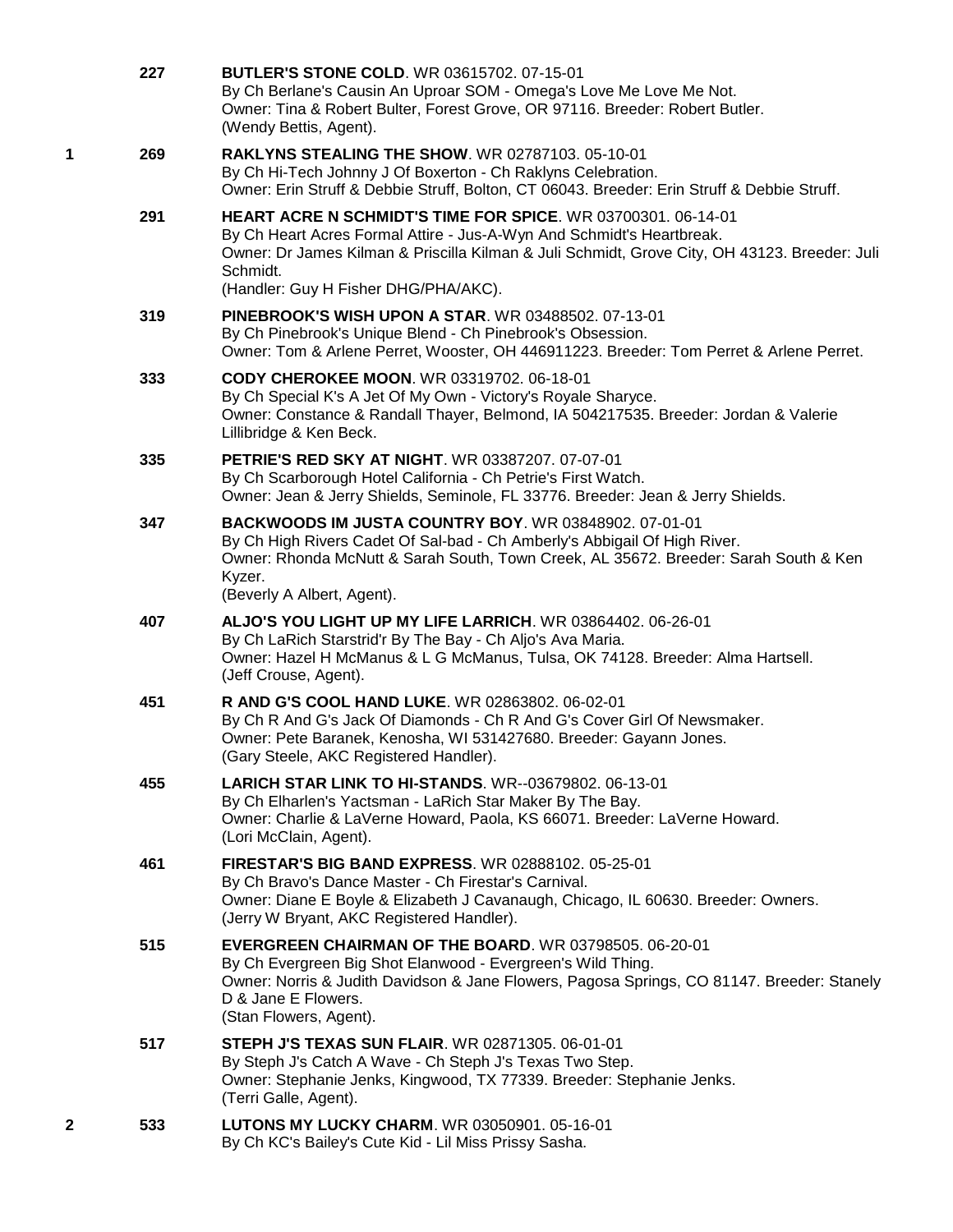Owner: Sandra & Nicole Greene, Garden Grove, CA 928406012. Breeder: Sandra Greene. (James Bettis, Agent).

## *BOXERS. 12 & Under 18 Months, Brindle Dogs.*

**JUDGE: [Mr. John T. Connolly](http://infodog.com/show/judge/jdgprofile.htm?jn=401)**

|   | 33  | <b>SALGRAY'S SPEAKER OF THE HOUSE. WR 01639201. 12-24-00</b><br>By Ch Salgray's Black Tie - Ch Owlay's Heart Throb.<br>Owner: Patricia S Harrah, Greenwich, CT 06830. Breeder: R Owsik & Patricia Harrah & D<br>Laycock.<br>(Marylou Hatfield, Agent).                         |
|---|-----|--------------------------------------------------------------------------------------------------------------------------------------------------------------------------------------------------------------------------------------------------------------------------------|
|   | 61  | <b>NANTESS THE INTRUDER.</b> WR 01935608. 03-06-01<br>By Ch Santi Me Hay Wire NA NAJ - Ch Adellin's Black Diamonds Jewel.<br>Owner: Nancy & Tessie Savage, Table Grove, IL 614829619. Breeder: Roy Adelman & Linda<br>Kulow.                                                   |
| 1 | 95  | <b>ZEUS LOVE MONARCH OF NICOLAS. WR 05956905. 03-02-01</b><br>By Breho Bruno Nicola Romalis - Crysto's Becky Nicola.<br>Owner: Nicolas Peribonio & Maritza Vaca-Martinez, Acworth, GA 30101. Breeder: Nicolas<br>Peribonio & Maritza Vaca-Martinez.                            |
| 3 | 103 | <b>LATTALANE'S CHAPTER TWO. WR 02404001. 05-05-01</b><br>By Ch Storybook's Rip It Up - Ch Savoye's Shantilli Lace.<br>Owner: Thomas & Carol Latta, Blue Sproings, MO 64014. Breeder: Thomas & Carol Latta.                                                                     |
|   | 117 | LEGENDARYS SHADOW RIVER RENEGADE. WR 02426206. 04-23-01<br>By Gates Mills Bentley Boy - Ronard's Copper-N-Cream.<br>Owner: Tina Stinson, Coker, AL 35452. Breeder: Sabrina Olson.                                                                                              |
|   | 141 | <b>EWING'S MAVERICK OF MAXL. WR 00646202. 11-26-00</b><br>By Ch Maxl's Golden Boy - Ch Dasel's Attitude Is Everything.<br>Owner: Mark & Janet Ewing, Greenwood, MO 64034. Breeder: Mark & Janet Ewing.<br>(Lori McClain, Agent).                                               |
| 4 | 159 | <b>ENCORE'S JUDGEMENT DAY. WR 02973401. 03-28-01</b><br>By Ch Berlane's Causin A Uproar CD - Ch Encores Allure.<br>Owner: Cheryl Cates, Exeter, CA 93221. Breeder: Cheryl A Cates.                                                                                             |
|   | 173 | CHOO CHOO'S ONE NIGHT STAND. WR 01698501. 01-05-01<br>By Ch Kenasher's Divine Wind - Choo Choo's Key To My Heart.<br>Owner: Susan B Barker, Harrison, TN 37341. Breeder: Susan B Barker.<br>(Ricky Justice, Agent).                                                            |
|   | 181 | LATTALANE'S BREAKING STORY, WR 02404004, 05-05-01<br>By Ch Storybooks Rip It Up - Ch Savoye's Shantilli Lace.<br>Owner: William & Rhonda Tillman & Thomas & Carol Latta, Theodore, AL 36582. Breeder:<br>Thomas & Carol Latta.                                                 |
|   | 191 | <b>AMITY HALL N COLJAK'S FIRST LOOK. WR 02354805. 03-25-01</b><br>By Ch Omega's Fabio - Amity Hall's Serendipity.<br>Owner: Heather A Moore & Beth Downey, Grasonville, MD 21638. Breeder: Beth Downey &<br>Geri Mellon & Barbara Beales.                                      |
|   | 225 | <b>BLUE MONDAY'S RED SKY AT NIGHT. WR 03303001. 04-30-01</b><br>By Ch Blue Monday's Red Sun Rising - Blue Monday's Wild Angel.<br>Owner: Tammy Georges, Coon Rapids, MN 55433. Breeder: Cliff & Kim Hall.                                                                      |
| 2 | 231 | <b>IRONDALE'S UNCOMMON VALOR. WR 01801002. 03-02-01</b><br>By Ch Rosend's After Midnight - Ch Reward's Free N' Easy Vierra.<br>Owner: Brett & Kellie Doty, Temecula, CA 925923077. Breeder: Jeanne Vierra & Susan<br>Jackson & James & Wendy Bettis.<br>(James Bettis, Agent). |
|   | 293 | OH! HEART ACRE CUTTER O'BURKS. WR 02802001. 03-10-01<br>By Ch Gaelic Greine O'Burks - Macushla Mariah O'Burks.<br>Owner: Dr James & Priscilla Kilman & Alma Burks, Grove City, OH 431239198. Breeder: Anna                                                                     |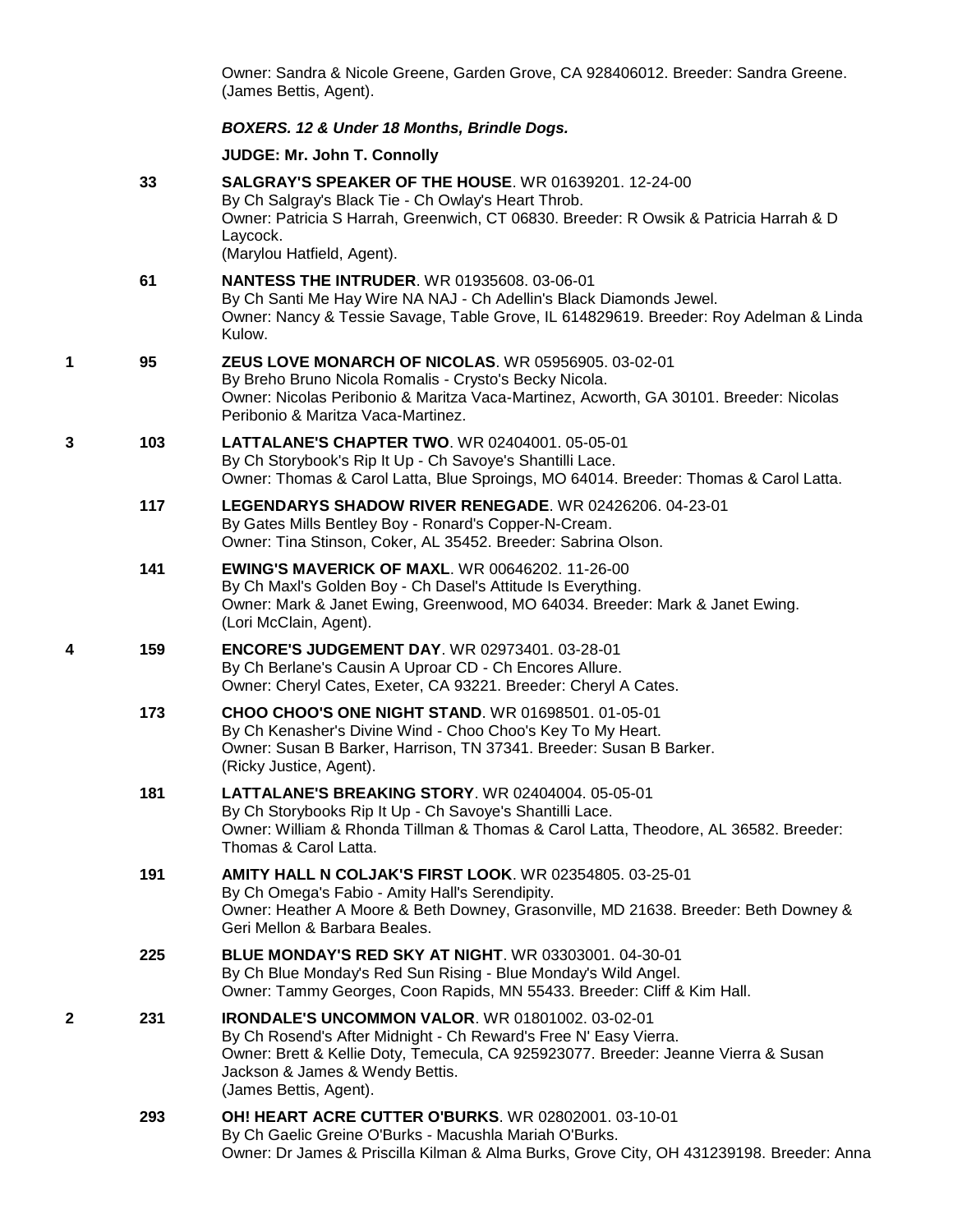|     | E Rogers.<br>(Handler: Guy H Fisher DHG/PHA/AKC).                                                                                                                                                                                                                                            |
|-----|----------------------------------------------------------------------------------------------------------------------------------------------------------------------------------------------------------------------------------------------------------------------------------------------|
| 305 | <b>BOXELLA'S BLACK JACK II. WR 01315802. 02-11-01</b><br>By Ch Brookwood's Tribute To Boxella - Ch Boxella's Future Edition.<br>Owner: Joseph Heine, Cincinnati, OH 45247. Breeder: Joseph Heine.                                                                                            |
| 323 | <b>TAMBELL'S MAXIMUS WIND. WR 01253502. 11-21-00</b><br>By Ch Crysto's Image Of Arriba - Tambell's Gypsy Wind.<br>Owner: Dee J Kenendy & Sue A Cohen, Madison, WI 53711. Breeder: Dee J Kennedy &<br>Charles D Kennedy.<br>(Tami Mishler, Agent).                                            |
| 399 | <b>NANTESS LIKE A ROCK. WR 01988605. 04-01-01</b><br>By Ch Nantess Myde High Roller - Santi Me Rag Doll.<br>Owner: Jana & Tom Bennett, Round Lake Park, IL 60073. Breeder: Nancy Savage.                                                                                                     |
| 403 | STRASBURGS HILLBILLY RUCKUS. WR 03253601. 04-05-01<br>By Ch Strasburgs Tangler Pete - Arriba Talisman Egads.<br>Owner: J Willis Yearsley, West Chester, PA 19382. Breeder: J Willis Yearsley.<br>(Tami Mishler, Agent).                                                                      |
| 427 | <b>CINEMA'S FLAMINGO KID. WR 02486802. 03-24-01</b><br>By Hi Master's Fired Up AT Cinema - C R Von Sisu Run Around Sue.<br>Owner: Paula Rossman & Jim Collins, Russell, IL 60075. Breeder: Becky Covert & Gloria<br>Goodman.                                                                 |
| 441 | <b>VISIONS ROCK X SUPREME GENES. WR 02728107, 04-27-01</b><br>By Visions Supreme Genes - Ch Visions Rantin N Raven.<br>Owner: C J Hunt, Montclair, CA 91763. Breeder: C J Hunt.                                                                                                              |
| 467 | <b>HALLMARK'S ROCKY GOSSETT. WR 01672302. 01-30-01</b><br>By Ch Caxias Clay Of ET Power - Ch Jaegerhouse's Arctic Sparkle.<br>Owner: Virginia Gossett, Newport Beach, CA 92660. Breeder: Jeff Bennett & Nan Eisley<br>Bennett & Varena Jaeger.<br>(Gary Steele, AKC Registered Handler).     |
| 477 | <b>VANCROFT'S THE TRUTH IS. WR 03021802. 05-07-01</b><br>By Ch Moon Valley That's My Story - Scarborough Vancroft So Vain.<br>Owner: Deborah L Clark & Mary A Simmons & Virginia Zurflieh, Palm City, FL 349905669.<br>Breeder: Virginia Zurflieh & Deborah Clark.<br>(Kay L Palade, Agent). |
| 481 | <b>SUNCREST'S IN HIS IMAGAE. WR 01055705. 01-09-01</b><br>By Ch Suncrest's Fifth Of A Nickel - Riegel's Rosie O'Grady CD.<br>Owner: Dorothy Usher & Esther Riegel & M Banta & G Griffin, Sarasota, FL 34232. Breeder:<br>Esther Riegel & Mary Banta.<br>(B J Barnhart, Agent).               |
| 513 | <b>STEPH J'S SHOOTING STAR. WR 00359103. 11-19-00</b><br>By Ch Steph J's Detonator - Ch Steph J's Pax' Startdust.<br>Owner: Stephania Jenks, Kingwood, TX 77239. Breeder: Stephania Jenks.<br>(Terri Galle, Agent).                                                                          |
| 529 | ELHARLEN'S BY REQUEST. LJ738005CAN. 05-07-01<br>By Ch Elharlen's Your Choice - Elharlen's Kashmere.<br>Owner: Eleanor & Harold Foley, South Rawdon, NS, CN B0N 1Z0. Breeder: Eleanor & Harold<br>Foley.                                                                                      |
|     | BOXERS. 12 & Under 18 Months, Fawn Dogs.                                                                                                                                                                                                                                                     |
|     | JUDGE: Mr. John T. Connolly                                                                                                                                                                                                                                                                  |
| 45  | CAPRI'S WOODS END SPELLCASTER. WR 01485605. 01-06-01<br>By Ch Woods End Crown Sable - Ch Rummer Run's Capri.<br>Owner: Barbara Bachman, Atlanta, GA 30327. Breeder: Barbara Bachman.<br>(Rick Justice, Agent).                                                                               |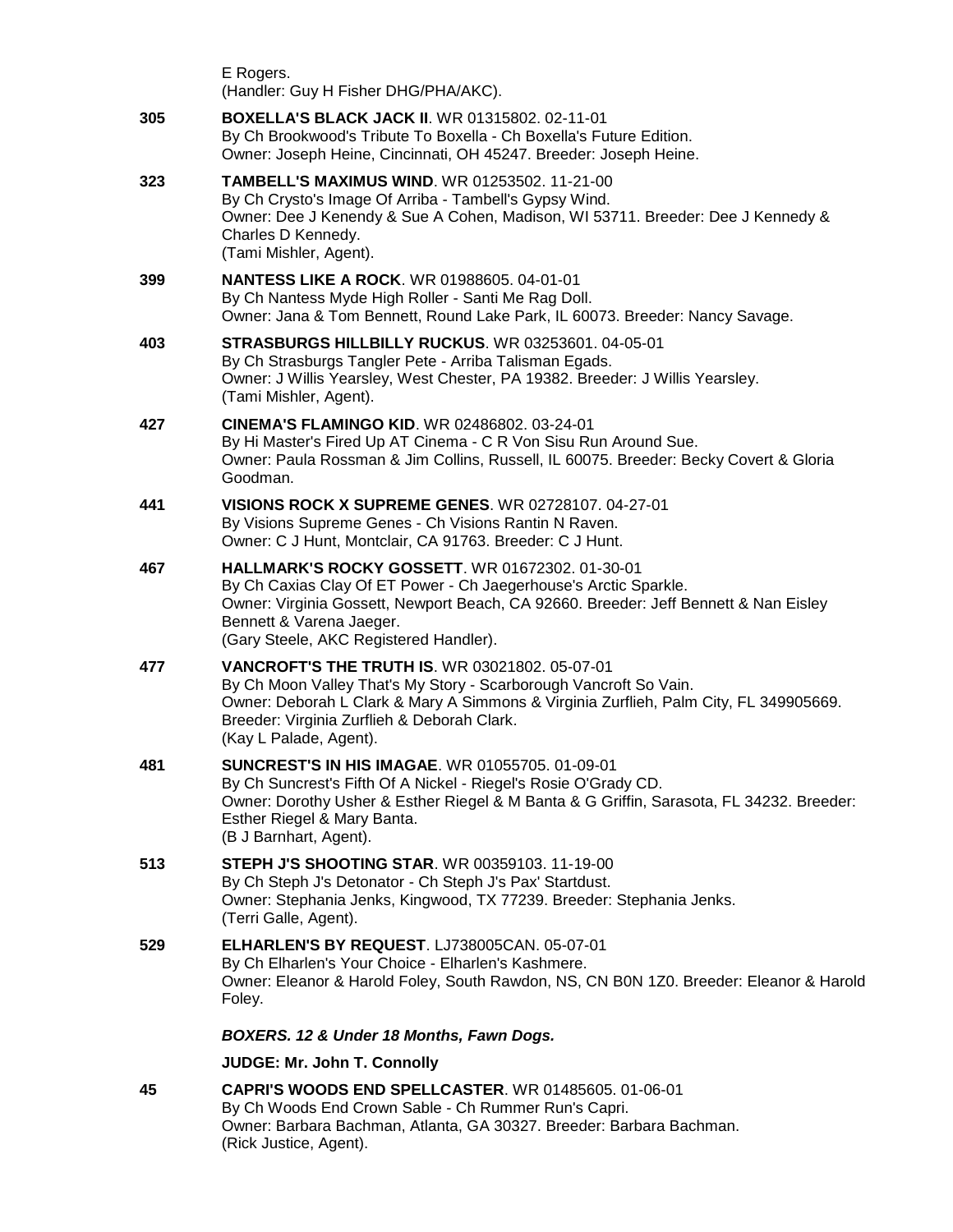|   | 73  | <b>BRUSH HILL'S HEAD HONCHO. WR 01797401. 03-21-01</b><br>By Ch Minstrel's Mannheim Steamroller - Brush Hill's Morning Glory.<br>Owner: Ellen Bradley & Gina Savage, Milton, MA 02186. Breeder: Ellen Bradley.<br>(Marianne Claflin, Agent).                                             |
|---|-----|------------------------------------------------------------------------------------------------------------------------------------------------------------------------------------------------------------------------------------------------------------------------------------------|
|   | 75  | PAWPRINT MIRROR IMAGE AT VENTURA. WR 01834204. 03-29-01<br>By Ch Rosend's Booker T - Ch Rosend's N PawPrint's New Year.<br>Owner: Benny Galvan, Dinah Galvan, Christina Ghimenti, Galena Park, TX 77547. Breeder:<br>Christina Ghimenti.<br>(Terri Galle, Agent).                        |
| 3 | 123 | <b>TRIPLE CROWN'S GOLDEN BEAR. WR 02140901. 03-08-01</b><br>By Ch Minstrel's Mannheim Steamroller - Triple Crown's Spellbound.<br>Owner: Cathy & William Sylvester & Dave & Nance Sparks, Elverson, PA 19520. Breeder:<br>Cathy Sylvester & William Sylvester.<br>(Tami Mishler, Agent). |
|   | 143 | <b>EWING'S PROTEGE OF MAXL. WR 00646203. 11-26-00</b><br>By Ch Maxl's Golden Boy - Ch Dasel's Attitude Is Everything.<br>Owner: Mark & Janet Ewing, Greenwood, MO 64034. Breeder: Mark & Janet Ewing.<br>(Lori McClain, Agent).                                                          |
|   | 167 | RAINEYLANE CINNAMON'S GUNSMOKE. WR 03598102. 05-08-01<br>By Ch Raineylane's Marshall Dillon - Raineylane's Chestnut.<br>Owner: Phylis & Robert Snyder, Polk City, FL 33868. Breeder: Jack & Bridget Brown.                                                                               |
|   | 171 | FLAMINGO'S ROLL OF THE DICE. WR 02486805. 03-24-01<br>By HiMasters Fired Up At Cinema - CR Von Sisu Run Around Soo.<br>Owner: Richard Pender Becky Covert, Gwinn, MI 49841. Breeder: Becky Covert Gloria<br>Goodman.                                                                     |
| Α | 179 | <b>MCVE'S DONT XQUZ MY EGO TRIP. WR 02845201. 05-02-01</b><br>By Ch. Arriba Talisman Ego - Kenasher's Masked Rider.<br>Owner: Victoria McDuell, Gray Court, SC 29645. Breeder: Victoria McDuell & Ken & Sherry<br>Johnson.<br>(Tammi Mishler, Agent).                                    |
|   | 183 | <b>PAWPRINT'S SHARPER IMAGE.</b> WR 01834203, 03-29-01<br>By Ch Rosend's Booker T - Ch Rosend N PawPrint's New Year.<br>Owner: Floyd Watson & Kennedy Watson & Christina Ghimenti, Oakland, CA 94605. Breeder:<br>Christina Ghimenti.<br>(James Bettis, Agent).                          |
|   | 207 | <b>EWO'S RAWHIDE. WR 01861503. 03-25-01</b><br>By Ch Ewo's Reflection Of Breaker - Ewo's Peggy Sue Of Pro.<br>Owner: Earl W Overstreet, Bedford, VA 245233829. Breeder: Michelle Ramsey & Earl W<br>Overstreet.                                                                          |
|   | 219 | <b>BEE-VEE'S BAD ANDY.</b> WR 01438101. 01-06-01<br>By Ch Hi-Tech Johnny J Of Boxerton - Bee-Vee's Laura's Theme Of EWO.<br>Owner: William A & Vicki C East, Greensboro, NC 27406. Breeder: William A & Vicki C East &<br>Earl W Overstreet.                                             |
| А | 247 | MCNABB'S BOREALIS OF CAMELIARD. WR 01936305, 04-06-01<br>By Ch Cinabams Sunshine of Cameliard - Mcnabb's Natasha Henns.<br>Owner: George McNabb IV, Roseville, MI 48066. Breeder: George McNabb IV.<br>(Virginia Johnson, Agent).                                                        |
|   | 261 | <b>PAT'S OLIVER TWIST-ABBEYLANDS. WR 01227604. 01-10-01</b><br>By Ch Arriba Talisman Ego - Jopa's Tirnanog of Abbeylands.<br>Owner: Patricia Pannell, Blue Springs, MS 38828. Breeder: Barbara & Timothy Walthall.<br>(Terri Galle, Agent).                                              |
| A | 309 | <b>SUNDARBY'S BROPAT STARCHASER. WR 01551301. 02-10-01</b><br>By Ch Sundarby's Captain Fantastic - Ch Bropats Midnight Cinderella.<br>Owner: Linda Lee Brown, Fort Myers, FL 33912. Breeder: Patricia A Brown & Dawn Darby.                                                              |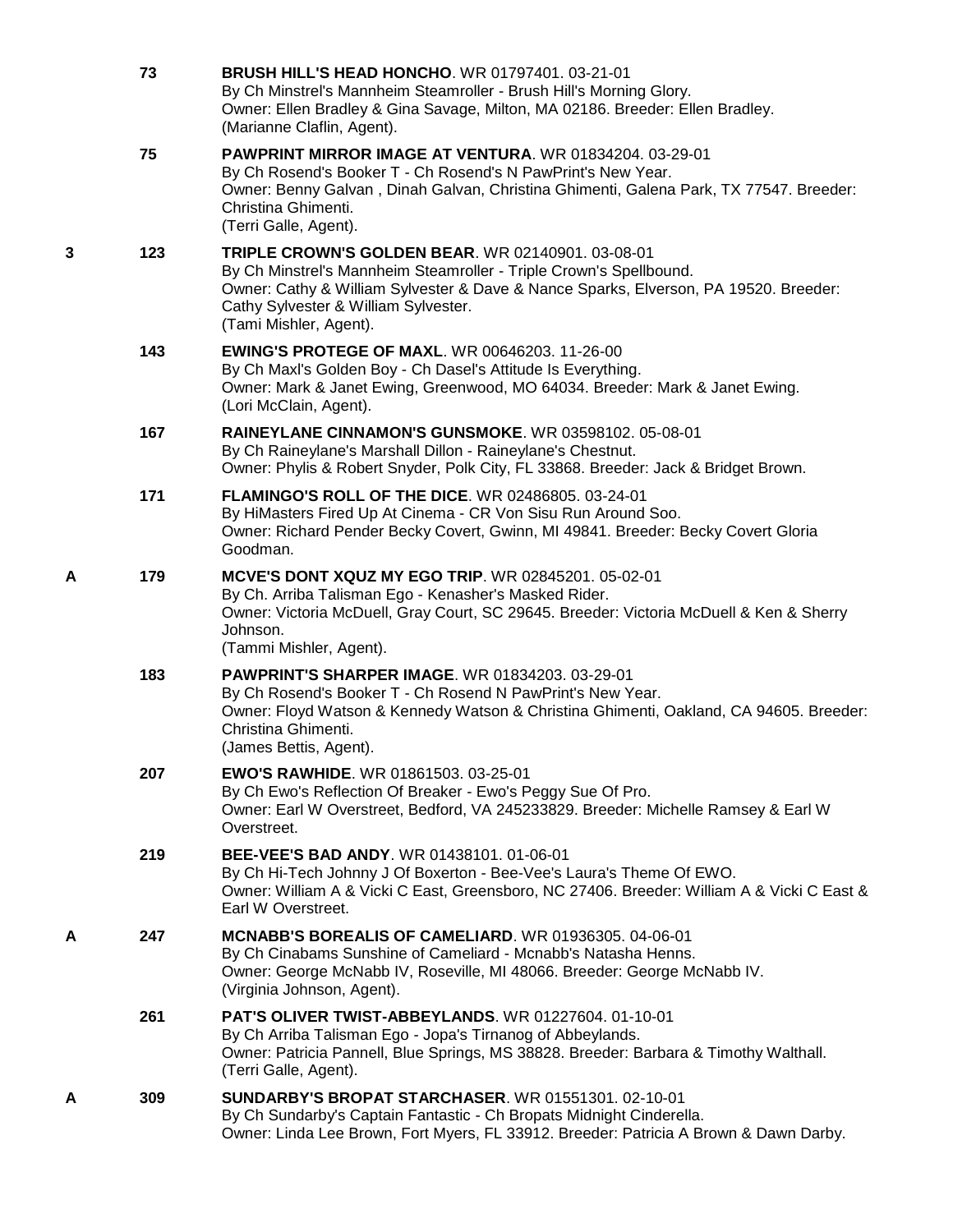| 4            | 315 | GRISWOLD JONATHAN OF WOODVIEW. WR 01207202. 01-18-01<br>By Ch Woodview's Maverick - Griswold's Summer Breeze.<br>Owner: Brandy L Adams, Indianapolis, IN 462391560. Breeder: Lucinda Griswold.<br>(Molly Bachman, Agent).                                                                                    |
|--------------|-----|--------------------------------------------------------------------------------------------------------------------------------------------------------------------------------------------------------------------------------------------------------------------------------------------------------------|
| $\mathbf{2}$ | 329 | <b>BELCO'S LONGKISS GOODKNIGHT. WR 01316703. 12-01-00</b><br>By Ch Elharlens Opening Knight - Ch Belco's Butterfly Kiss.<br>Owner: Sandra U Gaynor & Elizabeth Coviello-Davis, E Freetown, MA 02717. Breeder:<br>Elizabeth Coviello Davis & Robt & Clydette Lothrop.                                         |
|              | 353 | WESTPHALIA'S TANNER THE LEGEND. WR 02042501. 02-08-01<br>By Ch Westphalias Legends Of Thor - Westphalias Fantestique.<br>Owner: K E Camden & F Valk, Columbus, OH 432162436. Breeder: K E Camden & F Valk.<br>(A E Keil, Agent).                                                                             |
| A            | 371 | <b>HI-TECH EIN VON JUST A DREAM. WR 02958603. 03-25-01</b><br>By Ch Hi-Tech Johnny J Of Boxerton - Ch Ein-Von's Dreams Come True.<br>Owner: Dr William C Truesdale & Zoila Truesdale, Seekonk, MA 027713926. Breeder: Z A &<br>Vickie Pierson & Mrs Z Truesdale & V Oelerich.<br>(Kimberly Pastella, Agent). |
|              | 439 | <b>CACHET'S RAISE-N-KANE. WR 01998901. 01-27-01</b><br>By Jaegerhouse's Der Spieler - Cachet's Ciara.<br>Owner: Len Magowitz & Louann Tibbitts-Ridings & Terri Kaiser, Troy, NY 12180. Breeder: Len<br>Magowitz & Louann Tibbitts-Ridings.                                                                   |
|              | 483 | <b>SYRR RUN'S WHAT'S THE RUSH MGM. WR 01087602. 01-29-01</b><br>By Ch Huffand's-N-Arriba's One Up - Ch Syrr Run's Line Of Design.<br>Owner: Beckie Horne, St George, SC 29477. Breeder: Larry & Beckie Horne.                                                                                                |
| 1            | 499 | <b>IRONDALE'S PUBLIC ENEMY.</b> WR 01801003. 03-02-01<br>By Ch Rosend's After Midnight - Ch Reward's Free N Easy Vierra.<br>Owner: Hannelore Renno & James Bettis & Wendy Bettis, Mira Loma, CA 917520003. Breeder:<br>Jeanne Vierra & Susan Jackson & James & Wendy Bettis.                                 |
|              | 527 | ELHARLEN'S BY DESIGN. LJ738008CAN. 05-07-01<br>By Ch Elharlen's Your Choice - Elharlen's Kashmere.<br>Owner: Eleanor & Harold Foley, South Rawdon, NS, CN B0N 1Z0. Breeder: Eleanor & Harold<br>Foley.                                                                                                       |
|              |     | <b>BOXERS. Bred by Exhibitor Dogs.</b>                                                                                                                                                                                                                                                                       |
|              |     | JUDGE: Mr. John T. Connolly                                                                                                                                                                                                                                                                                  |
|              | 39  | BAVARIA'S ABSOLUTELY STUNNING. WR 02951004. 05-28-01<br>By Ch Interlude's Bavarian Hummel - Ch Barvaria's Take A Chance On Me.<br>Owner: Vera Albers & Keith Gill, Waukegan, IL 60085. Breeder: Vera Albers.                                                                                                 |
| 4            | 49  | <b>SIRROCCO'S MERCUTIO. WR 00677202. 11-08-00</b><br>By Ch Sirrocco's Night's Candles - Ch Sirrocoo's Do Applaud.<br>Owner: Diane R Mallett, Summerfield, NC 27358. Breeder: Judy Wood & Diane R Mallett.                                                                                                    |
|              | 119 | KENASHER'S TOP GUN. WR 02599801. 03-17-01<br>By Ch Kenasher's Top Salesman - Ch Kenasher's Colony Lace.<br>Owner: Lisa R Crowder & Ken & Sherry Johnson, Conyers, Ga 30013. Breeder: Ken & Sherry<br>Johnson.                                                                                                |
| 1            | 121 | TALISMAN ARRIBA ABBRACADABRA. WR 00108001. 09-08-00<br>By Ch Arriba Talisman Ego - Ch Talisman Arriba Apropos.<br>Owner: Virgina Shames & Theodore Fickes DVM, Springfield, VA 22150. Breeder: V Shames &<br>T S Fickes & C & B Sylvester.                                                                   |
| 3            | 129 | <b>BARGARY'S CADSOME MY SHADOW.</b> WR 00145002. 10-27-00<br>By Ch Special K's A Jet Of My Own - Ch Bargary's Razzmatazz NA.<br>Owner: Patsy & Aubry Griggs & Barbara Wadge, W Monroe, LA 71291. Breeder: Barbara<br>Wadge & Gary Wadge.                                                                     |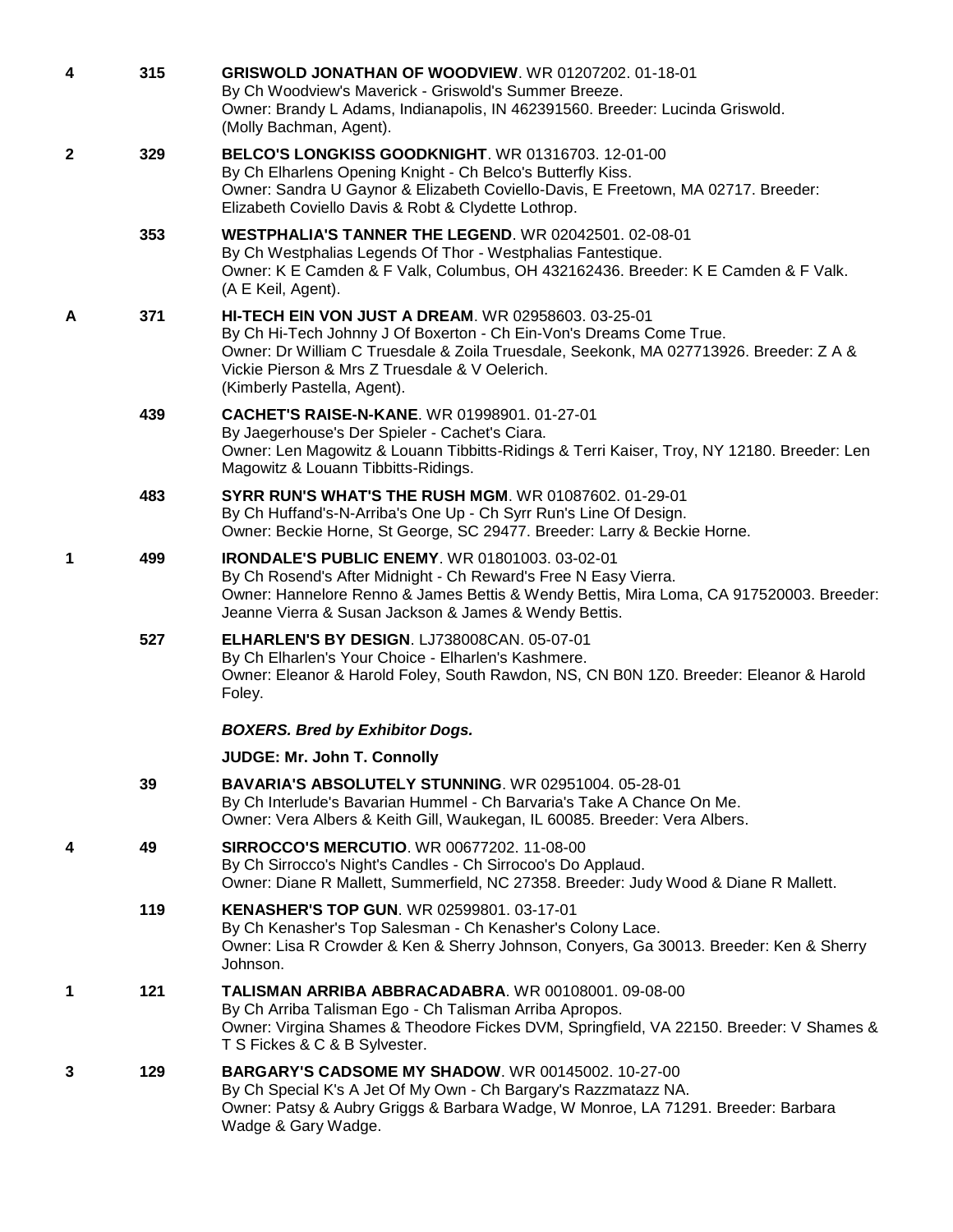| 2 | 135 | <b>TREFOIL'S DRUM MAJOR. WP 99588001. 06-06-00</b><br>By Ch Arriba Talisman Ego - Ch Trefoil's Wind Chime.<br>Owner: David & Stephanie Abraham, Scotland, CT 06264. Breeder: David & Stephanie<br>Abraham & Ruth & Whitney Gorham.                                          |
|---|-----|-----------------------------------------------------------------------------------------------------------------------------------------------------------------------------------------------------------------------------------------------------------------------------|
|   | 241 | <b>KAJA'S AMADEUS.</b> WP 96917801. 03-24-00<br>By Ch Winland's Chief Executive - Sherden's Stella of Bartel's.<br>Owner: Janet E Smith & Brittany R Drye, Clarkston, MI 48346. Breeder: Janet E Smith &<br>Brittany R Drye.                                                |
|   | 245 | <b>CAMELIARD'S COALS TO NEWCASTLE.</b> WP 93809203, 09-09-99<br>By Ch Cameliard's Tribute To Starjax - Cameliard's Nivetta Le Fay.<br>Owner: Jennifer Bunnell & Jeremy Walker, Farmington Hills, MI 48334. Breeder: Jennifer<br>Bunnell & Jeremy Walker & Virginia Johnson. |
|   | 265 | <b>VAN RIPER'S HANDSOME HARRY.</b> WR 01048501. 12-25-00<br>By Ch Hi-Tech's Johnny J Of Boxerton - Ch Van Riper's Charisma.<br>Owner: Gail Malone & Lawrence Malone, Rutherford, NJ 07070. Breeder: Gail Malone &<br>Lawrence Malone & Kelly Hrbek.                         |
|   | 275 | <b>BELCO'S WHITE LINE FEVER. WR 05696802. 07-26-01</b><br>By Ch Elharlen's Your Choice - Dapper's Seawind Sassafrass.<br>Owner: Elizabeth A Coviello Davis, Taunton, MA 02780. Breeder: Margaret York & E Coviello<br>Davis & Patricia McMullen.                            |
|   | 281 | LUCKY-E'S COBALT OF HIGHBORN. WR 04385902. 08-24-01<br>By Lucky-E's Four Wheel Drive - KimKar's High Born Tug CD NA OAJ.<br>Owner: Darrell & Jeannette & Vanessa Everett, Ringwood, IL 60072. Breeder: Anita Ranieri &<br>Jeannette Everett & Timothy Ranieri.              |
|   | 321 | <b>PINEBROOK'S GOLDEN IMAGE. WR 01374702. 01-14-01</b><br>By Ch Pinebrook's Unique Blend - Pinebrook's Lots Of Rhythm.<br>Owner: Tom & Arlene Perret, Wooster, OH 44691. Breeder: Tom & Arlene Perret.                                                                      |
|   | 363 | HAR-GAYLE'S FROZEN ASSETS. WP 98387402. 04-24-00<br>By Ch Har-Gayle's Stock Trade - Salgray's Stitch-N-Time.<br>Owner: Gayle Kriv & Patricia Champagne, St Louis Park, MN 55416. Breeder: Gayle Kriv &<br>Patricia Champagne.                                               |
|   | 401 | <b>HIGO'S GOLD'N FANFARE.</b> WR 01528101. 02-20-01<br>By Ch Holly Lane's Fantan Of Teohlin - Higo's Gold'n Reflections.<br>Owner: Coleman Cook & William Slabodnick & Edward Hidalgo, Grove City, OH 43123.<br>Breeder: Edward Hidalgo.                                    |
|   | 447 | AMAZING OPPORTUNITY OF CHANCE. WR 02264602. 04-04-01<br>By Ch Arriba's Irrefutable - Amazing Shy Ann Hope.<br>Owner: Carrie Kareus, Beaverton, MI 48612. Breeder: Carrie Kareus.                                                                                            |
|   | 469 | <b>CACHET'S ROCK-N-ROLL. WR 01998902. 01-27-01</b><br>By Jaegerhouse's Der Spieler - Cachet's Ciara.<br>Owner: L Magowitz & L Tibbitts-Ridings & T Kaiser, Troy, NY 12180. Breeder: Len Magowitz &<br>Lou Ann Tibbitts-Ridings.                                             |
|   | 523 | <b>BREHO I BEE REDDEE.</b> WR--048248. 10-18-01<br>By Ch Jems Pearl Jam - Ch Breho I Bee Blazin'.<br>Owner: Brenda Stuckey & Theresa Galle, Jonesboro, LA 71251. Breeder: Brenda Stuckey &<br>Theresa Galle.                                                                |
|   |     | <b>BOXERS. American-Bred, Brindle Dogs.</b>                                                                                                                                                                                                                                 |
|   |     | JUDGE: Mr. John T. Connolly                                                                                                                                                                                                                                                 |
| 2 | 65  | <b>NANTESS RISING SUNLIT. WR 00967001. 08-23-00</b><br>By Ch Nantess Myde High Roller - Ch Sunlit's Sky Dancer.<br>Owner: Nancy & Tessie Savage, Table Grove, IL 61482. Breeder: Jeffery Lane & Tami Lane.                                                                  |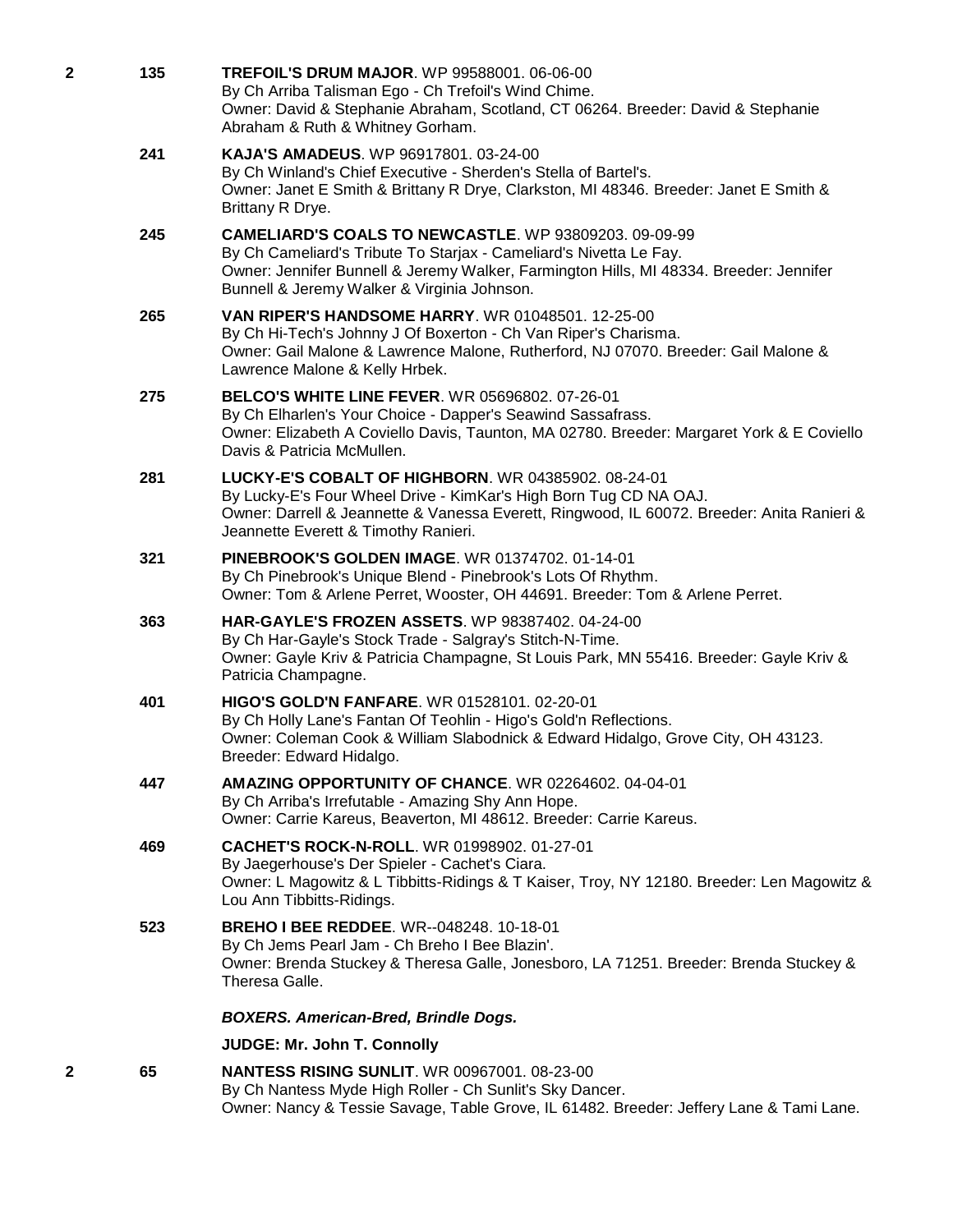| $\mathbf{3}$ | 85  | <b>ROYAL PALMS AS GOOD AS IT GETS. WR 01127103. 11-12-00</b><br>By Ch Schmidttad Rhinestone Cowboy - Ch Trefoil's Peach Melba.<br>Owner: Gloria A Bower, Pt Charlotte, FL 33980. Breeder: Gloria A Bower.                                                                                                  |
|--------------|-----|------------------------------------------------------------------------------------------------------------------------------------------------------------------------------------------------------------------------------------------------------------------------------------------------------------|
| 4            | 101 | <b>SUNCHASE'S DIRTY WHITE BOY.</b> WP 99510502. 08-01-00<br>By Ch Hi-Tech Johnny J Of Boxerton - Ch Sunchase's Suicide Blonde UDX, OA, OA.<br>Owner: Tracy L Hendrickson, Broken Arrow, Ok 74012. Breeder: Owner.                                                                                          |
|              | 133 | DOO DAH'S HANGING CHAD. WP 99660704. 10-18-00<br>By Doo Dah's Cut Above - Doo Dah's Over The Rainbow.<br>Owner: Rodger Hagen & Pamela Hagen, Shoreview, MN 55126. Breeder: Sheryll & Jim<br>Frederick.                                                                                                     |
|              | 195 | <b>MARBURL'S SILVERADO.</b> WR 02667601. 12-17-00<br>By Marburl's Silver Bullet - Rummer Run's Midnight Madness.<br>Owner: Mary F Burleson, Little Elm, TX 75068. Breeder: Mary F Burleson.<br>(Lori McClain, Agent).                                                                                      |
| A            | 211 | <b>CONCORD'S SPECTACULAR BID.</b> WP 95446402. 09-13-99<br>By Ch Mephisto's Rosenkavalier - Concord's Charisma Of Duchwar.<br>Owner: Joan B Francis, Janesville, WI 535452179. Breeder: Joan B Francis.                                                                                                    |
| 1            | 253 | BREEZEWOOD LORD OF WYSTMONT. WR 00148901. 10-16-00<br>By Ch Barbary Lane Dare Be Bold - Ch Breezewood's Reflections.<br>Owner: Amy & Todd Bieri, Island Lake, IL 60042. Breeder: Christine Baum.<br>(Jerry W Bryant, AKC Registered Handler).                                                              |
| A            | 295 | <b>LOGAN ELM'S LAST TANGO. WP 98494204. 05-31-00</b><br>By Ch Trefoil's Strictly Ballroom - Ch Huffand's Chi Chi.<br>Owner: Bill Strand & Jean Strand & Kari & Jeff Phillips, Chagrin Falls, OH 44022. Breeder: Kari<br>Hammer-Phillips & Jeff Phillips.<br>(Handler: Guy H Fisher DHG/PHA/AKC).           |
|              | 415 | KEE'S DOUBLE IMAGE. WR 01089001. 01-26-01<br>By Ch Crysto's Image Of Arriba - Sierra's Justa Wild Thing.<br>Owner: Sharon Darby, Guilford, IN 47022. Breeder: Danielle Aikman.<br>(Sherry Johnson, Agent).                                                                                                 |
|              | 487 | HALLMARKS' OLYMPIAN. WR 01672301. 01-30-01<br>By Ch Caxias Clay Of E T Power JP - Ch Jaegerhouse's Arctic Sparkle.<br>Owner: Jeffrey & Nan Eisley Bennett & D McCarroll & M Fagan, San Jose, CA 95125. Breeder:<br>Jeffrey P Bennett & V M Jaeger & Nan Eisley Bennett.<br>(Handler: Gary Steele PHA/AKC). |
|              | 545 | <b>T'S AND Q'S TRIBUTE TO WIT'S END.</b> WP 97831201, 05-26-00<br>By Katandy's River Breeze - T's For Two At Wit's End.<br>Owner: Constance & Graham Haywood, Davidsonville, MD 21035. Breeder: Constance &<br>Graham Haywood.<br>(Diane Mallett, Agent).                                                  |
|              | 563 | <b>MANNIX'S INTEGRITY AT HIGOS. WP 96366706. 03-02-00</b><br>By Ch Cayman's Black Bart - Elyte's Outbacker.<br>Owner: Edward Hidalgo & Kathleen Shoyer, Crete, IL 60417. Breeder: K Shoyer & E<br>Mangiafico.                                                                                              |
|              |     | <b>BOXERS. American-Bred, Fawn Dogs.</b>                                                                                                                                                                                                                                                                   |
|              |     | JUDGE: Mr. John T. Connolly                                                                                                                                                                                                                                                                                |
| A            | 83  | <b>STANDING-O GALAXIE GASHERON. WR 00841201. 10-25-00</b><br>By Ch Shadow's Nairobi - Harlyn's Lydia Rose.<br>Owner: Ray & Julia Wainwright & Carol S McGuire, Bethel, NC 27812. Breeder: Brian<br>O'Donnell & Liane O'Donnell.                                                                            |
| 4            | 185 | <b>JUST-A-WYN'S HEART-THROB.</b> WP 91892301. 05-27-99<br>By Ch Pinebrook's Grand Visage - Ch Pinebrook's Gabriel's Fire.<br>Owner: Pamela J & Michael E Salomone, Brunswick, OH 44212. Breeder: Mary Lynn Wynieski.                                                                                       |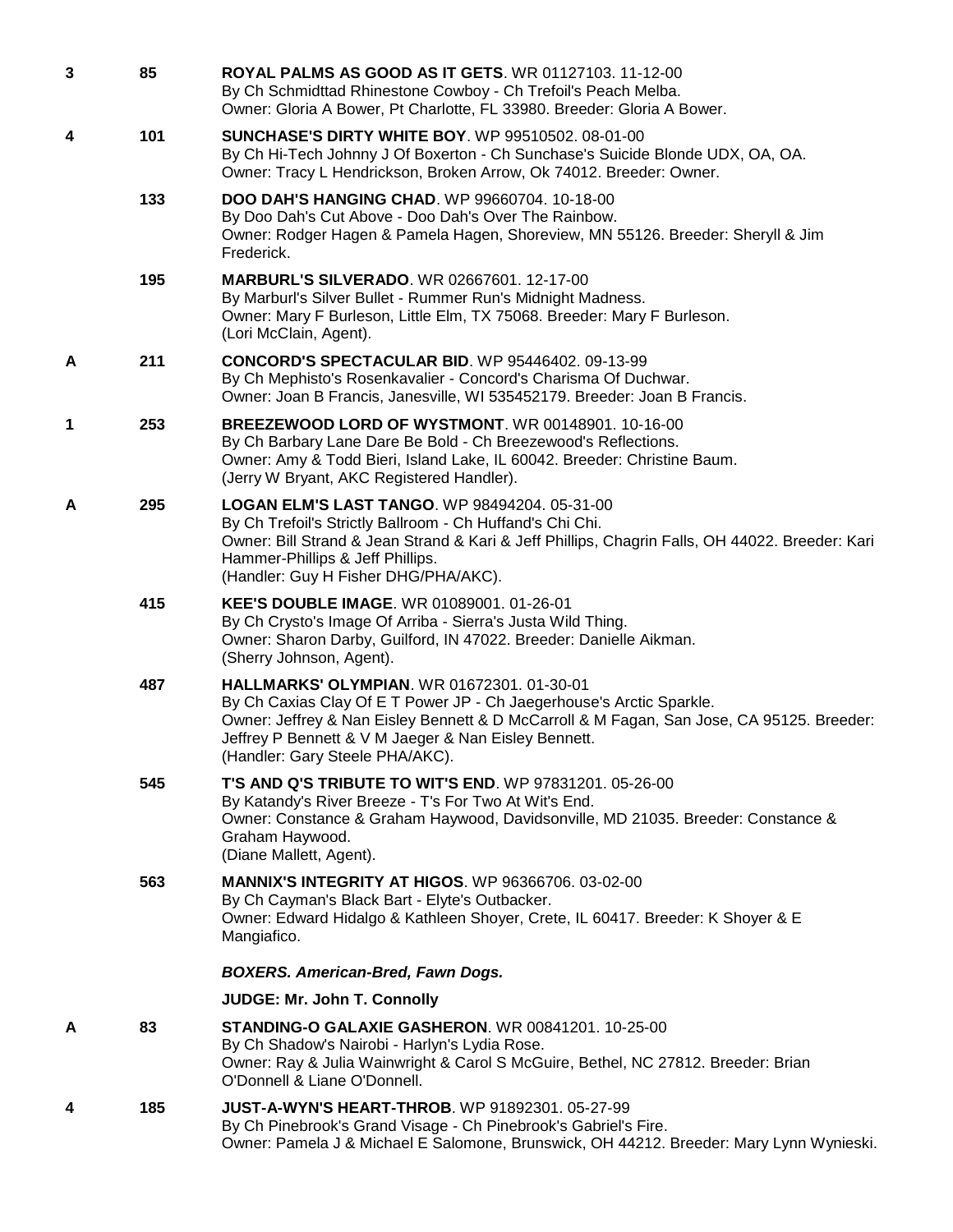| $\mathbf{2}$ | 201 | <b>BJAY'S NIGHT MOVES. WR 01663803. 02-13-01</b><br>By Ch Bayview Strides Ahead - Ch Skidoo's Special Blend Of Cabernet.<br>Owner: Charles W Coull, Tiffin, OH 44883. Breeder: Les Cline.<br>(Ann E Keil, Agent).                                                                                                    |
|--------------|-----|----------------------------------------------------------------------------------------------------------------------------------------------------------------------------------------------------------------------------------------------------------------------------------------------------------------------|
| 3            | 283 | <b>HI-HILL'S SUNSET STATION.</b> WP 95674101, 12-15-99<br>By Ch Kenon's Gold Card - Hi Hill's Magical Dream.<br>Owner: Donna Titus, East Moline, IL 612449408. Breeder: Donna Titus.<br>(Vanessa Everett, Agent).                                                                                                    |
| A            | 373 | <b>HI-TECH'S REFLECTION. WR 01540703. 11-24-00</b><br>By Ch Hi-Tech Johnny J Of Boxerton - Ch Hi-Tech's Expectation.<br>Owner: Brent LeBlanc & Dr William Trusdale & Zoila Truesdale, Seekonk, MA 027713926.<br>Breeder: Dr William & Zoila Truesdale & Stephen & Mary Ann Bator.<br>(Kimberly Pastella, Agent).     |
| A            | 391 | <b>HI-TECH EIN VON DREAM MAKER. WR 02958604. 03-25-01</b><br>By Ch Hi-Tech Johnny J Of Boxerton - Ch Ein-Von's Dreams Come True.<br>Owner: Lin Chiznhunj & Dr William & Mrs Zoila Truesdale, Flushing, NY 11355. Breeder: Mrs<br>Zoila Truesdale & Zwei A & V L Pierson & V Oelerich.<br>(Kimberly Pastella, Agent). |
| 1            | 417 | <b>BELCO'S ANTICIPATION.</b> WR 01810601. 12-08-00<br>By Ch Belco's Hitman - Belco's Sumthin To Talkabout.<br>Owner: Jennifer Stockmal & Elizabeth Davis, Derby, CT 06418. Breeder: E Davis & M York & C<br>Coutanche.                                                                                               |
|              |     | <b>BOXERS. Open, Brindle Dogs.</b>                                                                                                                                                                                                                                                                                   |
|              |     | <b>JUDGE: Mr. John T. Connolly</b>                                                                                                                                                                                                                                                                                   |
| A            | 93  | DAUNTAE'S TZINQUAW OF VELOHAUS. EU 314071JE. 03-25-99<br>By Ch. Mephisto's I Stand Alone - Ch. Dauntae's Solitaire.<br>Owner: Leopoldo Vega-lopez, Uruapan, Mi 60160. Breeder: Monika Pinsker.                                                                                                                       |
| 4            | 111 | <b>EWING'S BIG TIME OF MAXL. WR 00646201. 11-26-00</b><br>By CH Maxl's Golden Boy - CH Dasel's Attitude Is Everything.<br>Owner: DR. Mike & Jackie Bailey & Mark & Janet Ewing, West Monroe, LA 71291. Breeder:<br>Mark & Janet Ewing.<br>(Lori McClain, Agent).                                                     |
|              | 125 | LYNBARY'S STEERFORTH. WR 04069901. 04-19-00<br>By Ch Omega's Solid Gold - Lynbary's Centerfold.<br>Owner: Ernie Staub & Barry Green, Quebec, CN H9G 2V2. Breeder: Lynn & Barry Green,<br>Lianne Green.<br>(Norah McGriskin, Agent).                                                                                  |
|              | 131 | <b>BARGARY'S FAME AND FORTUNE.</b> WP 96751102, 03-04-00<br>By Ch Heart Acres Escort In Black - Ch Lonestar's Tallahassee.<br>Owner: Barbara & Gary Wadge, Lacombe, LA 70445. Breeder: Gary Wadge & Barbara Wadge.                                                                                                   |
| $\mathbf{2}$ | 397 | MADEGAN'S CORINTHIAN OF AVALON. WP 97644101. 04-07-00<br>By Ch Avalon's Excalibur Of Turo - Ch Winuwuk Seabreeze.<br>Owner: Debbie McCarroll & Mark Fagan, San Jose, CA 95125. Breeder: M Fagan & Norra<br>Hansen & D McCarroll & D Buchwald.<br>(Kimberlie Steele, Agent).                                          |
|              | 475 | TADD'S MOONDOGGIE. WP 92646404. 06-20-99<br>By Ch Schmidstad's Rhinestone Cowboy - Ch Tadd's Jezzebelle.<br>Owner: Tom & Donna Doane, Random Lake, WI 53075. Breeder: Owners.                                                                                                                                        |
| 3            | 501 | <b>SPRINGBROOK'S NIGHT'S REVELS. WP 98171401. 06-26-00</b><br>By Ch Sirrocco's Night's Candles - Ch Springbrook's Rhapsody.<br>Owner: Mary Dohm, Wilmington, IL 604818983. Breeder: Mary Dohm.<br>(Sherry Canciamille, Agent).                                                                                       |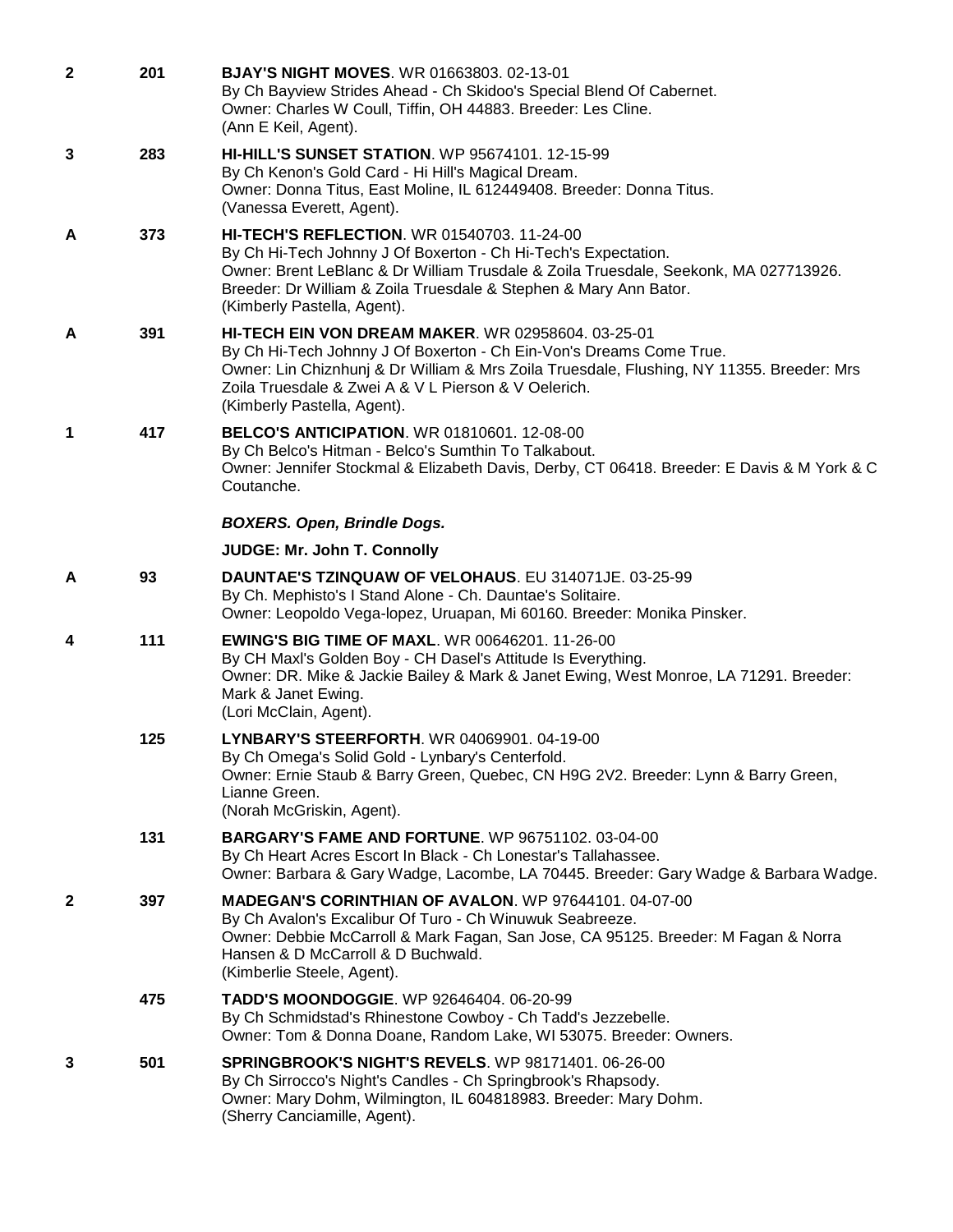| 1            | 519 | <b>OMEGA'S DIAMOND CUTTER. WR 00641403. 11-12-00</b><br>By Ch Omega's Electioneer - Omega's Lookin Swell.<br>Owner: James L & Lucille Jackson, Oakton, VA 22124. Breeder: Mary Marilley.<br>(Stan Flowers, Agent).                                                                                      |
|--------------|-----|---------------------------------------------------------------------------------------------------------------------------------------------------------------------------------------------------------------------------------------------------------------------------------------------------------|
|              | 537 | ELHARLEN'S ZIP DRIVE. KE654959CAN. 03-26-00<br>By Ch Elharlen's Your Choice - Elharlen's Feature Story.<br>Owner: Eleanor & Harold Foley, South Rawdon NS, CN B0N 1Z0. Breeder: Eleanor & Harold<br>Foley.                                                                                              |
|              | 541 | <b>ELHARLEN'S ZIPCODE II. WR 06123501. 03-26-00</b><br>By Ch Elharlen's Your Choice - Elharlen's Feature Story.<br>Owner: Eleanor & Harold Foley, South Rawdon, NS, CN B0N 1Z0. Breeder: Eleanor & Harold<br>Foley.                                                                                     |
|              | 549 | ALLEGRO TRIMANOR JAMACAMECRAZY. WR 01445301. 05-27-00<br>By Ch Berlane's Causin An Uproar - Trimanor's Jurys Verdict.<br>Owner: Judy Jury, London ON, CN N6H 1L9. Breeder: Leslea Ann Mills.                                                                                                            |
|              |     | <b>BOXERS. Open, Fawn Dogs.</b>                                                                                                                                                                                                                                                                         |
|              |     | <b>JUDGE: Mr. John T. Connolly</b>                                                                                                                                                                                                                                                                      |
| $\mathbf{2}$ | 23  | <b>LAR-SAN'S DIAMOND IN THE ROUGH. WP 96378202. 01-18-00</b><br>By Ch Hi-Tech's Aristocrat Som - Ch Noble Heart's Jewel Of Lar-San CD.<br>Owner: Larry & Susan Stogner, Knoxville, TN 37920. Breeder: Larry & Susan Stogner.                                                                            |
|              | 47  | <b>CAPRI'S GRAND ENTRANCE.</b> WP 93603602. 09-07-99<br>By Ch Woods End Crown Sable - Ch Rummer Run's Capri.<br>Owner: Barbara Bachman, Atlanta, GA 30327. Breeder: Barbara Bachman.<br>(Rick Justice, Agent).                                                                                          |
| 4            | 51  | <b>RAKLYNS HIGH ROLLER. WP 98077706. 05-16-00</b><br>By Ch Shadow's Nairobi, SOM - Ch Raklyns Celebration.<br>Owner: Elmo A Bardeguez & Holly M Cook & Garrett L Bar, Webster, NY 14580. Breeder:<br>Debbie Struff & Erin Struff.<br>(Debbie Struff, Agent).                                            |
| A            | 69  | <b>RODLINS RED BARON.</b> WR 01639901. 06-12-00<br>By Arriba Talisman Ego - Rodlins Irish Cream.<br>Owner: Rod & Linda Norris & Keith & Debbie Garland, Bracebridge, ON P1L 1W9. Breeder:<br>Rod & Linda Norris.                                                                                        |
|              | 79  | <b>SUMMER'S DASH RIPROCK. WRO 1479601. 09-01-00</b><br>By Ch. Maxl's Golden Boy - Berlane's Wild Thing Stella, CD.<br>Owner: Josie O'Reilly, Edmonton, CN T6G 0B8. Breeder: Josie O'Reilly.<br>(Lori McClain, Agent).                                                                                   |
|              | 97  | <b>CH ARG YANQUETRUZ XAVIER. FCA 18990. 06-15-00</b><br>By Ch Arg Yanquetruz Holofernes - Ch Arg Tango & Blues Eternity.<br>Owner: Graciela Colombres Baudrix Nicolbs Peribonio, Stanford, Ct 06906. Breeder: Graciela<br>Colombres Baudrix.<br>(Claudio Pellegrini, Agent).                            |
| A            | 149 | JAMIESON'S BAM BAM. FCMGA 4056DM. 08-02-00<br>By Jamieson's Vivaldi T.T. - Jamieson's Lucha Villa T.T<br>Owner: Arturo Jamieson, Guadalajara Jal.M $\bigcirc x$ , ja 45050. Breeder: Arturo Jamieson.                                                                                                   |
| 1/R          | 271 | <b>NASTINAN'S MAGIC MAKER. WP 99613401. 09-24-00</b><br>By Ch Hi-Tech Johnny J Of Boxerton - Ch Kami-Ko N'Kini Creekwood Kiss.<br>Owner: Deborah Marshall & Pete Perry & Ken Beesmer, Ulster Park, NY 12487. Breeder:<br>Deborah Marshall & Beverly Albert & Lois Trist.<br>(Kimberly Pastella, Agent). |
| 3            | 307 | <b>SAVOY'S STARAMIGO. WP 89687201. 01-06-99</b><br>By Ch AJay's Tribute To Ruby Dawn - Ch Savoy's Goldana Royale.                                                                                                                                                                                       |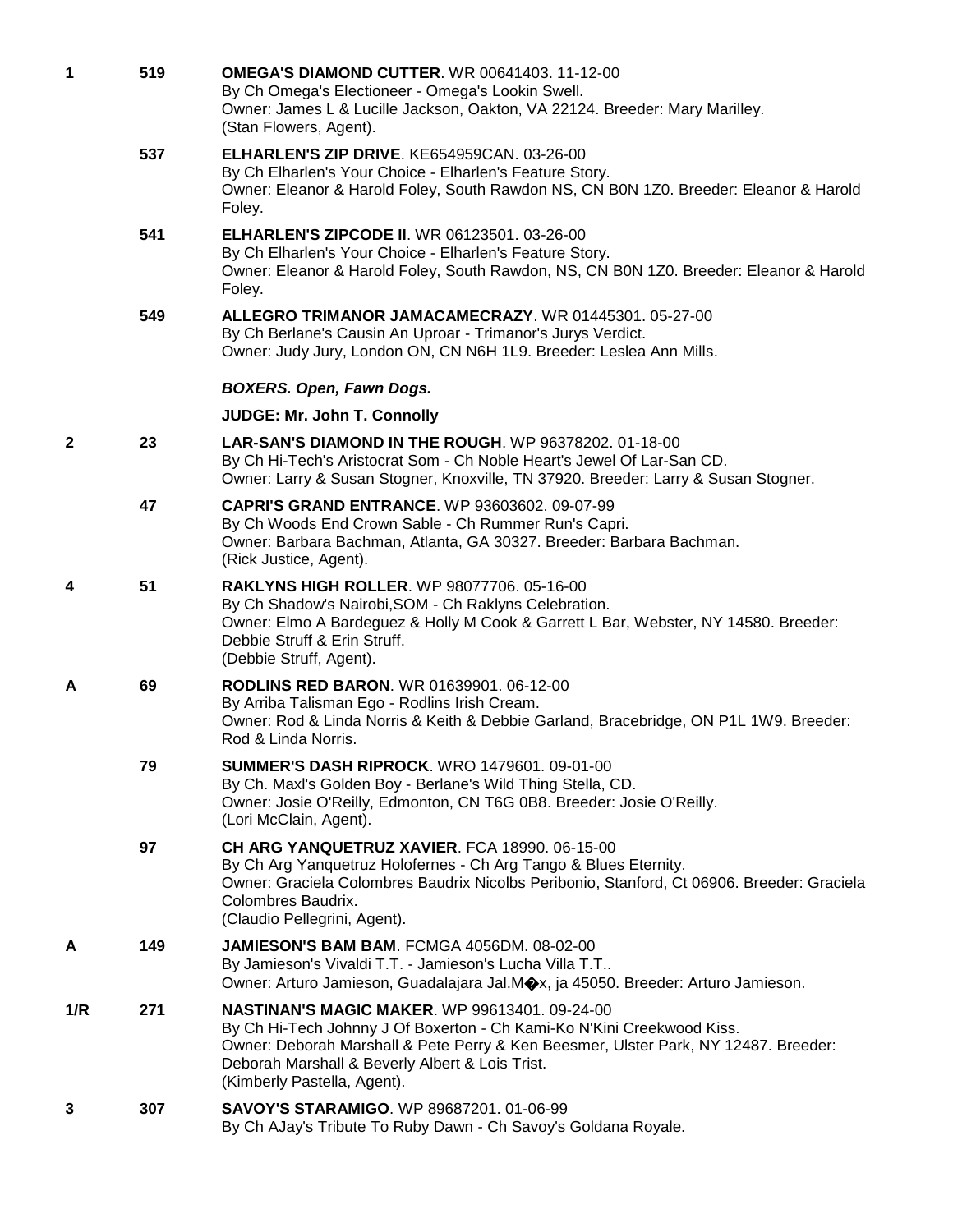Owner: Celia Calbert & Murill Calbert, Kankakee, IL 60901. Breeder: Barbra & Pam Savoy. (Jerry Bryant, Agent).

**337 [TRUSTY'S RENEGADE](http://infodog.com/my/drlookup2.htm?makc=WR%2000021603&mdog=Trusty%27s+Renegade&wins=all)**. WR 00021603. 10-20-00 By Ch Savoye's Starion Goldfire - Trusty's Windswept. Owner: Ken Beck & Valerie & Jordan Lillibridge, Rockwell, IA 504698767. Breeder: Carla J Trusty. (Rhonda Posekany, Agent).

## **429 [HARLYN'S TOO HOT TO HANDLE](http://infodog.com/my/drlookup2.htm?makc=WP%2085956102&mdog=Harlyn%27s+Too+Hot+To+Handle&wins=all)**. WP 85956102. 05-23-98 By Ch Tejelo Reflection Of Hunter - Ch Harlyn's Clear Choice Of Ewo. Owner: Pamela S Weaver & W Peter Weaver, Loganton, PA 17747. Breeder: Carol S McGuire & Earl W Overstreet.

**509 [WESTON'S NORTH STAR](http://infodog.com/my/drlookup2.htm?makc=WP%2096919301&mdog=Weston%27s+North+Star&wins=all)**. WP 96919301. 04-17-00 By BridgeWood's Fly Like the Wind - Weston's 1st Lady Of Cameliard. Owner: Lacey Aarsvold & Wesley Aarsvold, Houston, MN 55943. Breeder: Lacey & Wesley Aarsvold. (Jimmy Bettis, Agent).

## **521 [SALGRAY'S ARABIAN KNIGHT](http://infodog.com/my/drlookup2.htm?makc=WP%2097902605&mdog=Salgray%27s+Arabian+Knight&wins=all)**. WP 97902605. 06-17-00 By Ch C-Era Dar's Keil's Marley - Salgray's Temptation. Owner: Jane Hamilburg-Guy & V Guy & Janet Cushman, Mansfield, MA 02048. Breeder: Jane Hamilburg Guy & Victoria Guy. (Stan Flowers, Agent).

## **535 [ELHARLEN'S TOKONATSU VISION](http://infodog.com/my/drlookup2.htm?makc=WP%2098927101&mdog=Elharlen%27s+Tokonatsu+Vision&wins=all)**. WP 98927101. 01-27-98 By Ch Elharlen's Your Choice - My Fantasy Of Tokonatsu-Sow. Owner: Sydney Taylor Cossar & Terri-Lee Cossar & Eleanor Foley, S Rawdon NS, CN B0N 1Z0. Breeder: Eleanor & Harold Foley.

#### **547 [ALLEGRO TRIMANOR ZEAL MCGRUE](http://infodog.com/my/drlookup2.htm?makc=KJ668833CAN&mdog=Allegro+Trimanor+Zeal+McGrue&wins=all)**. KJ668833CAN. 05-27-00 By Ch Berlane's Causin An Uproar - Trimanor's Jurys Verdict. Owner: Milton Openshaw, Port Rowan, Ontario, CN . Breeder: Leslea Ann Mills.

## *BOXERS. Puppy, 6 & Under 9 Months, Brindle Bitches.*

# **JUDGE: [Mr. Jack H. Ireland](http://infodog.com/show/judge/jdgprofile.htm?jn=5923)**

- **8 [SPRINGBROOK'S PURSUE ME NOT](http://infodog.com/my/drlookup2.htm?makc=WR%2004924601&mdog=Springbrook%27s+Pursue+Me+Not&wins=all)**. WR 04924601. 10-15-01 By Ch Arriba Talisman Ego - Ch Springbrook's Stars Shine. Owner: Mary Dohm & Gerry Dohm, Wilmington, IL 604818983. Breeder: Mary Dohm. (Sherry Canciamille, Agent).
- **1 10 [RAINMAKER'S COMING UP ROSES](http://infodog.com/my/drlookup2.htm?makc=WR%2004686301&mdog=Rainmaker%27s+Coming+Up+Roses&wins=all)**. WR 04686301. 10-19-01 By Ch. Hi-Tech Johnny J Of Boxerton - Ch. Xcel's Exquisite Tradition. Owner: Gregory E. Stevens, Ocala, fl 34471. Breeder: Gregory E. Stevens. (Kay L Palade, Agent).
	- **34 [SILKWOOD'S DIVINE MS M](http://infodog.com/my/drlookup2.htm?makc=WR%2004510902&mdog=Silkwood%27s+Divine+Ms+M&wins=all)**. WR 04510902. 10-07-01 By Ch Bee-Mike's One Night Stand - Ch Silkwood's Step Aside. Owner: H F Koons & Donald D Gwinn, Winfield, PA 178899722. Breeder: Karen A Ontell & Jeffrey L Ontell. (Marylou Hatfield, Agent).
	- **72 [JUST-A-WYN'S SOUTHER BELLE](http://infodog.com/my/drlookup2.htm?makc=WR%2005628102&mdog=Just-A-Wyn%27s+Souther+Belle&wins=all)**. WR 05628102. 11-06-01 By Ch Just-A-Wyn's Trouble Shooter - Bailey's Remington Glatte. Owner: Mary Lynn Winesher & Denise Winters, Elyria, OH 44035. Breeder: Sherry Glatte & Mary Lynn Winesher.
	- **98 [KELLY'S MILLION DOLLAR BABY](http://infodog.com/my/drlookup2.htm?makc=WR%2004398503&mdog=Kelly%27s+Million+Dollar+Baby&wins=all)**. WR 04398503. 09-24-01 By Ch Victory's Ez Super Star - Ch Clouate's Princess Of Nobility NA NJ. Owner: Susan Kelly, Kenner, LA 70062. Breeder: Susan Kelly.
	- **100 [KELLY'S DOLLAR FOR DOLLAR](http://infodog.com/my/drlookup2.htm?makc=WR%2004398502&mdog=Kelly%27s+Dollar+For+Dollar&wins=all)**. WR 04398502. 09-24-01 By Ch Victory's Ez Super Starr - Ch Clouate's Princess Of Nobility NA NJ. Owner: Susan Kelly, Kenner, LA 70062. Breeder: Susan L Kelly.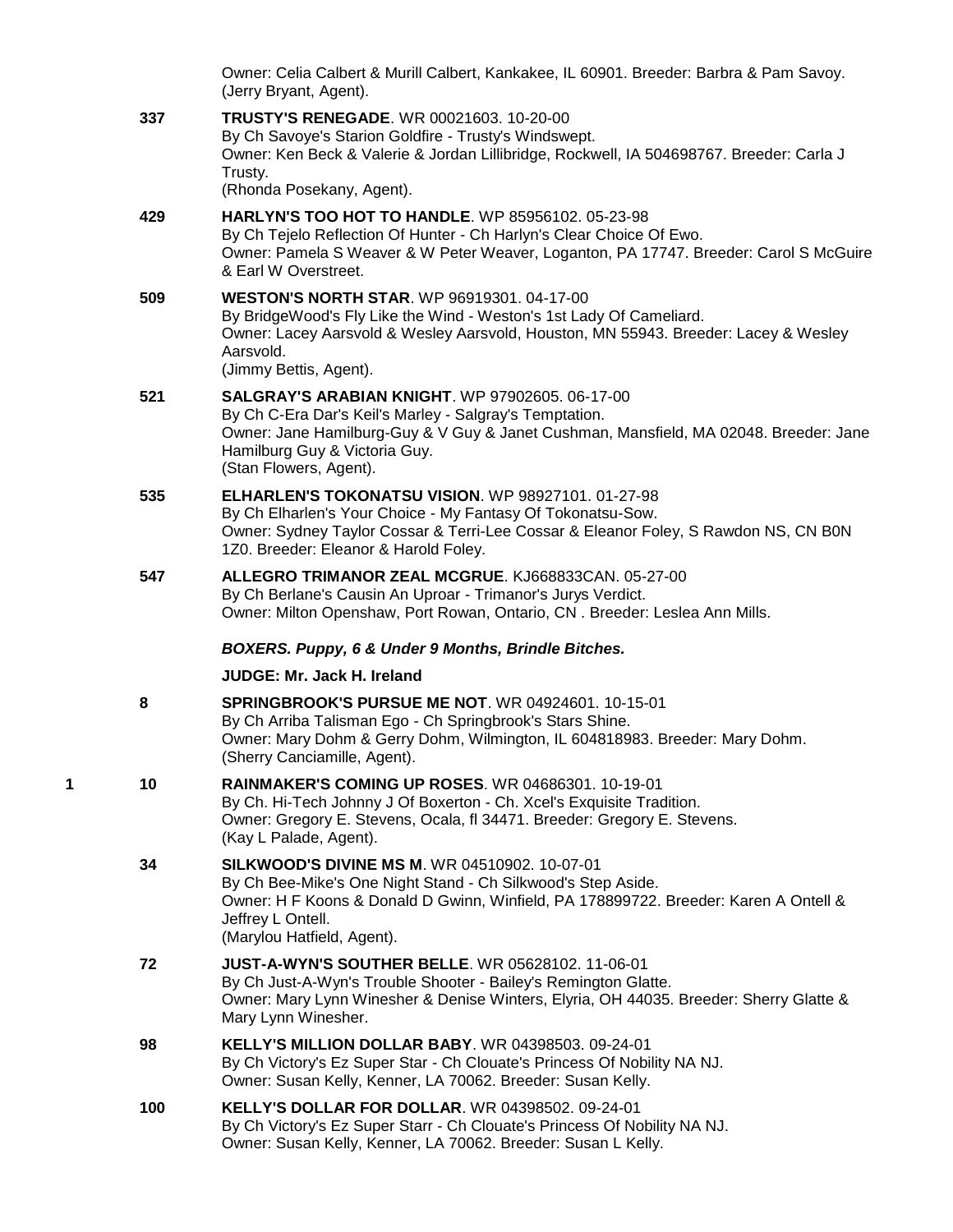|   | 116 | <b>BROADTOP'S AURORA'S STAR. WR 04644705. 08-20-01</b><br>By CH Caymans Texas Ranger - CH Broadtop's Aurora.<br>Owner: Ruth M. Provost & Thomas P. Provost, Hatboro, PA 19040. Breeder: Ruth M. Provost &<br>Thomas P. Provost.                                                                       |
|---|-----|-------------------------------------------------------------------------------------------------------------------------------------------------------------------------------------------------------------------------------------------------------------------------------------------------------|
|   | 238 | <b>WINLAND'S LOTTIE LENYA. WR 05041408. 10-03-01</b><br>By Ch Rasilons Tangos Talisman - Winland's Madison.<br>Owner: Charles W Coull, Tiffin, OH 44883. Breeder: Charles W Coull & M & D Cline.<br>(Ann E Keil, Agent).                                                                              |
|   | 274 | R AND G'S DIAMOND LIL. WR 03709602. 08-09-01<br>By Ch R And G's Urban Cowboy - Ch R And G's High Sierra.<br>Owner: Gayann Jones, Tucson, AZ 85748. Breeder: Helen Plant.<br>(Gary Steele, Agent).                                                                                                     |
|   | 288 | <b>RANDOLPH'S BLACK IRISH VELVET. WR 04515103. 10-11-01</b><br>By Full Circle's Mighty Zeus - Cameliards Diamond Lil.<br>Owner: Chris Randolph, Willis, MI 481919608. Breeder: Elizabeth Bistline.                                                                                                    |
| 4 | 290 | RANDOLPH DIAMONDS ARE FOREVER. WR 04515107. 10-11-01<br>By Full Circle's Mighty Zeus - Cameliards Diamond Lil.<br>Owner: Chris Randolph & Virginia Johnson, Willis, MI 48191. Breeder: Liz Bistline.<br>(Ginger Johnson, Agent).                                                                      |
| 2 | 292 | <b>BOXWOOD LUCKY LADY. WR 04668204. 10-05-01</b><br>By Ch Highrivers Taylor Made Of Backwoods - Ch CJ's Boxwood Charisma.<br>Owner: Sally & Susan C Peters, Warrior, AL 35180. Breeder: Sally & Susan Peters.<br>(Rick Justice, Agent).                                                               |
| Α | 322 | <b>BOXWOODS LIBERTY BELLE. WR 04668203. 10-05-01</b><br>By Ch Highrivers Taylor Made of Backwoods - Ch CJ's Boxwood Charisma.<br>Owner: Sally & Susan C Peters, Warrior, AL 35180. Breeder: Sally & Susan Peters.                                                                                     |
| А | 326 | <b>HEART ACRES CHAT LINE. WR 04856601. 09-16-01</b><br>By Ch Josha's Linebacker CD - Ch Zephyr's He Said She Said.<br>Owner: Priscilla M Kilman & James W Kilman, Grove City, OH 431239198. Breeder: Priscilla M<br>Kilman & Sharon Simpson & James W Kilman.<br>(Handler: Guy H Fisher DHG/PHA/AKC). |
| A | 346 | BAR-K'S BELPERRA. WR 05205604. 09-13-01<br>By Ch Ewo's Reflection Of Breaker - Bar-K's Front Page Lady.<br>Owner: Phillip Koenig & Barbara Gibson, Goshen, KY 400269792. Breeder: Owners.                                                                                                             |
| 3 | 386 | <b>SYRR RUN'S ZIPPITY DOO. WR 04519603. 10-19-01</b><br>By Ch Syrr Run's Line Of Credit - Syrr Run's Vixen to Win.<br>Owner: Larry & Beckie & Kay Horne, St George, SC 29477. Breeder: Larry & Beckie & Kay<br>Horne.                                                                                 |
|   | 400 | <b>BREHO I BEE JAM'N@KEEPSAKE.</b> WR 04824801, 10-18-01<br>By Ch Jems Pearl Jam - Ch Breho I Bee Blazin.<br>Owner: C J Middlebrooks & Brenda Stuckey & Theresa Galle, W Monroe, LA 71292. Breeder:<br>Brenda Stuckey & Theresa Galle.                                                                |
|   | 430 | VICTORIA'S PINUP GIRL OF NIKEN'S, WR 04599001, 10-20-01<br>By Ch Telstar's Handsome Harry - Ch Victoria's Snap, Crackle, Pop.<br>Owner: Nicole & Kevin Last, Juneau, WI 53039. Breeder: Jillian Fittinger.                                                                                            |
| А | 456 | CARILLON TAYLOR MADE'S SWEET SPOT. WR 04837205. 10-23-01<br>By Ch High River's Taylor Made Of Backwood - Ch CJ's Picture Perfect Of Rummer Run.<br>Owner: Cindy Suarez, Ozark, AL 363609635. Breeder: Cindy Suarez.                                                                                   |
|   | 470 | <b>SENTRY'S DIVA. WR 04077802. 08-11-01</b><br>By Ch Sentry's High Time - Bartel's Cricket.<br>Owner: Christine Stander & Joann Wojciechowski & Elizabeth C, Garden City, MI 48135.<br>Breeder: Christine Stander.                                                                                    |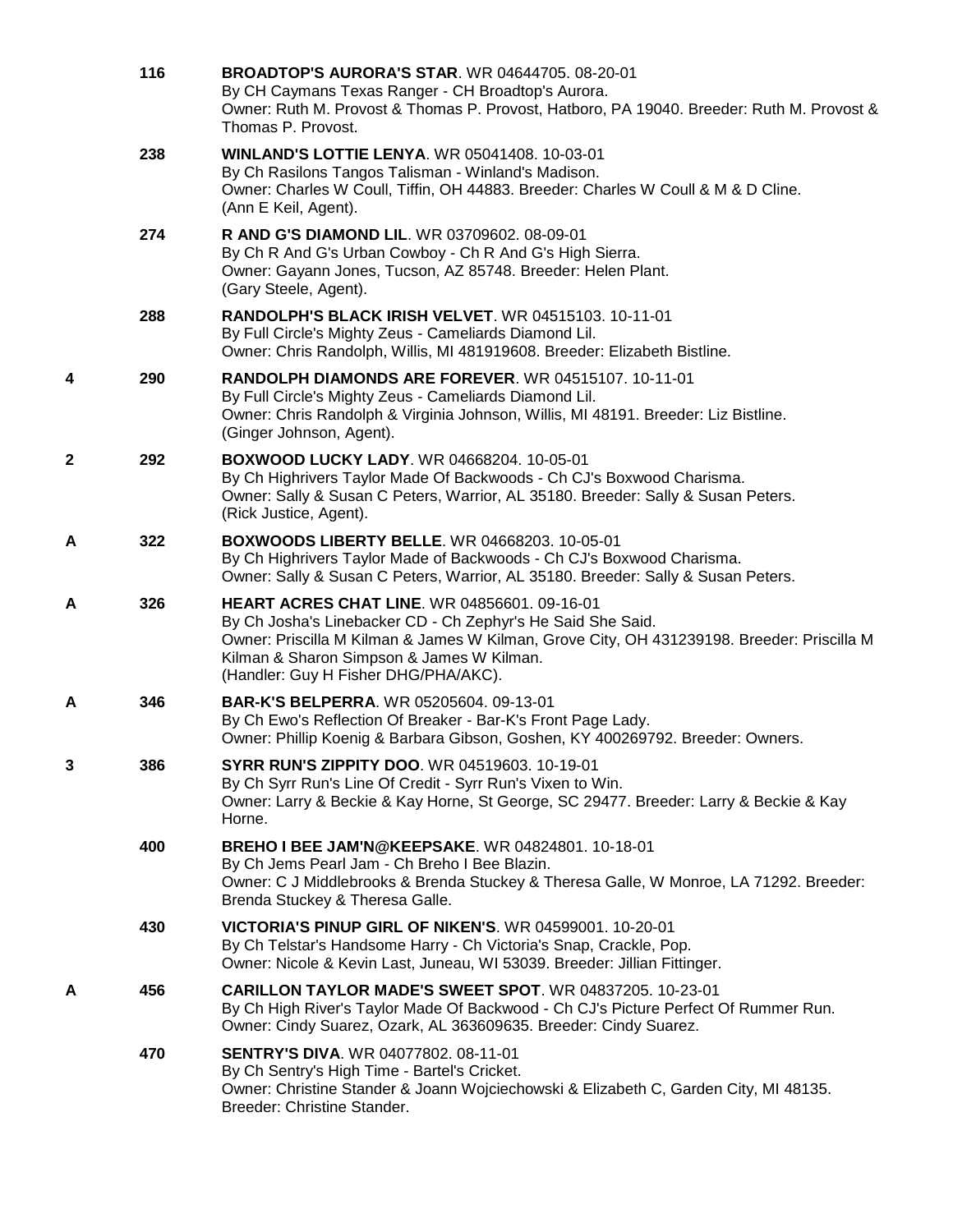|     | 476 | BOXERPATCHS MAKE THE BOYS BLUSH. WR 05052502. 11-03-01<br>By Ch Oakwood's Winds Of Change - Rosewood's Sicilian Cover Girl.<br>Owner: Mimi Weinz, Dade City, FL 33523. Breeder: Dee Singleton.                                             |
|-----|-----|--------------------------------------------------------------------------------------------------------------------------------------------------------------------------------------------------------------------------------------------|
|     | 620 | <b>DOO DAH'S WATCH ME. WR 04648902. 09-23-01</b><br>By Ch Doo Dah's Pot Of Gold - Ch Logan Elm's Xanadoo Dah.<br>Owner: J Yocca & K Hammer-Phillips & J Phillips & S Frederick, Stoutsville, OH 431549627.<br>Breeder: Sheryll Frederick.  |
|     |     | BOXERS. Puppy, 6 & Under 9 Months, Fawn Bitches.                                                                                                                                                                                           |
|     |     | JUDGE: Mr. Jack H. Ireland                                                                                                                                                                                                                 |
|     | 14  | <b>U-BET WINNING TICKET. WR 04810502. 10-05-01</b><br>By Ch Taj's D Wilson Bentley - U-Bet Vihabra's Gold Fanfare.<br>Owner: Joan Ingram, Grass Valley, CA 959457900. Breeder: Joan Ingram.<br>(Sonda Peterson, Agent).                    |
|     | 56  | <b>HOLLAND'S JUST BETWEEN FRIENDS. WR 04635901. 10-04-01</b><br>By CH. Hi-Tech's Johnny J Of Boxerton - CH. Holland's Lady Di.<br>Owner: Linda Holland, Lynn, MA 01904. Breeder: Linda Holland.<br>(Debbie Struff, Agent).                 |
|     | 60  | <b>BLUE SKY'S RISING TO THE TOP. WR 05005001. 11-04-01</b><br>By CH Kenasher's Top Salesman - Syrr Run's Krystal Blue Sky.<br>Owner: Tyna Owen & Lisa Hendrix, Snellville, GA 30039. Breeder: Lisa Hendrix.<br>(Sherry Johnson, Agent).    |
| 1/R | 126 | DREAMWEAVER'S FUTURE PERFECT. WR 04434601. 09-11-01<br>By CH Shadow's Nairobi - CH Dreamweaver's Perfect Alibi.<br>Owner: Pamela Rohr, Denton, TX 76205. Breeder: Pamela Rohr & Michael Shepherd.<br>(Lori McClain, Agent).                |
|     | 178 | <b>TEALCREST'S PENNYS FROM HEAVEN.</b> WR 05194901, 10-12-01<br>By Ch Bee-Vee's What You Say - Teryl's Just Call Me Angel.<br>Owner: Jill Hootman, Clarksville, TN 37042. Breeder: Jill C Hootman.                                         |
| 4   | 222 | SYRR RUN'S YANKEE AT COTTON MADE. WR 04709501. 10-08-01<br>By Ch Huffin's N Arriba's One Up - Ch Syrr Run's Line Of Design.<br>Owner: Barbara & Harry Cotton, Ashtabula, OH 44004. Breeder: Larry & Becky Horne.<br>(Shirley Bell, Agent). |
| A   | 224 | <b>BROOKWOOD'S SPEDIE NICKS. WR 05309302. 09-04-01</b><br>By Ch Brookwood's Dream Dancer - Brookwood's Star Goddess.<br>Owner: Penny Fleming, Gray Court, SC 29645. Breeder: Leann Brooks & Barbara Gibson & T<br>Koenig.                  |
| 2   | 226 | <b>DREAMWEAVER'S PAST PERFECT. WR 04434602. 09-11-01</b><br>By Ch Shadow's Nairobi - Ch Dreamweaver's Perfect Alibi.<br>Owner: Gail Kloecker Pam Rohr, Lincoln, NE 68528. Breeder: Pam Rohr.                                               |
|     | 236 | <b>WINLAND'S MATRIX. WR 05392501. 09-12-01</b><br>By Ch Winland's Money Pit - Winland's Barbi Doll.<br>Owner: Charles W Coull, Tiffin, OH 44883. Breeder: Charles W Coull.<br>(Ann E Keil, Agent).                                         |
| Α   | 250 | EWO'S MOXIE. WR 04638901. 10-22-01<br>By Ch Harlyn Bee-Vee Regal Heir - Ch EWO's She's No Angel.<br>Owner: Earl W Overstreet, Bedford, VA 245233829. Breeder: Earl W Overstreet & Karin Wilson.                                            |
|     | 262 | <b>ZANDEL'S JAZZ MANIA. WR 05458201. 10-30-01</b><br>By Ch Bee-Mike's One Night Stand - ZanDel's Sweet And Sassy.<br>Owner: Zane & Delma Sheaffer, Richfield, PA 17086. Breeder: Zane & Delma Sheaffer.                                    |
|     | 354 | PINEBROOK'S TOUCH OF INNOCENCE. WR 04698901. 10-27-01<br>By Ch Pinebrook's Unique Blend - Ch Pinebrook's You Must Love Me.<br>Owner: Tom & Arlene Perret, Wooster, OH 446911223. Breeder: Tom & Arlene Perret.                             |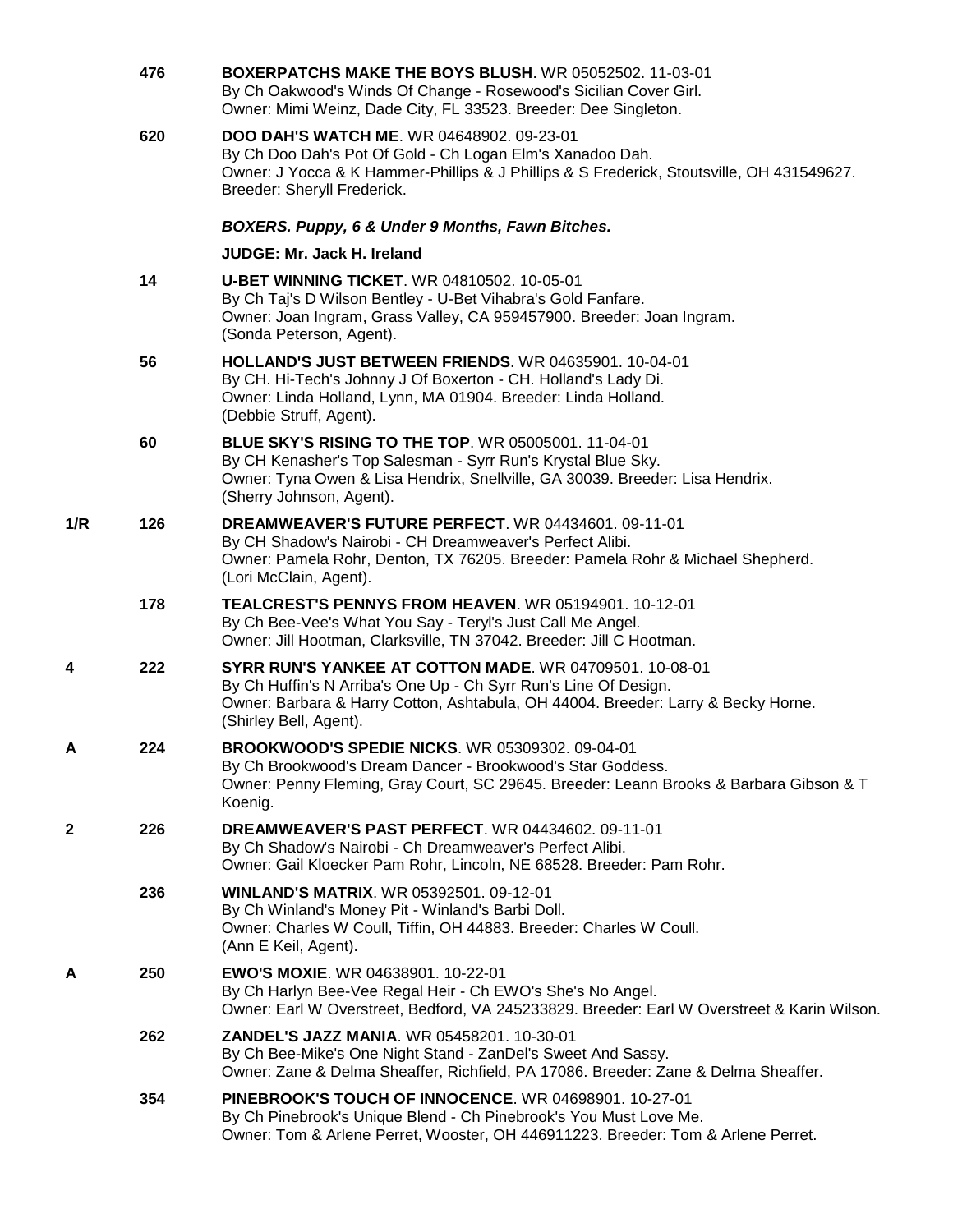|   | 398 | <b>MARBO'S MUCH DESIRE SANTI ME. WR 03872906. 08-12-01</b><br>By Ch Santi Me Hay Wire - Ch Santi Me Drambouie.<br>Owner: Robert M & Marita A Fosnow, Plymouth, IL 62367. Breeder: J Timothy Mate & Sandra<br>Mate.<br>(Tessie Savage, Agent).                            |
|---|-----|--------------------------------------------------------------------------------------------------------------------------------------------------------------------------------------------------------------------------------------------------------------------------|
| A | 402 | <b>OMEGA'S AUTUMN. WR 04379501. 09-23-01</b><br>By Ch Owlay's Show Off Of Salgray - Ch Omega's Envy Of Wit's End.<br>Owner: James L & Lucille Jackson, Oakton, VA 22124. Breeder: James L & Lucille Jackson.<br>(Mary Lou Hatfield, Agent).                              |
|   | 454 | <b>DOO DAH'S ONE TO WATCH.</b> WR 04648903, 09-23-01<br>By Ch Doo Dah's Pot Of Gold - Ch Logan Elm's Xanadoo Dah.<br>Owner: Sheryll & Jim Fredrick, Montezuma, IA 50171. Breeder: Owner.                                                                                 |
|   | 466 | <b>JUST-A-WYN'S ANGELENE OF BAROAK. WR 05628101. 11-06-01</b><br>By Ch Just-A-Wyn's Trouble Shooter - Bailey's Lexington Glatte.<br>Owner: Gloria S Barrow & Gail B Pickard, Arley, AL 35541. Breeder: Mary Lynn Wynieski & S<br>Glatte.<br>(Mary Lynn Wynieski, Agent). |
|   | 492 | <b>WINDDANCER'S SHE'S GOT ATTITUDE. WR 04199103. 08-18-01</b><br>By Ch Valkyrie's Sheer Attitude - Koko Puff Stanek.<br>Owner: Betsy Hick & Randy Hunt, Valrico, FL 33594. Breeder: Charles Stanek Jr.                                                                   |
| 3 | 530 | ICON SILHOUETTE. WR 04237004. 08-24-01<br>By Ch Bayview Clean Sweep - Ch Bayview Heartstop'n Icon.<br>Owner: Rick & Cindy Wailynas & Tom & Connie Little, Montague, MI 49437. Breeder: Tom Little<br>& Connie Little & Dana Little.<br>(Sherry Canciamille, Agent).      |
|   |     | BOXERS. Puppy, 9 & Under 12 Months, Brindle Bitches.                                                                                                                                                                                                                     |
|   |     | <b>JUDGE: Mr. Jack H. Ireland</b>                                                                                                                                                                                                                                        |
|   | 48  | <b>NANTESS EASY RIDER. WR 03687506. 07-29-01</b><br>By Santi Me Hay Wire - Marbo's Sister Hazel.<br>Owner: Nancy Savage & Tessie Savage, Table Grove, IL 614820000. Breeder: Marita A<br>Fosnow & Robert Fosnow.                                                         |
|   | 136 | PETRIE-SCARBORO SAILOR'S MOON. WR 03387206. 07-07-01<br>By Ch Scarboro Hotel California - Ch Petrie's First Watch.<br>Owner: V Zurflieh & J Shields & J Haberl & D Butler, Tampa, FL 33610. Breeder: Jerry & Jean<br>Shields.                                            |
|   | 156 | <b>DANRICK'S LIBERTY. WR 02811705. 05-10-01</b><br>By Danrick's Done It Again - Danrick's Lulu.<br>Owner: Carlos DeJesus & George Griffin & Ernie Revuelta, Loxahatchee, FL 33470. Breeder:<br>Carlos DeJesus & Danilo Ramirez.<br>(B J Barnhart, Agent).                |
|   | 170 | LYNBARY' EARTH ANGEL. LN 740501. 07-07-01<br>By Ch Berlane's Causing An Uproar - Ch Lynbary' Centerfold.<br>Owner: L & B Green, Ormstown Quebec, CN J0S 1K0. Breeder: L & B Green & Lianne Green.<br>(Karen Oxtoby, Agent).                                              |
| 3 | 172 | LYNBARY'S TEN YEARS AFTER. LL 734859. 06-19-01<br>By Ch Lynbary' Dylan's Choice' - Ch Lynbary' Savior Fair.<br>Owner: L & B Green, Ormstown Quebec, CN J0S 1K0. Breeder: L & B Green.<br>(Nora McGriskin, Agent).                                                        |
|   | 194 | <b>KORVETTE'S AMORETTO CREAM.</b> WR 03579201. 06-15-01<br>By Ch Cristos Image Of Arriba - Korvettes Hershey Kiss.<br>Owner: K Page Conrad & Pam Rohr, Denton, TX 76205. Breeder: K Page Conrad & M<br>Shepherd & P Rohr.<br>(Michael Shepherd, Agent).                  |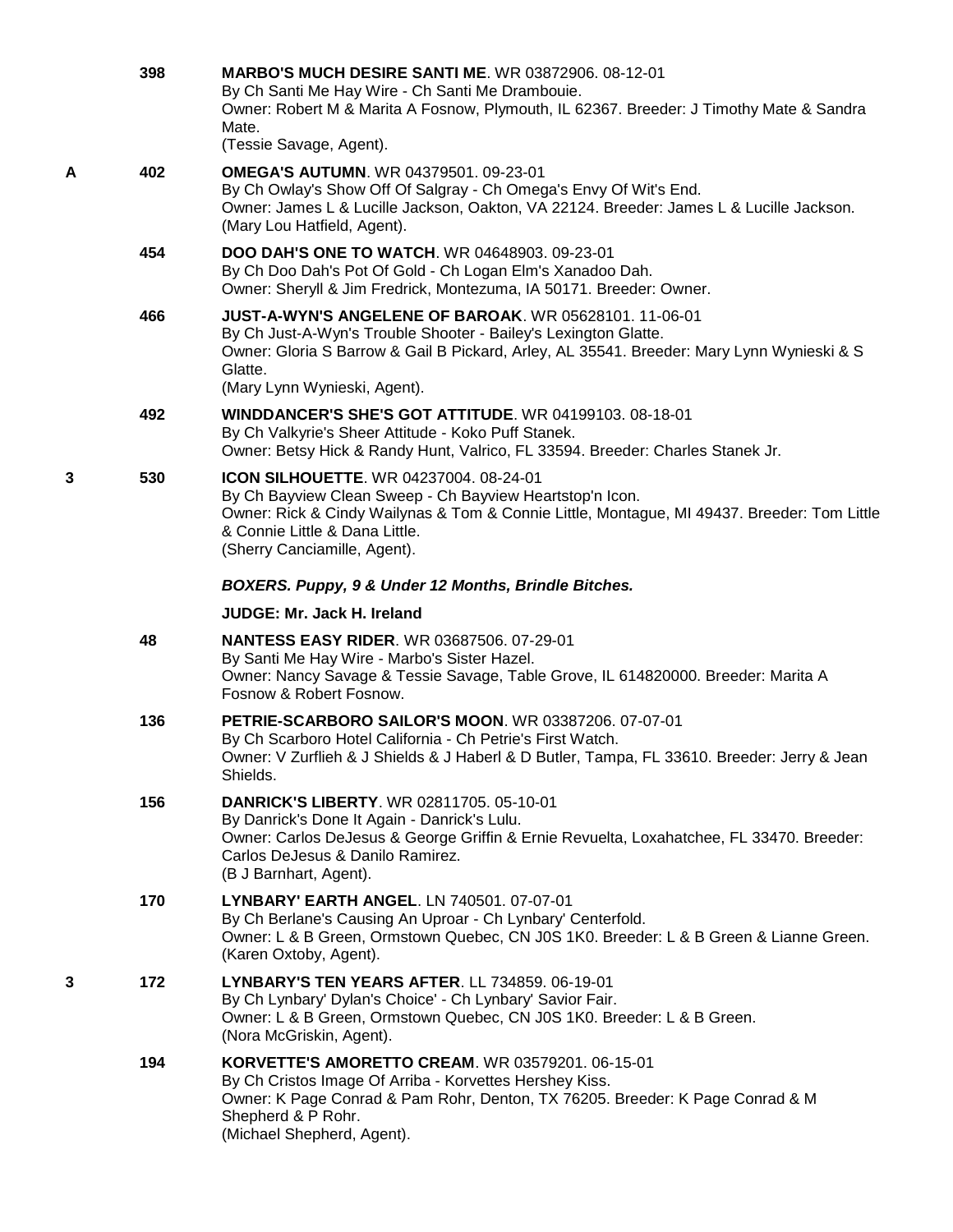|   | 272 | <b>BALDR'S STONGEST LINK. WR 02444801. 05-13-01</b><br>By Ch Storybook's Rip It Up - Ch Baldr's Jaz Jaz-Z Jaz-Z-Z.<br>Owner: Melvin A Mobley II & Robert D Conrad, Omaha, NE 68112. Breeder: Robert D Conrad.                                                          |
|---|-----|------------------------------------------------------------------------------------------------------------------------------------------------------------------------------------------------------------------------------------------------------------------------|
|   | 282 | <b>CACHET'S ILLUSION AT WARZONE. WR 03434902. 07-04-01</b><br>By Ch Pinflats Kris Kringle - Cachet's Bell Of The Ball.<br>Owner: R Gubry & J Ketchum & L Magowitz, Grand Ledge, MI 48837. Breeder: L Magowitz & D<br>Leengran.<br>(Handler: Guy H Fisher DHG/PHA/AKC). |
|   | 308 | GUS'S MIRROR IMAGE. WR 03565303. 07-02-01<br>By Ch Crysto's Image Of Arriba - Harpers Lacy J Bully.<br>Owner: Monica Harper, Goodlettsvlle, TN 37072. Breeder: Monica Harper.                                                                                          |
|   | 340 | <b>TOP HAT'S TEMPERENCE OF RAJA. WR 03624902. 06-02-01</b><br>By Ch Raineylane's Marshall Dillon - Heart Acres Walkabout O RAJA.<br>Owner: Debora Beasley, Havana, FL 32333. Breeder: Sharon Williams.                                                                 |
| A | 360 | <b>GREENFIELD'S WOVEN WEB. WR 04490901. 07-08-01</b><br>By Ch Garnsey's Mad Max - Greenfield's Schemes'N'Dreams.<br>Owner: Marianne Balzer, Charlotte, MI 488139735. Breeder: Marianne Balzer.                                                                         |
|   | 372 | KEILANN'S CRAZY LOVE, WR 03590201, 06-26-01<br>By Ch Ein-Vons Dock Of The Bay - Keilann's Silhouette.<br>Owner: Sandra U Gaynor, E Freetown, MA 027171009. Breeder: Sandra U Gaynor.                                                                                   |
|   | 392 | <b>MERICAL'S CRACKLING ROSIE. WR 03282805. 06-18-01</b><br>By Ch Maxl's Golden Boy - Merical's Dark Princess.<br>Owner: Meredith Medler & Calvin Gruver, Sauk Rapids, MN 56379. Breeder: Meredith Medler &<br>Calvin D Gruver.<br>(Lori McClain, Agent).               |
| 2 | 404 | <b>OMEGA'S PAINTED LADY.</b> WR 02728902. 05-26-01<br>By Ch Bravo's Dance Master - Ch Omega's Jasmine.<br>Owner: James L & Lucille Jackson, Oakton, VA 22124. Breeder: James L & Lucille Jackson.<br>(Tammi Mishler, Agent).                                           |
|   | 418 | <b>DUCHWARS LOVE ME TENDER. WR 03753802. 07-22-01</b><br>By Ch Citation's Shiloh Of Turo - DuchWars Aquasition.<br>Owner: Patricia Shultz, Pulaski, WI 54162. Breeder: Patricia Shultz.<br>(James Bettis, Agent).                                                      |
|   | 484 | <b>FIRESTAR'S LINDY HOP. WR 02888103, 05-25-01</b><br>By Ch Bravo's Dance Master - Ch Firestar's Carnival.<br>Owner: Diane E Boyle & Elizabeth Cavanaugh, Chicago, IL 60630. Breeder: Owners.<br>(Jerry W Bryant, AKC Registered Handler).                             |
|   | 496 | <b>JUSTAWYN'S MISS LIBERTY. WR 04006405. 08-04-01</b><br>By Ch Justawyn's Trouble Shooter - Darshanas Secret Lester Glen.<br>Owner: Kerry Schlund, Cleveland, OH 44109. Breeder: Alan Taylor.                                                                          |
| 1 | 520 | <b>ROSEND'S IMAGINE.</b> WR 03337203. 06-21-01<br>By Ch Rosend's Satchmo - Ch Berlane's N Rosend's Diva.<br>Owner: Lynda Yon, Tracy, CA 95377. Breeder: Jerry & Lynda Yon.<br>(James Bettis, Agent).                                                                   |
| Α | 560 | <b>ELHARLEN'S DESIGNERS CHOICE. LJ738003CAN. 05-30-01</b><br>By Ch Elharlen's Your Choice - Elharlen's Nite Magic.<br>Owner: Eleanor & Harold Foley, South Rawdon, NS, CN B0N 1Z0. Breeder: Eleanor & Harold<br>Foley.                                                 |
|   | 564 | ELHARLEN'S CUSTOM DESIGN. LJ744766CAN. 05-26-01<br>By Lynbary's Dylan's Choice - Elharlen's Feature Story.<br>Owner: Eleanor & Harold Foley, South Rawdon, NS, CN B0N 1Z0. Breeder: Eleanor & Harold<br>Foley.                                                         |
|   | 600 | FOX MEADOW'S KARMA AT WIT'S END. WR 03731502. 06-27-01<br>By Ch Arriba Talisman Ego - Fit To A Tee At Wit's End.                                                                                                                                                       |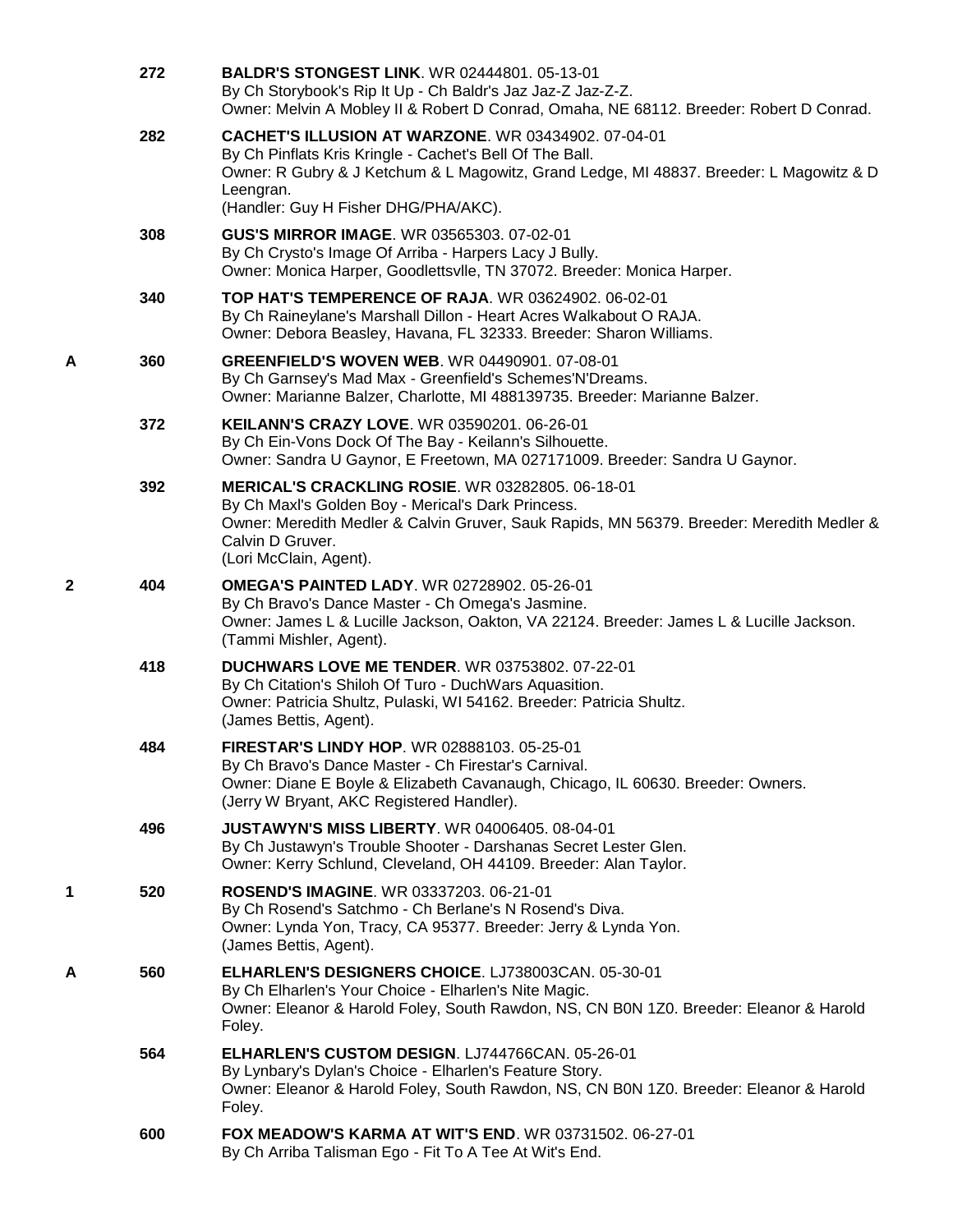|   |     | Owner: Becky Clarke & Constance Haywood, Rocky Ridge, MD 21778. Breeder: Constance &<br>Graham Haywood.<br>(Diane Mallett, Agent).                                                                                                                                       |
|---|-----|--------------------------------------------------------------------------------------------------------------------------------------------------------------------------------------------------------------------------------------------------------------------------|
| 4 | 602 | <b>KISMET'S MEANT TO BE AT WIT'S END. WR 03731501. 06-27-01</b><br>By Ch Arriba Talisman Ego - Fit To A Tee At Wit's End.<br>Owner: Constance & Graham Haywood, Davidsonville, MD 21035. Breeder: Constance &<br>Graham Haywood.                                         |
| A | 610 | BROOKWOOD'S FOUR LEAF CLOVER. WR 03730204. 06-12-01<br>By Ch Brookwood's Tribute To Boxella - Ch Brookwood's Ivy In Snow.<br>Owner: Lee Ann Brooks, Ghent, KY 41045. Breeder: Owner.<br>(Kenneth Andrake, Agent).                                                        |
|   | 624 | <b>SUNAR'S NIGHT MUSIC. WR 04073706. 07-30-01</b><br>By Ch Bentbrooks Image Of High Noon - Ch Sunar's Irish Eyes.<br>Owner: Alan Sobran & Gisela Toth, Littleton, CO 80128. Breeder: Gisela Toth & Sabrina<br>Barnhill.                                                  |
|   |     | BOXERS. Puppy, 9 & Under 12 Months, Fawn Bitches.                                                                                                                                                                                                                        |
|   |     | <b>JUDGE: Mr. Jack H. Ireland</b>                                                                                                                                                                                                                                        |
|   | 44  | <b>U-BET GETS A GOLD STAR. WR 02938901. 06-02-01</b><br>By Ch Abby Rose's Calvin Klein - U-Bet Gold Bonus.<br>Owner: Elaine Anderson, Dutch Flat, CA 957140467. Breeder: Joan Ingram.                                                                                    |
|   | 46  | <b>VIRGO'S TREASURE. WR 02687002. 05-16-01</b><br>By Ch Virgo's Market Boomer - Ch J R's Rising Star Of Virgo.<br>Owner: Steve Darby & Gina Proctor, Austin, TX 787481226. Breeder: Owen & Gina Proctor.<br>(Dan Buchwald, Agent).                                       |
|   | 62  | HIGHTRAILS TWILIGHT BARBIE. WR 03965901. 05-14-01<br>By Ch Stardust Goldn Globe Of Hightrail - Twilight Surprizing Grace.<br>Owner: Robin Petit, Eureka, MO 63025. Breeder: Dee Ellis.<br>(James Beatis, Agent).                                                         |
|   | 64  | <b>HIGHTRAILS TWILIGHT SAILOR. WR 03965902. 05-14-01</b><br>By Ch Stardust Goldn Globe Of Hightrail - Twilight Surprizing Grace.<br>Owner: Robin Petit, Eureka, MO 63025. Breeder: Dee Ellis.                                                                            |
|   | 66  | <b>BUTLER'S I LIKE IT I LOVE IT. WR 03615703. 07-15-01</b><br>By Ch Berlane's Causin An Uproar - Omega's Love Me Love Me Not.<br>Owner: Jewell T Dunning & Tina Butler, Anchorage, AK 99507. Breeder: Robert Butler.                                                     |
|   | 74  | <b>JUST-A-WYN'S RAZZLE DAZZLE.</b> WR 03592501. 07-14-01<br>By Just-A-Wyn's Double Trouble - Ch Kimber D Dusty Road.<br>Owner: Ashley Wynieski, Elyria, OH 440358352. Breeder: Mary Lynn Wynieski.                                                                       |
|   | 232 | <b>CARBARA'S STAR BABY OF LARICH. WR 04256501. 07-27-01</b><br>By Ch LaRich Star StriderbytheBay - Carbara's Skylark.<br>Owner: LaVerne Howard, Beggs, OK 74421. Breeder: Patty Chandler & Barbara Bogan.<br>(Lori McClain, Agent).                                      |
|   | 242 | KARMEL'S TICKET TO RIDE. WR 03573605. 06-28-01<br>By Ch Arriba Talisman Ego - Ch Catera's That's The Ticket.<br>Owner: Karin H Wilson, Bowie, MD 20715. Breeder: Karin Wilson.<br>(Earl W Overstreet, Agent).                                                            |
| 2 | 258 | <b>RAJA'S MATTER OF FACT. WR 03523303. 05-31-01</b><br>By Ch Storybrook's Rip It Up - Carotux Alpha Premir Of Raja.<br>Owner: Avalon Jackson & Donna Hedrick, Castleberry, AL 364329769. Breeder: Mark & Donna<br>Hedrick & Avalon Jackson.<br>(Michael Sheperd, Agent). |
| 1 | 266 | <b>BENDICOR'S SOLAR FLARE V KARMEL. WR 03573607. 06-29-01</b><br>By Ch Arriba Talisman Ego - Ch Catera's That's The Ticket.                                                                                                                                              |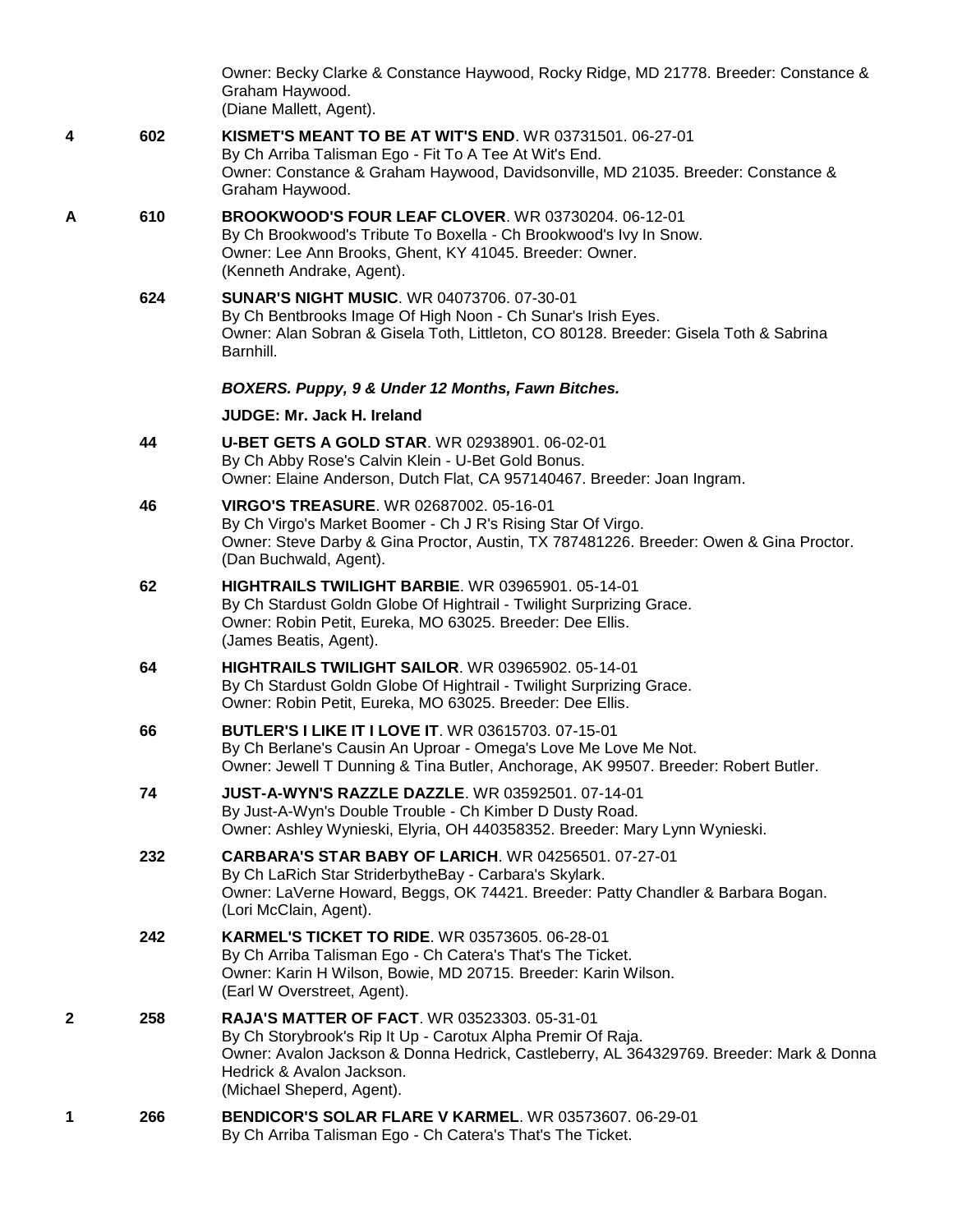|   |     | Owner: Ann Campbell & K Wilson, Knoxville, TN 37914. Breeder: Karin Wilson.<br>(Tami Mishler, Agent).                                                                                                                                                                                                                    |
|---|-----|--------------------------------------------------------------------------------------------------------------------------------------------------------------------------------------------------------------------------------------------------------------------------------------------------------------------------|
|   | 276 | <b>KISSINS FANCY THAT VUBREAKER. WR 03969901, 07-25-01</b><br>By Ch Scenicvu's Mountain Breaker - Baroness Zoie Of Abbey.<br>Owner: William R Welsh, Bartow, FL 33830. Breeder: William R Welsh.                                                                                                                         |
|   | 278 | KISSINS TRAPPED IN PLAINVU. WR 03969902. 07-25-01<br>By Ch Scenicvu's Mountain Breaker - Baroness Zoie Of Abbey.<br>Owner: William R Welsh, Bartow, FL 33830. Breeder: William R Welsh.                                                                                                                                  |
|   | 304 | <b>RAKLYNS SHOWIN' OFF. WR 02787102. 05-10-01</b><br>By Ch Hi-Tech Johnny J Of Boxerton - Ch Raklyns Celebration.<br>Owner: Erin Struff & Joel Harss, Bolton, CT 06043. Breeder: Debbie Struff & Erin Struff.                                                                                                            |
|   | 352 | SEMPER FI UNEXPECTED JOURNEY. WR 02927902. 06-14-01<br>By Ch Syrr Run's Line Of Credit - Semper Fi Walkin' The Walk.<br>Owner: Molly Bachman & Michael A Clifton & Claudia Clifton, Ellettsville, IN 474299662.<br>Breeder: Michael A Clifton & Wendy Allen.                                                             |
|   | 380 | <b>BURLWOOD'S THE GOLDEN ONE. WR 04279401. 07-21-01</b><br>By CH. MaxL's Golden Boy SOM - CH. Beate's Sabrina.<br>Owner: Mary M & Fred L Josjor & Rhonda A Nickels, Omaha, NE 681171915. Breeder: Rhonda<br>A. Nickels.                                                                                                  |
|   | 390 | ROSENDS N BACKWOODS MATERIAL GIRL. WR 03337201. 06-21-01<br>By Ch Rosends Satchmo - Ch Berlanes N Rosends Diva.<br>Owner: Sarah South & Lynda Yon, Town Creek, AL 35672. Breeder: Lynda Yon.<br>(Rick Justice, Agent).                                                                                                   |
|   | 406 | <b>OMEGA'S MASQUERADE. WR 02728901. 05-26-01</b><br>By Ch Bravo's Dance Master - Ch Omega's Jasmine.<br>Owner: James L & Lucille Jackson, Oakton, VA 22124. Breeder: James L & Lucille Jackson.<br>(Tammi Mishler, Agent).                                                                                               |
|   | 438 | <b>ALJO'S STARDUST OF LARICH. WR 03864401. 06-26-01</b><br>By Ch LaRich Starstrid'r By The Bay - Ch Aljo's-Ava-Maria.<br>Owner: Alma Hartsell & LaVerna Howard, Tulsa, OK 74128. Breeder: Alma Hartsell.<br>(Jeff Crouse, Agent).                                                                                        |
| 3 | 464 | <b>WILMOR'S WHIRLING DERVISH KAN-TO. WR 04052201, 07-14-01</b><br>By Ch Hi-Tech Johnny J Of Boxerton - Ch Wilmor's Ramblin Rose Kan-To.<br>Owner: Jane Wilkinson & Kathy Frohock & Richard Morton, Middleton, MA 01949. Breeder:<br>Kathy Frohock & Jane Wilkinson & T Fickes & E Bradley.<br>(Marianne Claflin, Agent). |
|   | 538 | <b>BROOKWOOD'S MAJESTIC STAR. WR 03959905. 06-20-01</b><br>By Ch Brookwood's Dream Dancer - Brookwood's Place Your Bets.<br>Owner: Kenneth Andrake & Lee Ann Brooks, Brandenburg, KY 40108. Breeder: Lee Ann<br>Brooks & Bethany Glenn.                                                                                  |
|   | 546 | PIEPER'S WISH UPON ON ESTI. WR 02949301. 06-05-01<br>By Ch Can Cia's Rock This Town - Piepers Ruby Red Slippers.<br>Owner: Diane Peterson & Barbara Pieper, Union, IL 60180. Breeder: Barbara Pieper & Diane<br>Peterson.                                                                                                |
|   | 604 | <b>STEPH J'S TEXAS AMBER WAVE.</b> WR 02871302. 05-01-01<br>By Steph J's Catch A Wave - Ch Steph J's Texas Two Step.<br>Owner: Audrea Harris & Stephania Jenks, Channelview, TX 77530. Breeder: Stephania Jenks.                                                                                                         |
| 4 | 618 | <b>GEM'S MISCHIEF MAKER OF KARMEL. WR 03573604. 06-28-01</b><br>By Ch Arriba Talisman Ego - Ch Catera's That's The Ticket.<br>Owner: Gretchen L Peet, Burlington, NC 27217. Breeder: Karin Wilson.<br>(Kay L Palade, Agent).                                                                                             |
|   |     | BOXERS. 12 & Under 18 Months, Brindle Bitches.                                                                                                                                                                                                                                                                           |

**JUDGE: [Mr. Jack H. Ireland](http://infodog.com/show/judge/jdgprofile.htm?jn=5923)**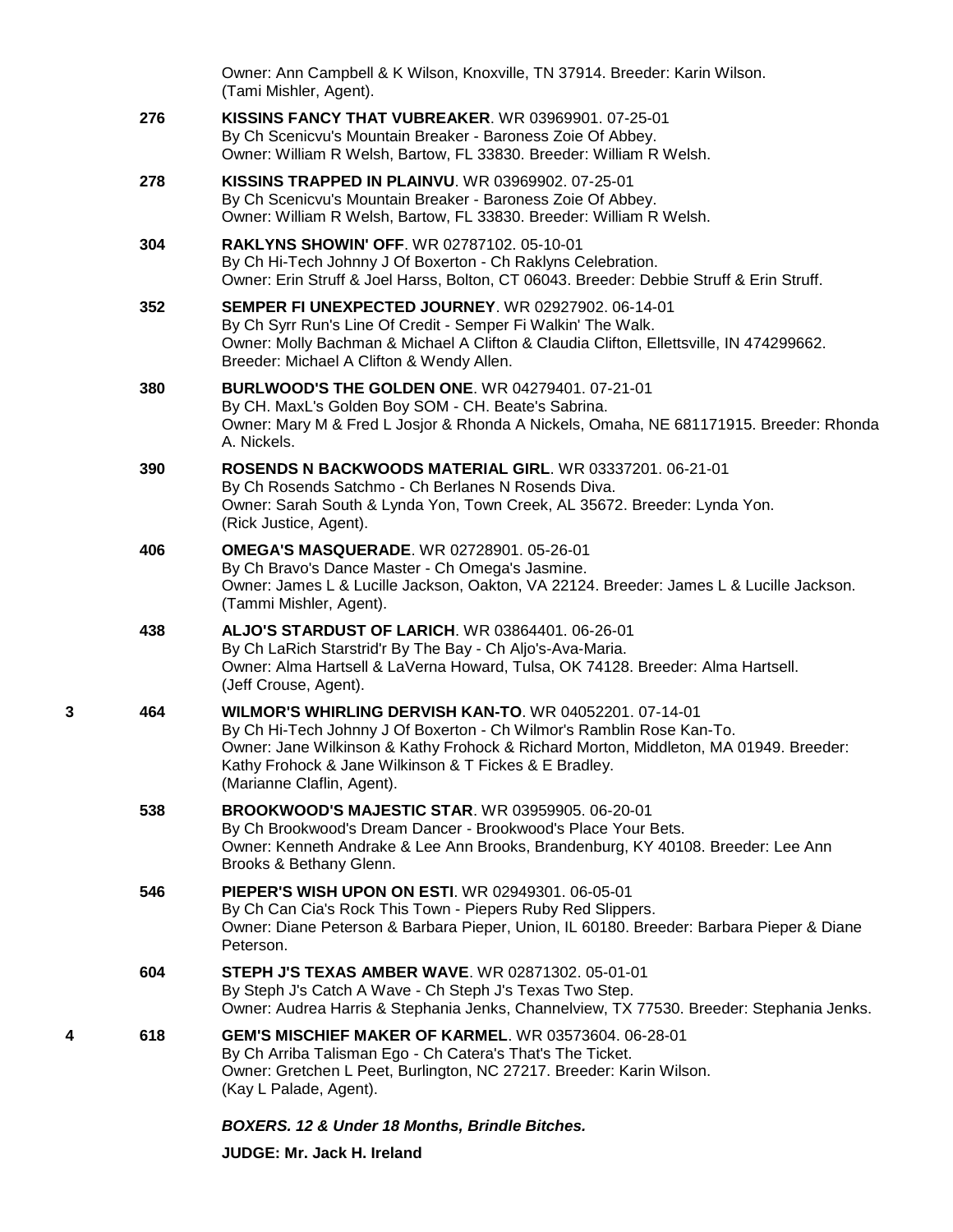|   | 16  | BANTA-REIGEL'S SIZZLIN SENSATION. WR 01055704. 01-09-01<br>By Ch Suncrests Fifth Of A Nickel - Reigel's Rosie O'Grady.<br>Owner: JoAnn Haberl & Mary Banta & Lynn Baxter, Pinellas Park, FL 33781. Breeder: Mary<br>Banta.<br>(B J Barnhardt, Agent).                      |
|---|-----|----------------------------------------------------------------------------------------------------------------------------------------------------------------------------------------------------------------------------------------------------------------------------|
|   | 30  | <b>SALGRAYS SECRETARY OF STATE. WR 01639202. 12-24-00</b><br>By Ch Salgrays Black Tie - Ch Owlay's Heart Throb.<br>Owner: Katherine M Toohey & Richard F Hansen, Somers, CT 06071. Breeder: R Owsik &<br>Patricia Harrah & D Laycock.<br>(Marylou Hatfield, Agent).        |
|   | 58  | <b>BLUE SKY HAILEY'S COMET. WR 01214603. 01-28-01</b><br>By Blue Sky's Storm Chaser - Syrr Run's Krystal Blue Sky.<br>Owner: Tyna Owen, Snellville, GA 30039. Breeder: Lisa Hendrix.<br>(Sherry Johnson, Agent).                                                           |
| Α | 70  | <b>SCHMIDT'S MIDNITE FANASTY. WR 02536604. 04-20-01</b><br>By Ch Syrr Run's Online Heart Acres - Schmidt's Lady Rosalyn.<br>Owner: Ashley Wynieski, Elyria, OH 44035. Breeder: Juli Schmidt.                                                                               |
| 4 | 76  | <b>CRYSTO'S CAMEO IMAGE AT NIVEK.</b> WR 01875301, 03-01-01<br>By Ch Crysto's Image Of Arriba - Ch Crysto's Abracadabra.<br>Owner: K R & J M Burkhamer & Tony & Crystal Finney, Rock Hill, SC 29732. Breeder: Anthony<br>Finney.                                           |
| A | 78  | VONVELOHAUS VICKA. FCMS 1857. 01-09-01<br>By Ch. Mephisto's I Stand Alone - Dauntaes Spanish Lullabye.<br>Owner: Leopoldo Vega-Lopez, Uruapan, Mi 60160. Breeder: Leopoldo Vega-lopez.                                                                                     |
|   | 80  | <b>BOX RUN'S HALYCON V KIEBLA. WR 01639002. 12-16-00</b><br>By Ch. Laurel Hill's Shooting Star - Ch. Box Run's Prophesy V Kiebla.<br>Owner: Joyce G. Campbell, D.V.M., Tulsa, Ok 74129. Breeder: Joyce G. Campbell, D.V.M. &<br>Susan H. Finley.<br>(Lori McClain, Agent). |
|   | 88  | LATTALANE'S COVER STORY. WR 02404003. 05-05-01<br>By Ch Storybook's Rip It Up - Ch Savoye's Shantilli Lace.<br>Owner: Thomas & Carol Latta, Blue Sproings, MO 64014. Breeder: Thomas & Carol Latta.                                                                        |
|   | 90  | <b>LATTALANE'S TRUE STORY. WR 02404005. 05-05-01</b><br>By Ch Storybooks Rip It Up - Ch Savoye's Shantilli Lace.<br>Owner: Donna Payton & Thomas & Carol Latta, Richmond, MO 64085. Breeder: Thomas &<br>Carol Latta.                                                      |
|   | 122 | <b>ROSEND'S SWEET SENSATION. WR 01321702. 12-30-00</b><br>By CH Jems Pearl Jam - CH Rosend's Uptown Girl.<br>Owner: Darlene Vickers & Lynda Yon, Jena, LA 71342. Breeder: Lynda Yon.<br>(Terri Galle, Agent).                                                              |
|   | 124 | HIGH RIVER'S SIMPLY IRRESISTIBLE. WR 02804704. 04-30-01<br>By Ch. High River's Cadet Of Salbad - High River Abad's Hi Breaker.<br>Owner: Tina Stinson, Coker, AL 35452. Breeder: Sarah South & Ken Kyzer.<br>(Beverly A Albert, Agent).                                    |
| Α | 166 | <b>SAVOYE'S MALIBU CRYSTAL. WR 00565801. 12-14-00</b><br>By Ch Casmir's Impression Of FaFa - Ch Savoye's Goldana Royale.<br>Owner: Barbara Savoye & Pamela Savoye, Omaha, NE 68154. Breeder: Owners.                                                                       |
|   | 184 | X-CELLENCE WISHES & KISSES. POCISB5786F3. 12-13-00<br>By Ch Sirrocco's Shine Darkly - Eedee-K's Girls Best Friend.<br>Owner: Tabitha Simon & Dianer R Mallett, Enid, OK 73703. Breeder: Barbara & Dennis Tan.                                                              |
|   | 200 | ARACREST, S ZELICIOUS. LC 775600. 02-26-01<br>By Ch Holly Lanes Spin A Dream - Ch Aracrest, s Esstee.<br>Owner: Norah Mcgriskin, Whitby Ontario, CN L1N 1B5. Breeder: Norah McGriskin.                                                                                     |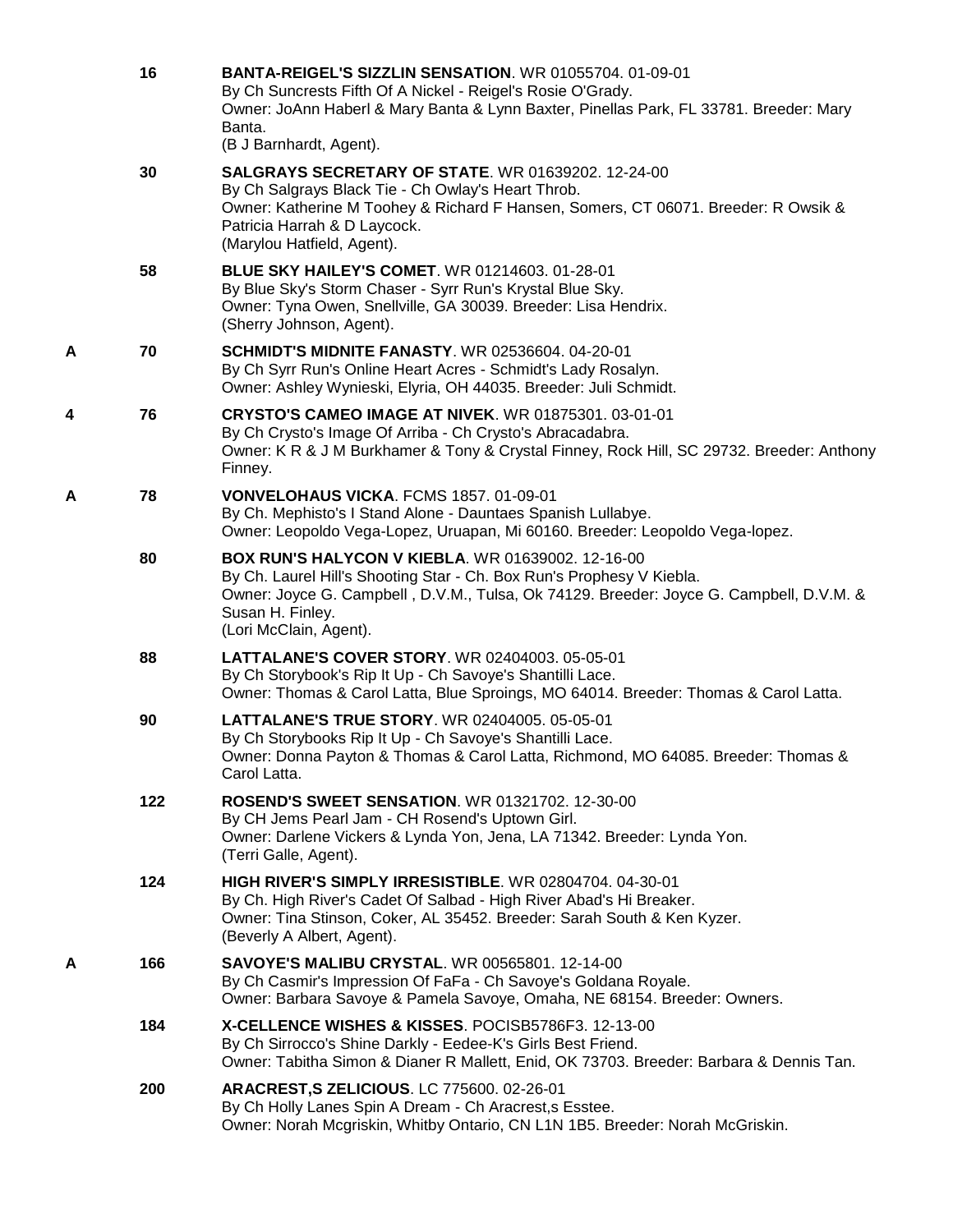| 3 | 298 | <b>KARIZMA'S JAZZ SINGER. WR 02277201. 03-21-01</b><br>By Ch X-Zach-Ly Like Me - Karizma's Aquarian.<br>Owner: Susanna & Mel Holloman, Palm City, FL 34990. Breeder: Susanna & Mel Holloman.                                                                                         |
|---|-----|--------------------------------------------------------------------------------------------------------------------------------------------------------------------------------------------------------------------------------------------------------------------------------------|
|   | 328 | SCHMIDT'S MIDNIGHT AT HEART ACRES. WR 02536602. 04-20-01<br>By Ch Syrr Run's Online Heart Acres - Schmidt's Lady Rosalyn.<br>Owner: Dr James Kilman & Priscilla Kilman & Juli Schmidt, Grove City, OH 43123. Breeder: Juli<br>Schmidt.<br>(Handler: Guy H Fisher DHG/PHA/AKC).       |
|   | 350 | KEE'S JUST COLOR ME WILD. WR 01089002. 01-26-01<br>By Ch Crysta's Image Of Arriba - Sierra's Justa'Wild Thing.<br>Owner: Danielle A Aikman, Paoli, IN 474541232. Breeder: Danielle A Aikman.<br>(Molly Bachman, Agent).                                                              |
|   | 374 | <b>BANTA'S RIEGEL LAFEMME NIKKA. WR 01055702. 01-09-01</b><br>By Ch Suncrest's Fifth Of A Nickel - Riegel's Rosie O'Grady CD.<br>Owner: Mary E Banta & Esther L Riegel & Lynn Baxter, St Petersburg, FL 33713. Breeder:<br>Esther L Riegel & Mary E Banta.<br>(B J Barnhart, Agent). |
|   | 426 | <b>DYNAMIC WARRIOR PRINCESS. WR 02043901, 04-01-01</b><br>By Ch Citation's Shiloh Of Turo - Duchwars Dynamic Diva.<br>Owner: Becky Millhiser & Patricia Shultz, Marinette, WI 54143. Breeder: Rebecca Millhiser &<br>Patricia Shultz.                                                |
|   | 436 | <b>RAINEYLANE'S EMISSARY. WR 03598101. 05-08-01</b><br>By Ch Raineylane's Marshall Dillon - Raineylane's Chestnut.<br>Owner: Sandy & John Volner, Gardendale, AL 35071. Breeder: Jack I & Bridget J Brown.<br>(Genine DeMaso, Agent).                                                |
| 1 | 458 | <b>THORBOLT EZ KISS THIS. WR 00856001. 01-06-01</b><br>By Ch Breho Sanjac EZ Travlin - Dutchess Tiger Thorbolt.<br>Owner: John & Cynthia Rogers, Kiln, MS 395568134. Breeder: John & Cynthia Rogers.<br>(Susan Kelly, Agent).                                                        |
|   | 478 | <b>ROSEND'S BROWN EYED GIRL. WR 01321701. 12-30-00</b><br>By Ch Jems Pearl Jam - Ch Rosend's Uptown Girl.<br>Owner: Bob & Debbie White & Lynda Yon, San Jose, CA 95124. Breeder: Lynda Yon.<br>(Kimberlie Steele, Agent).                                                            |
| 2 | 506 | WILLAREA POSINIVYOF KIMBER D'S. WR 00674902. 01-01-01<br>By Maple Creek's Believe It Sir - Ch Maple Creek Go For The Gold.<br>Owner: Ryta R Tomes, Burbank, OH 44214. Breeder: Dale Harris.                                                                                          |
|   | 562 | <b>OMEGA'S JADE.</b> WR 00641406. 11-12-00<br>By Ch Omega's Electioneer - Omega's Lookin Swell.<br>Owner: Lee Morris, Davidsonville, MD 21035. Breeder: Mary Marilley.<br>(Mr Stan Flowers, AKC Registered Handler).                                                                 |
|   | 616 | HIGO'S TOTAL ECLIPSE. WR 01655601. 02-24-01<br>By Ch Higo's After Six - Higo's Twilight Time.<br>Owner: Edward Hidalgo, Crete, IL 60417. Breeder: Edward Hidalgo.                                                                                                                    |
|   | 630 | SCHMIDT'S SLICK LADY'S BLACK ONYX. WR 02536601. 04-20-01<br>By Ch Syrr Run's Online Heart Acres - Schmidt's Lady Rosalyn.<br>Owner: Leta L McCulla, Saint Paris, OH 43072. Breeder: Juli Schmidt.                                                                                    |
|   |     | BOXERS. 12 & Under 18 Months, Fawn Bitches.                                                                                                                                                                                                                                          |
|   |     | JUDGE: Mr. Jack H. Ireland                                                                                                                                                                                                                                                           |
|   | 18  | <b>PETRIE'S SCARBOROUGH SURF'S UP. WR 00411002. 11-18-00</b><br>By Ch Scarborough Hotel California - Ch Petrie's First Watch.<br>Owner: Virginia Zurflieh & Danielle Butler, Seminole, FL 33778. Breeder: Jerry & Jean Shields.<br>(Danielle Butler, Agent).                         |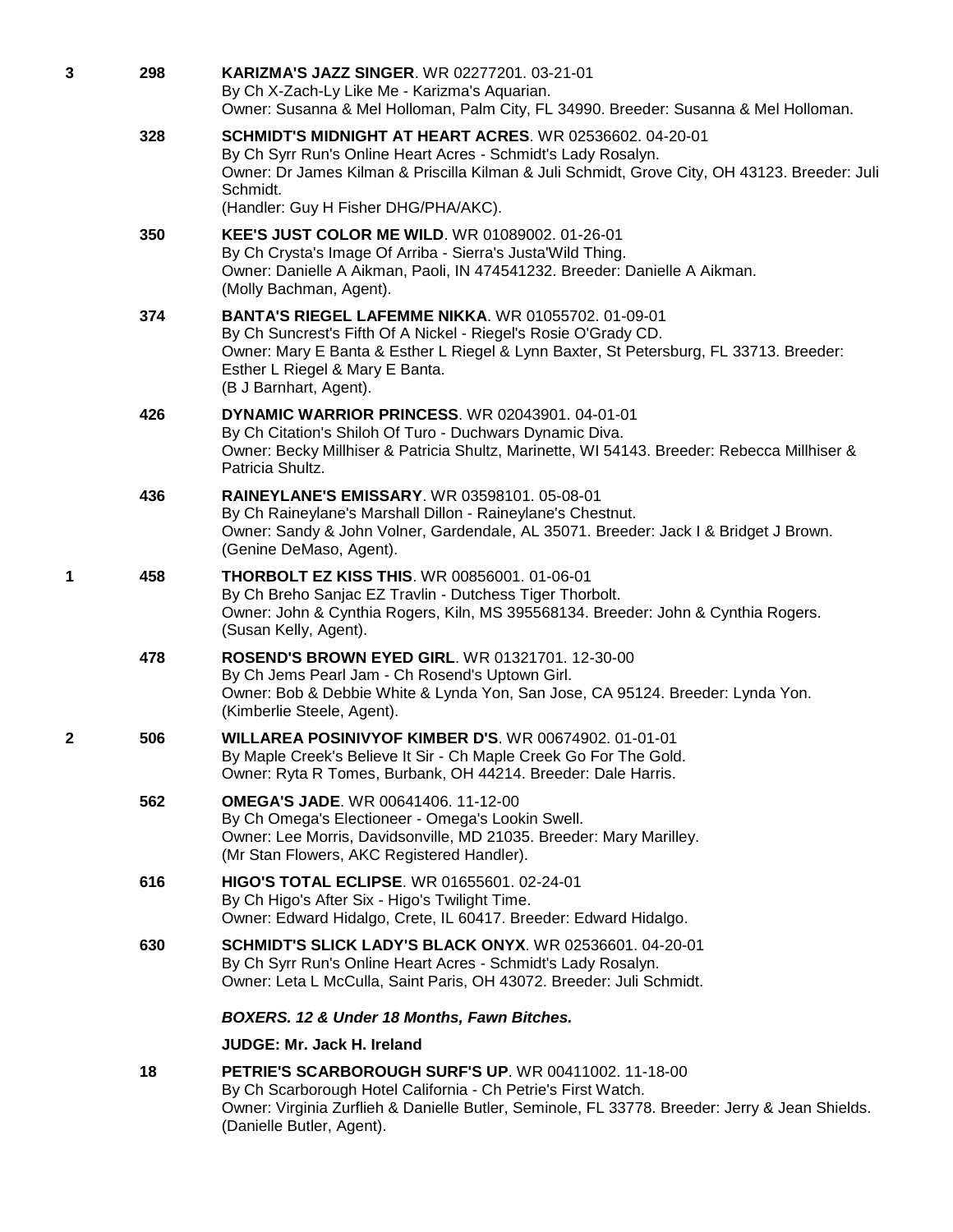|   | 20  | JAMIESON'S LADY DI. FCMGA 4331D. 02-08-01<br>By Jamieson's Yogui T.T. - Jamieson's Lola.<br>Owner: Arturo Jamieson, Guadalajara, Ja 44150. Breeder: Arturo Jamieson.                                                                                             |
|---|-----|------------------------------------------------------------------------------------------------------------------------------------------------------------------------------------------------------------------------------------------------------------------|
|   | 32  | LAZY K'S ABOUT LAST KNIGHT. WR 02077602. 02-05-01<br>By Ch Marne's My First Tango - Lazy K's Misty Morning, CDX.<br>Owner: K Knight & S Gubernatis & K & P Quagliana, Abingdon, MD 21109. Breeder: Ken<br>Knight & Sue Gubernatis.<br>(Marylou Hatfield, Agent). |
|   | 36  | PEPRHL'S DOUBLE THE FUN. WP 00180803. 11-27-00<br>By Ch Holly Lane's Fantan Of Teohlin - Ch Santi Me Frequent Flyer.<br>Owner: Sue Ann Thompson, North Liberty, IA 52317. Breeder: Sue Ann Thompson.                                                             |
|   | 50  | ADELLIN'S ANNIE WITH LUV BY BRIDER. WR 01935606. 03-06-01<br>By Ch Santi Me Hay Wire - Ch Adellin's Black Diamonds Jewel.<br>Owner: Linda A Kulow, Plymouth, WI 530731218. Breeder: Linda A Kulow & Mrs Roy Adelman.                                             |
|   | 112 | ANOZIRA'S GOLDEN GIRL. WR 02071401. 03-18-01<br>By Ch. Maxl's Golden Boy - Ch. Anozira's For Goodness Sakes.<br>Owner: Bob Pool & Cheryl Cazier, Tulsa, OK 74145. Breeder: Cheryl Cazier.<br>(Lori McClain, Agent).                                              |
|   | 118 | <b>SYRR RUNS WE'RE RASN A RUFFIAN. WR 01087601, 01-29-01</b><br>By Ch Huffan's-N-Arriba's One Up - Ch Syrr Run's Line Of Design.<br>Owner: Gerald R Kleinpeter, Prairieville, LA 70769. Breeder: Larry & Becky Horne.<br>(Ike Liottio, Agent).                   |
|   | 148 | K Z'S BREHO CAU' CHA HEART. WR 01364801. 01-31-01<br>By Ch Breho E Z Cau Cha' Lookin - Longestar Breho Kalee.<br>Owner: Lynette Roland, Lufkin, TX 75904. Breeder: Lynette Roland & Bill Roland.<br>(Terri Galle, Agent).                                        |
|   | 176 | ARACREST'S REVLON OF HOLLY LANE. 433383CA. 02-26-01<br>By Ch. Holly Lane's Spin A Dream - CA CH. Aracrest's Estee.<br>Owner: Eileen B. McClintock, Topeka, KS 66618. Breeder: Norah McGriskin.                                                                   |
| 3 | 196 | TICKITBOU'S CELEBRATION. KY703505CAN. 12-08-00<br>By Ch Storybooks Crazy For Tickitbou - Ch Tickitbous Burn It Up.<br>Owner: C & K Robbins & K & B Dennis, Newnan, GA 30263. Breeder: Rhonda Lynn Straby.<br>(Michael Shepherd, Agent).                          |
|   | 234 | <b>WINLAND'S OUTSIDE THE LINES. WR 02626103. 04-18-01</b><br>By Ch Westphalias Legends Of Thor - Winland's Last Hurrah.<br>Owner: Charles W Coull, Tiffin, OH 44883. Breeder: Charles W Coull.<br>(Ann E Keil, Agent).                                           |
|   | 246 | <b>MA SUE'S JUST MY LUCK.</b> WR 02348901, 04-24-01<br>By Ch Harlyn Bee-Vee Regal Heir - Ma Sue's Halies Comet.<br>Owner: Sue Tolbert & Doris Camper, Troutville, VA 24175. Breeder: Sue Tolbert & Doris<br>Camper.                                              |
| A | 256 | BACKWOODS'N HARMONY'S LIGHT MY FIRE. WR 02804703. 04-30-01<br>By Ch High River's Cadet of Salbad - High River's Abad's Hi Breaker.<br>Owner: Pamela Stephenson & Sarah South, Toney, AL 35773. Breeder: Sarah South & Ken<br>Kyze.                               |
| Α | 260 | <b>BEE-VEE'S HELENA HANDBASKET.</b> WR 01438102, 01-06-01<br>By Ch Hi-Tech Johnny J Of Boxerton - Bee-Vee's Laura's Theme Of EWO.<br>Owner: William A & Vicki C East, Greensboro, NC 27406. Breeder: William A & Vicki C East.                                   |
|   | 268 | <b>BRANDU'S FANCY OF ABBEYLAND. WR 01227605. 01-10-01</b><br>By Ch Arriba Talisman Ego - Jopa's Tirnanog of Abbeylands.<br>Owner: Bob & Sally Mosier, Tupelo, MS 38804. Breeder: Barbara & Timothy Walthall.<br>(Terri Galle, Agent).                            |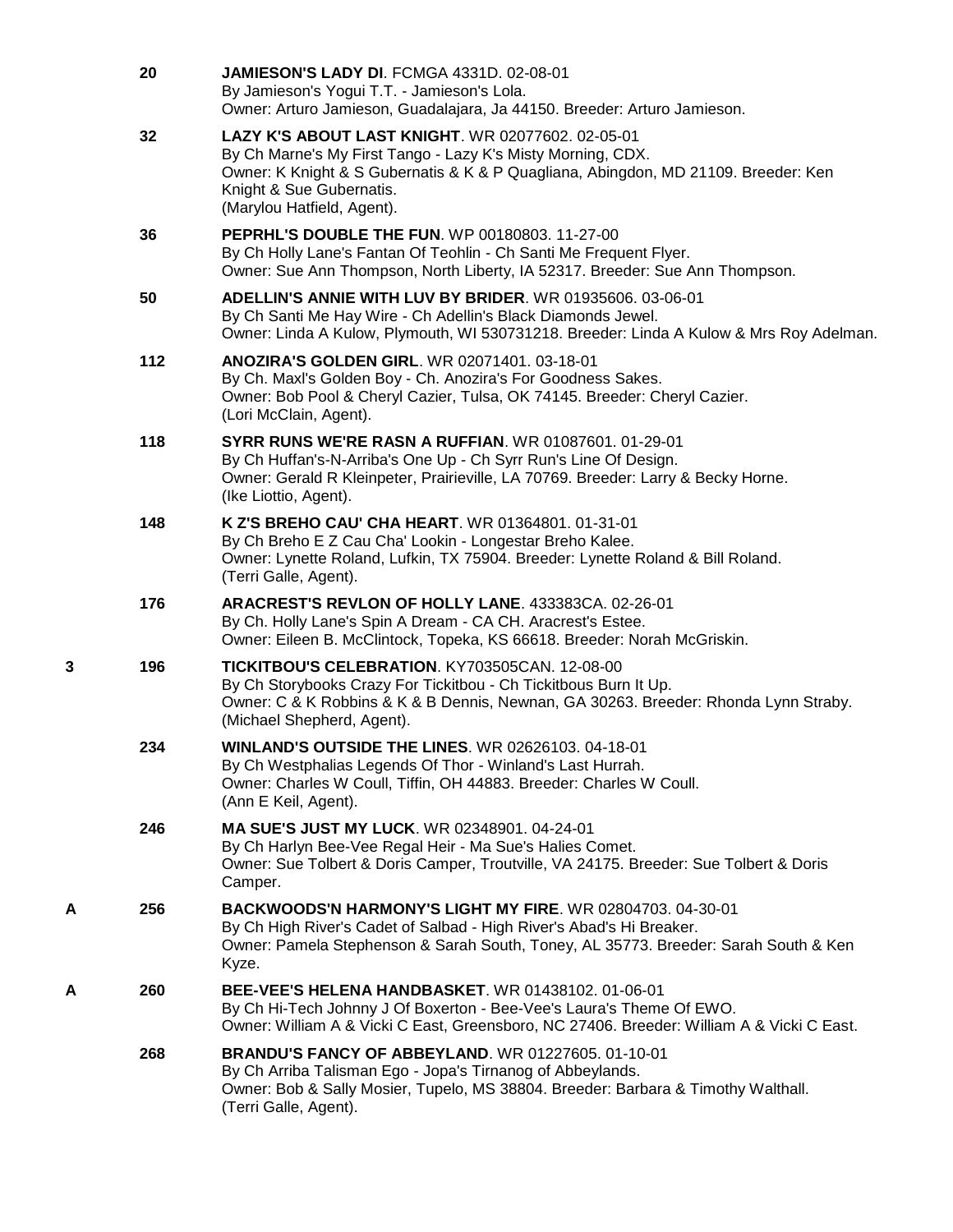|                      | 270 | <b>TRADONALEE'S JACINDA TEOHLIN. WR 05028001, 05-05-01</b><br>By Ch Bayview Clean Sweep - Ch Barcomm's Whisper To Tradonalee.<br>Owner: Cora Verhulst & Eng Hong Teott, Langley BC, CN V2Z 2N1. Breeder: Cora Velhulst.                                                                                             |
|----------------------|-----|---------------------------------------------------------------------------------------------------------------------------------------------------------------------------------------------------------------------------------------------------------------------------------------------------------------------|
|                      | 286 | <b>KAJA'S LITTLE RASCAL. WR 03001406. 03-29-01</b><br>By Ch Sentry's Loud-N-Proud - Kaja's Luck Of The Seventh.<br>Owner: Janet E Smith, Clarkston, MI 48346. Breeder: Janet E Smith.                                                                                                                               |
| 2                    | 306 | <b>EMERALD'S CALL ME WHIMSICAL. WR 01248402. 01-28-01</b><br>By Ch Bayview Strides Ahead - Ch Emerald's Mad About You.<br>Owner: Cathe Nathman & Sarah Neely & Renee Emerson, Placitas, NM 87043. Breeder: Sarah<br>Neely & Renee Emerson.<br>(Cheryl Cates, Agent).                                                |
|                      | 310 | <b>MASUE'S BRIDE OF JUPITER. WR 02348904. 04-24-01</b><br>By Ch Harlyn Bee-Vee Regal Heir - MaSue's Halies Comet.<br>Owner: Candace W Boyd, Landisville, PA 17538. Breeder: K & D Camper & M S Tolbert.<br>(Debbie Struff, Agent).                                                                                  |
|                      | 316 | <b>HIGHBORNS CHACHACHA. WR 02642201. 05-05-01</b><br>By Highborn's Taxman - Myde's Shut Up And Kiss Me.<br>Owner: Anita Ranieri & Timothy Ranieri, Malta, IL 60150. Breeder: Debi Bedford & Anita<br>Ranieri.<br>(Vanessa Everett, Agent).                                                                          |
|                      | 362 | <b>SUNAR'S MOONLIGHT DREAMER.</b> WR 00703002. 12-22-00<br>By Ch Bentbrooks Image Of Highnoon - Ch Sunar's Go For Gold Y.<br>Owner: Gisela Toth, Colorado Springs, CO 809083924. Breeder: Mihaly & Gisela Toth.                                                                                                     |
| 1/W<br>(5<br>Points) | 394 | <b>SKIDOO'S CHARLIE'S ANGEL. WR 01663801. 02-13-01</b><br>By Ch Bayview Strides Ahead - Ch Skidoos Special Blend Of Cabernet.<br>Owner: Charles Vose & John Tenette & Wendy Morawski, Richmond, CA 94803. Breeder:<br>Wendy Morawski & Les Cline.                                                                   |
| A                    | 396 | <b>INTERLUDE'S JUSTA RUMOR. WR 01542502. 02-19-01</b><br>By Ch Interlude's Rumor Has It - Meades Cocoa Pebbles.<br>Owner: Mary Jane Nowak & Lee Nowak, Newfane, NY 14108. Breeder: Ronald Meade.<br>(Handler: Jerry W Bryant).                                                                                      |
|                      | 412 | BELCO'S REFLECTION OF TWO CS. WR 01316701. 12-01-00<br>By Ch Elharlen's Opening Knight - Ch Belco's Butterfly Kiss.<br>Owner: E Coviello-Davis & Logan Davis & Carolyn G Coutanche, Taunton, MA 02780. Breeder:<br>E Coviello Davis & R & C Lothrop.                                                                |
| 4                    | 422 | <b>HI-TECH'S EIN VON DREAMER. WR 02958601. 03-25-01</b><br>By Ch Hi-Tech Johnny J Of Boxerton - Ch Ein-Von's Dreams Come True.<br>Owner: Anthony & Martha Bielski & Dr William & Zoila Truesdale, Thurmont, MD 21788.<br>Breeder: Mrs Zoila A Truedale & Z & V Pierson & V Oelenich.<br>(Kimberly Pastella, Agent). |
| Α                    | 428 | <b>HI-TECH'S THELMA LOUISE. WR 03389603. 04-15-01</b><br>By Ch Hi-Tech Johnny J Of Boxerton - Ch Hi-Tech's Mystic Creation.<br>Owner: Dr William Truesdale & Zoila Truesdale, Seekonk, MA 027713926. Breeder: Dr William<br>& Zoila Truesdale & G Glass.<br>(Handler: Kimberly Pastella).                           |
|                      | 468 | <b>TRAILWOOD'S THAT'S MY GIRL. WR 02931501. 04-07-01</b><br>By Ch Sentry's Loud-N-Proud - Sentry's Gunsmokes Miss Kitty.<br>Owner: Michele Farless, Livonia, MI 48150. Breeder: Michele Farless.                                                                                                                    |
|                      | 488 | <b>INFINITIS PROVINCE OF LUCCA.</b> WR 00724801, 12-30-00<br>By Ch Can-Cia's Rock This Town - Firestar's Tequila Rose.<br>Owner: Janice Kollar, Chicago, IL 60631. Breeder: Janice Kollar.<br>(Sherry Canciamille, Agent).                                                                                          |
|                      | 494 | K & D'S DAY TRIPPER OF GOLDEN GLOVE. WR 01966505. 02-21-01<br>By Ch Woodviews Maverick - Ch K & D's I Heard A Rumor.                                                                                                                                                                                                |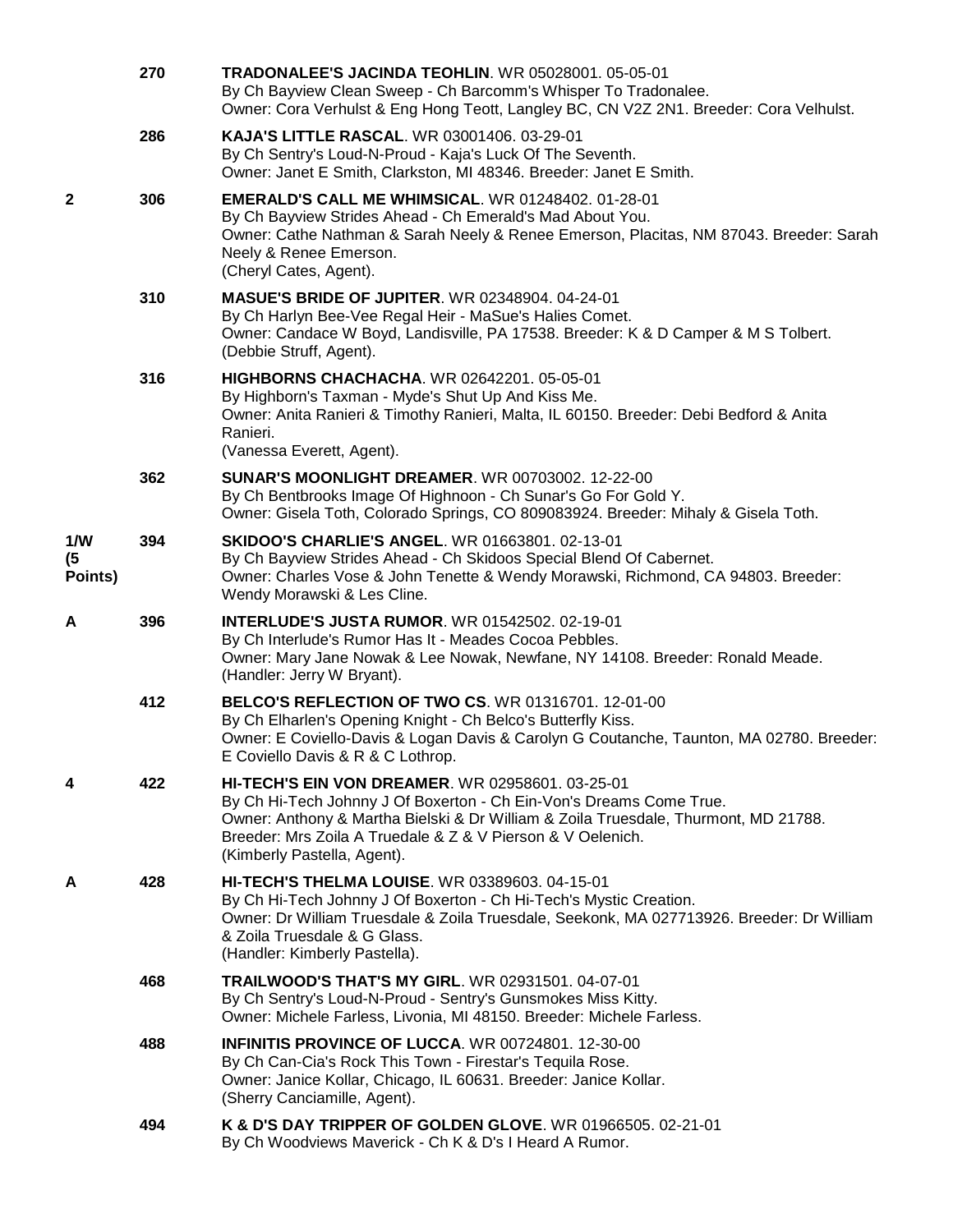|   |     | Owner: Joanne Kaiser & Tom & Judy DeWolff, Schoolcraft, MI 49087. Breeder: Joanne Kaiser<br>& Sherry Canciamille & Megan Ulfer.<br>(Genine DeMaso, Agent).                                                                                            |
|---|-----|-------------------------------------------------------------------------------------------------------------------------------------------------------------------------------------------------------------------------------------------------------|
|   | 550 | <b>ROBINSON'S HI-TECH TREASURE. WR 02161401. 03-07-01</b><br>By Ch Hi-Tech Johnny J Of Boxerton - Ch Robinson's Rosebud Of Raja.<br>Owner: William & Delma Robinson, Beavercreek, OH 45434. Breeder: Delma K Robinson.<br>(Tami Mishler, Agent).      |
|   | 580 | ELHARLEN'S BUENA VISTA. LJ738009CAN. 05-07-01<br>By Ch Elharlen's Your Choice - Elharlen's Kashmere.<br>Owner: Eleanor & Harold Foley, South Rawdon, NS, CN B0N 1Z0. Breeder: Eleanor & Harold<br>Foley.                                              |
|   |     | <b>BOXERS. Bred by Exhibitor Bitches.</b>                                                                                                                                                                                                             |
|   |     | <b>JUDGE: Mr. Jack H. Ireland</b>                                                                                                                                                                                                                     |
| A | 38  | BAVARIA'S SIMPLY IRRESISTIBLE. WR 02951003. 05-28-01<br>By Ch Interlude's Bavarian Hummel - Ch Bavaria's Take A Chance On Me.<br>Owner: Vera Albers & Cathy & Shawn McCarthy, Prospect Heights, IL 60070. Breeder: Vera<br>Albers.                    |
|   | 86  | <b>LATTALANE'S CONTINUING STORY. WR 02404002. 05-05-01</b><br>By Ch Storybook's Rip It Up - Ch Savoye's Shantilli Lace.<br>Owner: Thomas & Carol Latta, Blue Sproings, MO 64014. Breeder: Thomas & Carol Latta.                                       |
|   | 102 | <b>SHALSADE'S DASH OF SPICE. WP 98347401. 07-03-00</b><br>By Ch Shalsade's Blazing Bullet - A Ginger Snap Of Shalsade.<br>Owner: Susan Kelly & Shirley Laussade, Kenner, LA 70062. Breeder: Susan Kelly & Shirley<br>Laussade.                        |
|   | 132 | <b>EWING'S HOW SWEET IT IS OF MAXL. WR 00646204. 11-26-00</b><br>By Ch Maxl's Golden Boy - Ch Dasel's Attitude Is Everything.<br>Owner: Mark & Janet Ewing, Greenwood, MO 64034. Breeder: Mark & Janet Ewing.                                         |
| 2 | 138 | <b>BARGARY'S KISS IN THE SHADOWS. WR 00145003. 10-27-00</b><br>By Ch Special K's A Jet Of My Own - Ch Bargary's Razzmatazz NA.<br>Owner: Tracy S Porto & Barbara Wadge, Alexandria, LA 71315. Breeder: Barbara Wadge &<br>Gary Wadge.                 |
|   | 146 | <b>ALICK'S I LOVE CAUSIN KAOS. WP 98014202. 04-09-00</b><br>By Ch Berlane's Causin An Uproar - Ch Adelbrook's Buff Miller.<br>Owner: Alisa & Richard Miller, Madison Lake, MN 56063. Breeder: Richard Miller.                                         |
| A | 202 | ARACREST, S MOUSEKATEER. WR 04509701. 10-18-99<br>By Ch Aracrest, s W Disney - Ch Aracrest, s Chanel.<br>Owner: Norah McGriskin, Whitby Ontario, CN L1N 1B5. Breeder: Norah McGriskin.                                                                |
| 3 | 248 | <b>EWO'S DOUBLE DELIGHT. WP 99812701. 10-28-00</b><br>By Ch Garnsey's Mad Max - Ewo's Silver Slipper.<br>Owner: Earl W Overstreet, Bedford, VA 245233829. Breeder: Earl W Overstreet.                                                                 |
|   | 280 | <b>AMITY HALL'S RAINY NIGHT. WP 98578801. 07-31-00</b><br>By Ch Amity Hall's Record Braker - Birchwood's Blazing Hailstorm.<br>Owner: Beth Downey, Stevensville, MD 21666. Breeder: Beth Downey.                                                      |
|   | 284 | <b>KAJA'S KAMI-O. WP 96917802. 03-24-00</b><br>By Ch Winland's Chief Executive - Sherden's Stella Of Bartel's.<br>Owner: Janet E Smith & Brittany R Drye, Clarkston, MI 48346. Breeder: Janet E Smith &<br>Brittany R Drye.                           |
|   | 344 | DREAMWEAVER'S MUCHACHA OF MAXEL. WP 98197002. 04-30-00<br>By Ch Dreamweaver's Bacardi - Ch Dreamweaver's Pure Gold Of Marjack.<br>Owner: K Page Conrad & Pamela Rohr & Lori McClain, Port St Lucie, FL 34984. Breeder: Lori<br>McClain & Pamela Rohr. |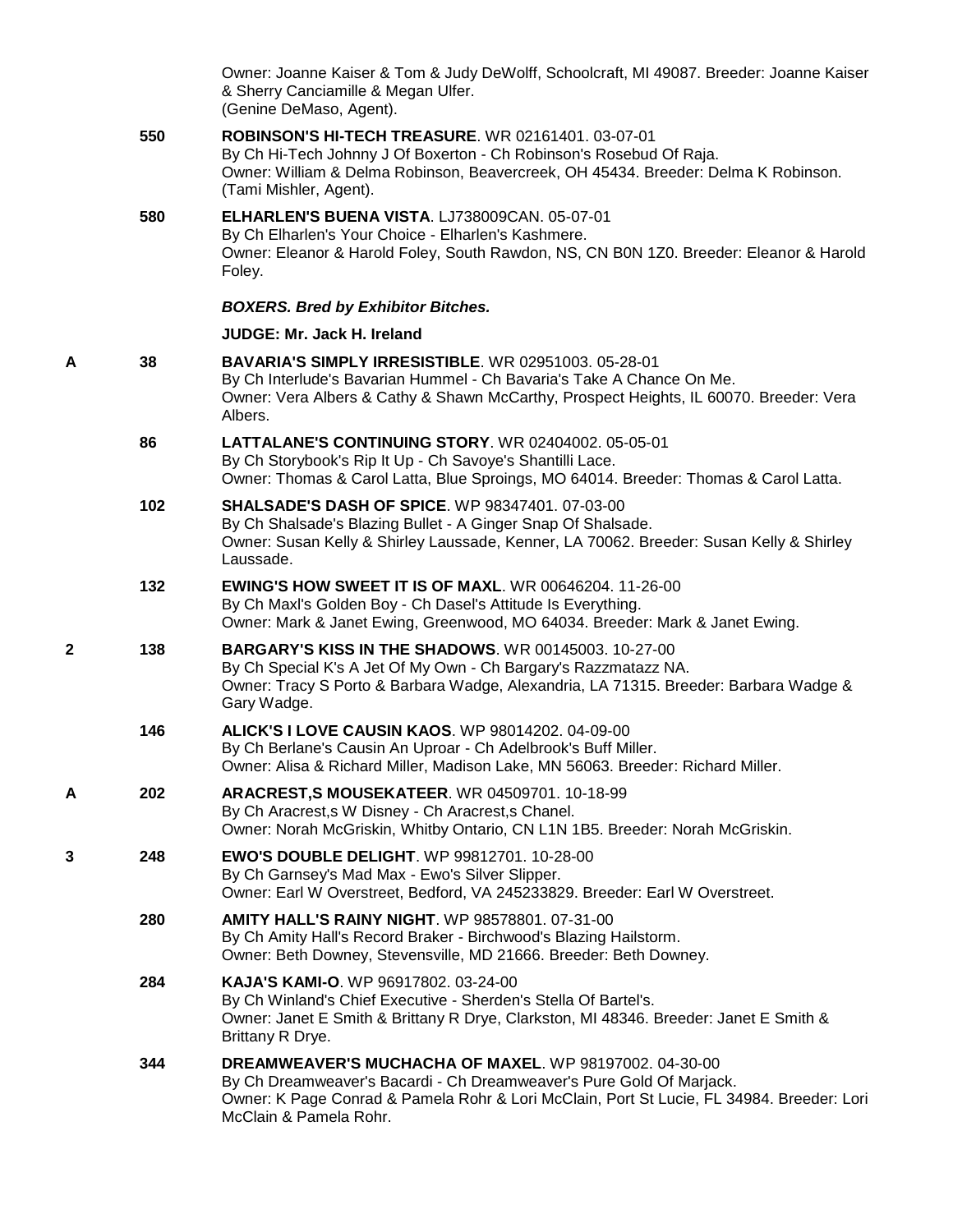|   | 376 | <b>RIEGEL'S ROSIE O'GRADY.</b> WP 80141903, 06-16-97<br>By Ch Timoshaw Scarborough Royale CD - Savoy Hot Sicily CD.<br>Owner: Mary E Banta & Lynn Baxter & B J Barnhart Nastor, St Petersburg, FL 33713. Breeder:<br>Esther L Riegel & Mary E Banta.             |
|---|-----|------------------------------------------------------------------------------------------------------------------------------------------------------------------------------------------------------------------------------------------------------------------|
|   | 416 | HAR-GAYLE'S PUT AND CALL. WP 98387401. 04-24-00<br>By Ch Har-Gayle's Stock Trade - Salgray's Stitch-N-Time.<br>Owner: Gayle Kriv & Patricia Champagne, Crystal, MN 55422. Breeder: Gayle Kriv & Patricia<br>Champagne.                                           |
|   | 482 | AMAZING SATURDAY NIGHT SPECIAL. WR 02804204. 04-26-01<br>By Ch Sentry's High Time - Amazing Grace X.<br>Owner: Carrie Kareus, Beaverton, MI 48612. Breeder: Carrie Kareus.                                                                                       |
|   | 522 | <b>SUNCREST'S BLACK SATIN N'LACE.</b> WP 87140507. 07-06-98<br>By Ch Barbary Lane Dare Be Bold - Ch Suncrest's Pistal Pack'n Mama.<br>Owner: Lynn Baxter & Ray Culberson & Bill Weber, Sarasota, FL 34232. Breeder: Lynn Baxter<br>& Ray Culberson & Bill Weber. |
| 4 | 536 | <b>BELADONAS DESTINEYS CHILD. WR 00300003. 11-16-00</b><br>By Ch Ein-Vons Dealers Choice - Artistrys Evil Essence.<br>Owner: Virginia Gossett & Kimberlie Steele, Newport Beach, CA 92660. Breeder: Andra<br>Francoline & Michelle Steele & Kimberlie Steele.    |
| 1 | 566 | EVERGREEN VEGAS SHOWGIRL. WR 02452306. 04-24-01<br>By Evergreen Vegas Of Frogtown - Evergreen Tempest Elanwood.<br>Owner: Evelyn M Evans & Jane E Flowers, St Paul, MN 55119. Breeder: Jane E Flowers &<br>Maxine Evans.                                         |
|   | 614 | <b>HIGO'S GOLD'N FANTASY.</b> WR 01528102. 02-20-01<br>By Ch Holly Lane's Fantan Of Teohlin - Higo's Gold'n Reflections.<br>Owner: Edward Hidalgo, Crete, IL 60417. Breeder: Edward Hidalgo.                                                                     |
|   | 628 | <b>LOGAN ELM'S LITTLE MISS MAGIC. WP 92012901. 04-17-99</b><br>By Ch Josha's Linebacker CD - Ch Huffand's Chi Chi.<br>Owner: Kari Hammer-Phillips & Jeff Phillips & Jeff Yocca, Stoutsville, OH 431549627. Breeder:<br>Owners.                                   |
|   |     | <b>BOXERS. American-Bred, Brindle Bitches.</b>                                                                                                                                                                                                                   |
|   |     | JUDGE: Mr. Jack H. Ireland                                                                                                                                                                                                                                       |
|   | 40  | <b>DAISAX WINMERE NIGHT CHIME.</b> WP 93899302. 07-20-99<br>By Ch Amity Hall's Record Braker - Winmere Lady Luck.<br>Owner: Theresa Garton & Lynn Garton, Oklahoma City, OK 73113. Breeder: Kathryn Saxon &<br>Theresa Garton.<br>(Beth Coviello-Davis, Agent).  |
|   | 106 | ROYAL PALMS IT PAYS TO BE GOOD. WR 01127102. 11-12-00<br>By Ch Schmidttad Rhinestone Cowboy - Ch Trefoil's Peach Melba.<br>Owner: Gloria A Bower, Port Charlotte, FL 33980. Breeder: Gloria A Bower.<br>(Kay Palade Peiser, Agent).                              |
|   | 128 | <b>TRIPLE CROWN'S ALACAZAM. WR 00108002. 09-08-00</b><br>By Ch Arriba Talisman Ego - Ch Talisman Arriba Apropos.<br>Owner: Cathy & Bill Sylvester, Elverson, PA 19520. Breeder: T Fickes & C Sylvester & B<br>Sylvester & G Shames.<br>(Tami Mishler, Agent).    |
|   | 180 | <b>PUMPKIN CREEK MIDNITE MADNESS. WR 01317401. 02-11-01</b><br>By Ch Citation's Shiloh Of Turo - Packapunch Cash On Hand.<br>Owner: Claire Grall, Oneida, WI 541559539. Breeder: Claire Grall & Judy Lynn Grandmont.<br>(Marylou Hatfield, Agent).               |
| 1 | 208 | VICTORY'S THE AGONY AND THE ECSTACY. WP 87424603. 09-26-98<br>By Ch Gates Mills Future Victory - Doc's Crossfire Of Shalin.<br>Owner: Deanna Mickells, Council Bluffs, IA 515017929. Breeder: Kathy Hulstein & Kembe                                             |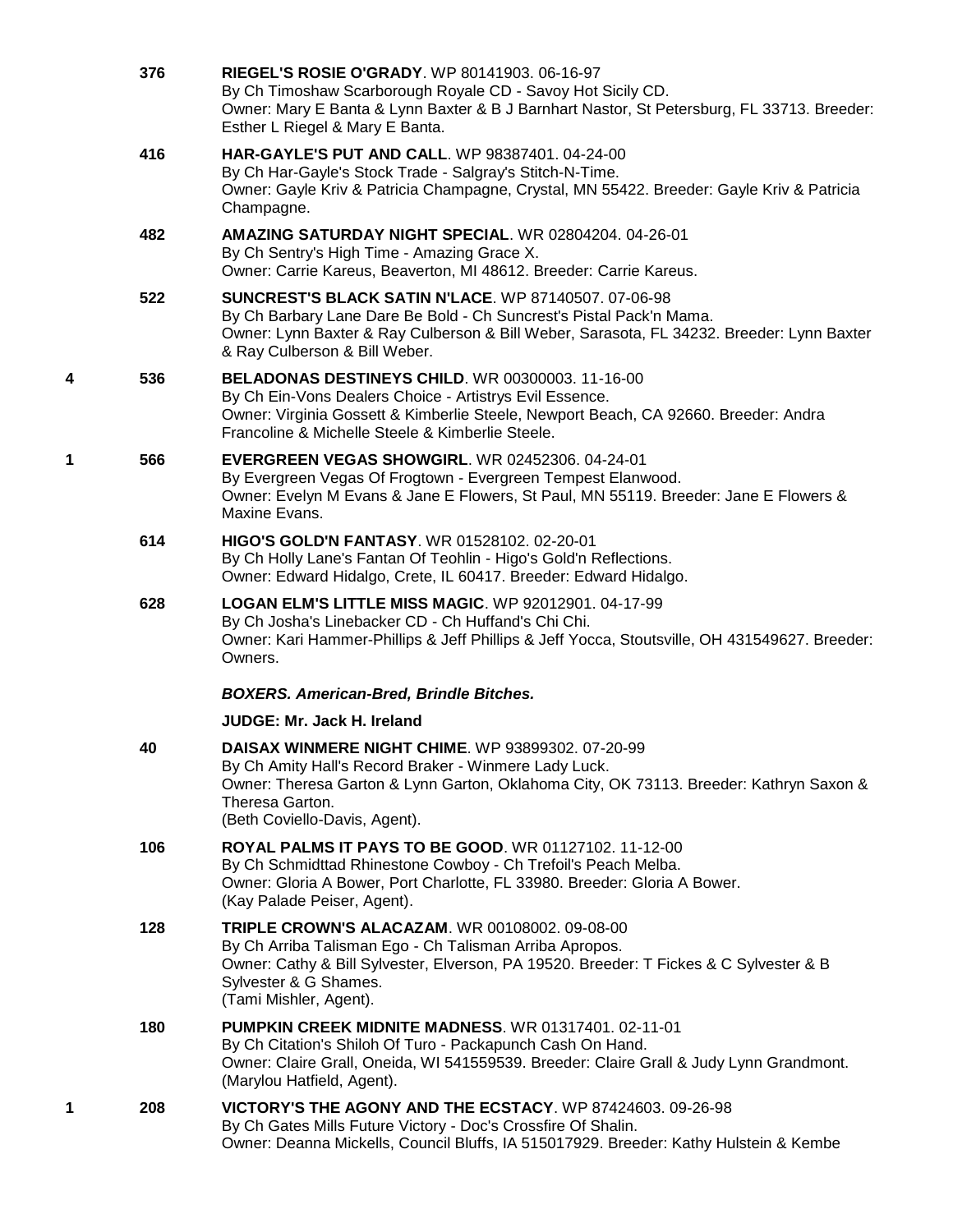|   |     | Hulstein.<br>(Cheryl A. Cates, Agent).                                                                                                                                                                                                                         |
|---|-----|----------------------------------------------------------------------------------------------------------------------------------------------------------------------------------------------------------------------------------------------------------------|
|   | 212 | <b>KENASHER CANDLE IN THE WIND. WP 96165502. 01-03-00</b><br>By Ch Kenasher's Divine Wind - Farbeyond RedHotDreamBreaker.<br>Owner: Ken & Sherry Johnson, Hoschton, GA 39548. Breeder: Victoria McDuell.                                                       |
|   | 214 | LUVDOZE GYPSY ROAD. WR 01597801. 03-09-01<br>By Luvdoze Led Zeppelin - Luvdoze Malibu Brindle Of Joy.<br>Owner: Jeffery & Juanita Barbaro, Covington, LA 70433. Breeder: Juanita & Jeffery Barbaro.<br>(Susan Kelly, Agent).                                   |
|   | 296 | <b>BAVARIA'S BEST KEPT SECRET.</b> WP 99167604. 09-11-00<br>By Ch Interlude's Bavarian Hummel - Bavaria's Breakfast At Tiffany's.<br>Owner: Patrick & Diane Peluso, Union, IL 60180. Breeder: Vera Albers.<br>(Jerry W Bryant, AKC Registered Handler).        |
| A | 332 | WYSTMONTS LADY OF BREEZEWOOD. WR 00148902. 10-16-00<br>By Ch Barbary Lane Dare To Be Bold - Ch Breezewoods Reflections.<br>Owner: Barry R Wyerman, Novi, MI 483743665. Breeder: Barry R Wyerman & Christine H<br>Baum.<br>(Handler: Guy H Fisher DHG/PHA/AKC). |
| 2 | 460 | ROCHIL'S EXPRESSIONS. WP 99782203. 09-09-00<br>By Ch Storybooks Rip It Up - Ch Rochils Grande Larceny.<br>Owner: Pam & Peter Weaver & Perry & Sandi Combest, Loganton, PA 17747. Breeder: Sandra<br>Combest & Perry Combest.                                   |
|   | 480 | <b>SUNCHASE'S TEXAS MARGARITA. WP 99510504. 08-01-00</b><br>By Ch Hi-Tech Johnny J Of Boxerton - Ch Sunchase's Suicide Blonde UDX OA OAJ.<br>Owner: Peggy McConnell, Dallas, TX 752201815. Breeder: Tracy L Hendrickson.                                       |
| 4 | 504 | <b>LARADA'S DESTINY'S CHILD. WR 02637001. 04-01-01</b><br>By Ch ARriba's Irrefutable - Ch North Shores Saspirilla.<br>Owner: Dawn M & Arielle A Robinson, Auburn, MI 48611. Breeder: Dawn M Robinson.<br>(Genine DeMaso, Agent).                               |
|   | 524 | <b>SYRR RUN'S VIXEN TO WIN. WP 99194401. 09-22-00</b><br>By Ch Syrr Run's Payday For Chato - Ch Syrr Run's Line Of Vision.<br>Owner: Larry & Beckie & Kay Horne, Saint George, SC 29477. Breeder: Larry & Beckie & Kay<br>Horne.                               |
|   | 552 | <b>WESTON'S RAY OF SUNSHINE.</b> WP 96919302. 04-17-00<br>By BridgeWood's Fly like the Wind - Weston's 1st Lady of Cameliard.<br>Owner: Lacey & Wesley Aarsvold, Houston, MN 55943. Breeder: Lacey & Wesley Aarsvold.<br>(Wendy Bettis, Agent).                |
| 3 | 568 | <b>KATANDY KANDY AT WIT'S END. WP 97831202. 05-26-00</b><br>By Katandy's River Breeze - T's For Two At Wit's End.<br>Owner: Lee Morris & Mark Young, Davidsonville, MD 21035. Breeder: C & G Haywood.<br>(Stan Flowers, Agent).                                |
|   | 598 | <b>LADI LUCKS BLACK MAGIC. WP 99264701, 07-10-00</b><br>By Ch Baldrs Black Tie & Tails - Ladi Lucks Queen Of Hearts.<br>Owner: Shelli McGregor, Blair, NE 68008. Breeder: Owner.                                                                               |
|   |     | <b>BOXERS. American-Bred, Fawn Bitches.</b>                                                                                                                                                                                                                    |
|   |     | <b>JUDGE: Mr. Jack H. Ireland</b>                                                                                                                                                                                                                              |
| A | 22  | <b>SARKEL'S HAVEN FOR DAMAS. WR 00164105, 11-04-00</b><br>By CH Shadow's Nairobi - CH Jasmin's Promise Of Aladdin.<br>Owner: Carrie Holt & Ann Gilbert, Kempner, TX 765398033. Breeder: David P Smither &<br>Malena Smither.<br>(Cheryl Cates, Agent).         |
| A | 108 | <b>TBR'S CHAMPAGNE WISHES. WP 99700502. 10-13-00</b><br>By Ch TL Cadence Easy Rider - Bailey's Emerald Fire.                                                                                                                                                   |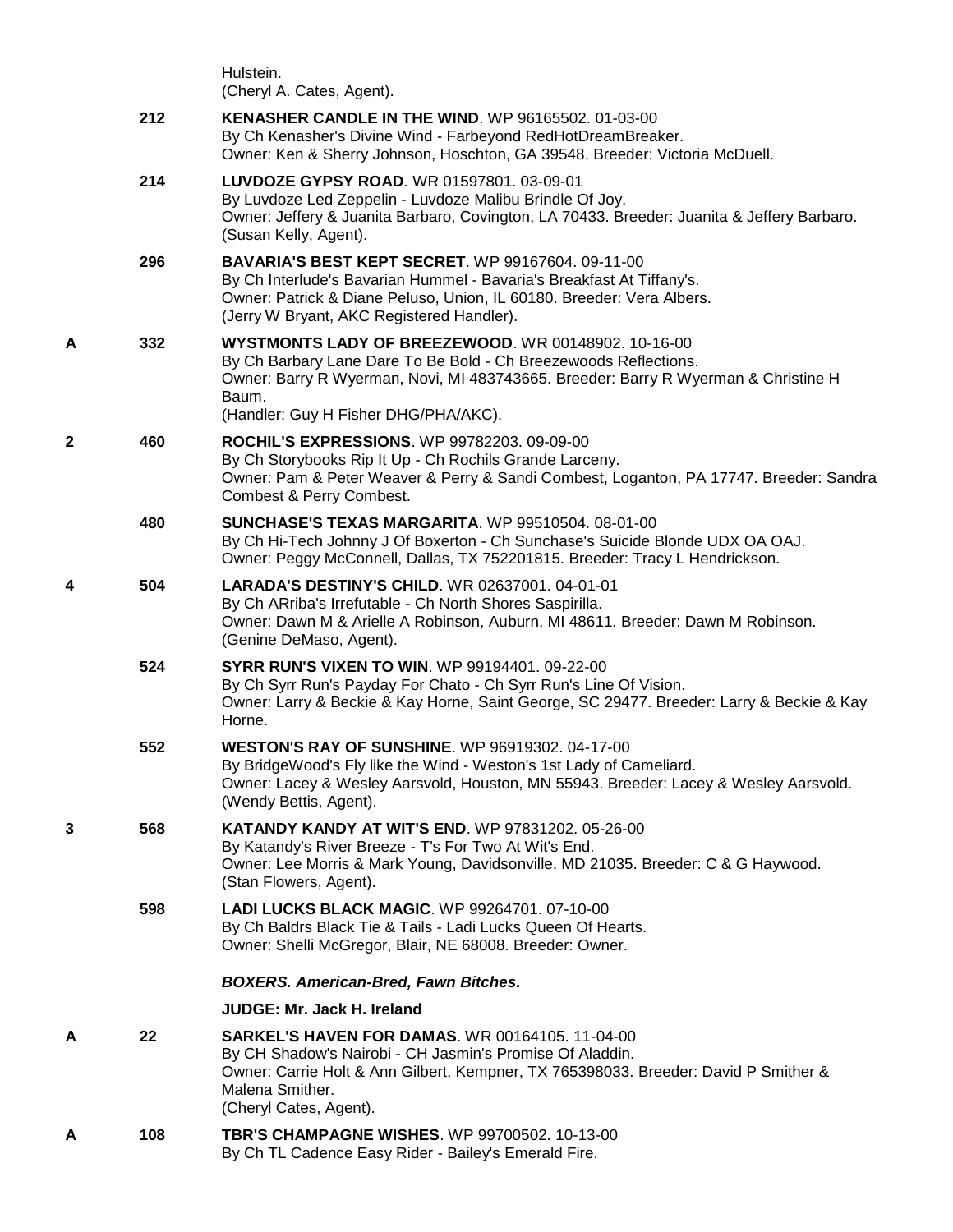|              |     | Owner: Richie Ann Anderson & Marylou Heck, Guerneville, CA 95446. Breeder: Richie Ann<br>Heck.<br>(Sonda Peterson, Agent).                                                                                                                                              |
|--------------|-----|-------------------------------------------------------------------------------------------------------------------------------------------------------------------------------------------------------------------------------------------------------------------------|
| 4            | 140 | <b>BARGARY'S SHADOW DANCING.</b> WR 00145001. 10-27-00<br>By Ch Special K's A Jet Of My Own - Ch Bargary's Razzmatazz NA.<br>Owner: Barbara & Gary Wadge, Lacombe, LA 70445. Breeder: Barbara Wadge & Gary Wadge.<br>(Terri Galle, Agent).                              |
| A            | 158 | <b>MASUE'S HOT SUMMER AT HARLYN. WR 02348907. 04-24-01</b><br>By Ch Harlyn Bee-Vee Regal Heir - MaSue's Halies Comet.<br>Owner: Joseph H & Carol S McGuire, Arlington, VA 22204. Breeder: Kerry & Doris Camper &<br>Martha Sue Tolbert.<br>(Earl W. Overstreet, Agent). |
|              | 164 | <b>SAVOYE'S DESIGNED TO SHINE. WP 98963701. 09-07-00</b><br>By Ch Savoye's Starion Goldfire - Ch Savoye's Savannah Reigns.<br>Owner: Barbara Savoye & Pamela Savoye, Omaha, NE 68154. Breeder: Owners.                                                                  |
|              | 204 | <b>WINMERE SERENDIPITY.</b> WP 90370501. 12-11-98<br>By Winmere Livin' Easy - Winmere Enchanted Flame.<br>Owner: Theresa Garton, Oklahoma City, OK 73113. Breeder: Theresa Garton.                                                                                      |
|              | 210 | <b>DONRAY'S MIST OF THE LAKE. WP 98901401. 09-11-00</b><br>By Ch Rummer Run's High Noon - Red Clay's Sweet Dreams Of Donray.<br>Owner: Ray Bateman & Don Norred, Duluth, GA 30096. Breeder: Ray Bateman.<br>(Sherry Johnson, Agent).                                    |
| $\mathbf{2}$ | 218 | <b>BULLET'S PETRIE DESERT ROSE. WR 00411006. 11-18-00</b><br>By Ch Scarborough Hotel California - Ch Petrie's First Watch.<br>Owner: Dr Jacqueline Royce, Sarasota, FL 34234. Breeder: Jean & Jerry Shields.                                                            |
| A            | 240 | <b>DINAH MIGHT OF BETHAL. WP 97543701. 05-03-00</b><br>By Danall's Fire And Ice - Bethals Hello Love.<br>Owner: Katharina C Gatz, Hampshire, IL 601408349. Breeder: Betty Guerra.<br>(Jerry W Bryant, AKC Registered Handler).                                          |
| 3            | 254 | ROCHIL'S GRANDE THEFT. WP 99782202. 09-09-00<br>By Ch Storybrook Rip It Up - Ch Rochils Grande Larceny.<br>Owner: Perry & Sandi Combest, Denton, TX 762056007. Breeder: Perry & Sandi Combest.<br>(Michael Shepherd, Agent).                                            |
|              | 408 | LADI LUCK'S MAGICAL ILLUSION. WP 99264702, 07-10-00<br>By Ch Baldr's Black Tie And Tails - Ladi Luck's Queen Of Hearts.<br>Owner: Shelli McGregor, Blair, NE 68008. Breeder: Owner.                                                                                     |
|              | 414 | <b>ROCHIL'S LADY SLIPPER. WR 00334903. 09-09-00</b><br>By Ch Berlane's Causin An Uproar - Ch Rochils Grande Connection.<br>Owner: Kimberly A Bloomquist & Perry & Sandra Combest, Willmar, MN 562016007. Breeder:<br>Perry & Sandra Combest.<br>(Jerry Bryant, Agent).  |
| 1            | 446 | <b>ARRIBA TALISMAN TRUE LOVE.</b> WP 97523904. 04-15-00<br>By Ch Arriba Talisman Ego - Ch Arriba's Obladee Of Huffand.<br>Owner: T Fickes & V L Shames & J Willis Yearsley, West Chester, PA 19382. Breeder:<br>Theodore Fickes DVM.<br>(Tami Mishler, Agent).          |
|              | 500 | <b>KREYON'S RAZZLE DAZZLE. WR 01381501. 01-04-01</b><br>By Ch Arriba Talisman Ego - Ch Kreyon's In A Heart Beat CD.<br>Owner: LaRelle A Clark & Margaret O Krey, Davidsonville, MD 21035. Breeder: Margaret O<br>Krey.<br>(Debbie Struff, Agent).                       |
| A            | 508 | <b>B D STAR'S WILDFLOWER.</b> WP 97993601. 06-26-00<br>By Ch Debut's Desperado CD - Firerose Of Brillian Dog Star.<br>Owner: Terry & Genine DeMaso, Ceresco, MI 49033. Breeder: Shigemi Kanda.                                                                          |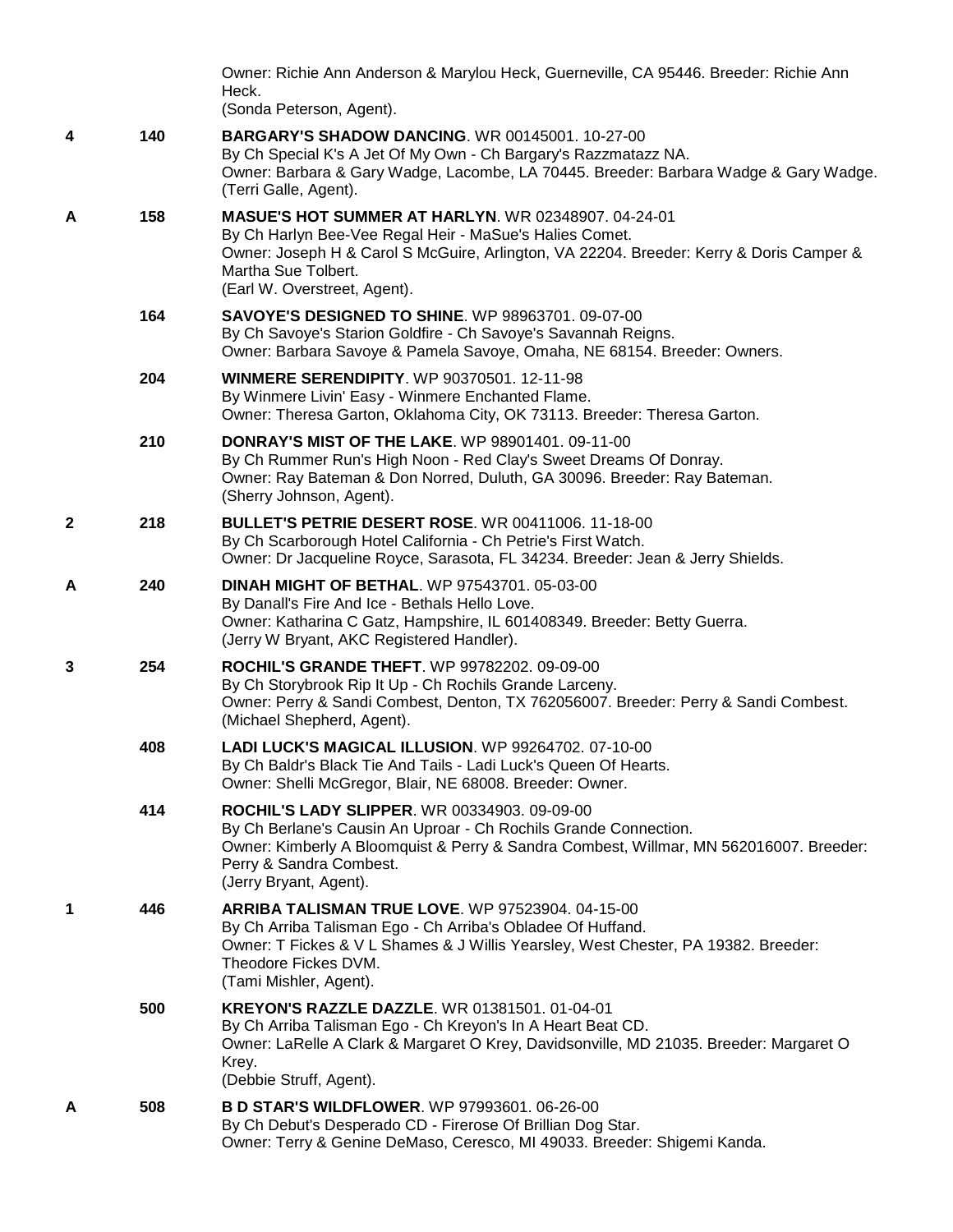|   | 518 | <b>BENTBROOK'S SO EASY TO LOVE. WP 94672302. 12-07-99</b><br>By Ch Bentbrook's Image Of Highnoon - Bentbrook's Mr Center Stage.<br>Owner: Carol Burger & Barbara Carroll, Spicewood, TX 78669. Breeder: Barbara Carroll.<br>(Terri Galle, Agent).                               |
|---|-----|---------------------------------------------------------------------------------------------------------------------------------------------------------------------------------------------------------------------------------------------------------------------------------|
|   | 548 | ROBINSON'S HI-TECH SILHOUETTE, WR 02161402, 03-07-01<br>By Ch Hi-Tech Johnny J Of Boxerton - Ch Robinson's Rosebud Of Raja.<br>Owner: Barb Vance & Delma Robinson, Cedarville, OH 45314. Breeder: Delma K Robinson.<br>(Molly Bachman, Agent).                                  |
|   |     | <b>BOXERS. Open, Brindle Bitches.</b>                                                                                                                                                                                                                                           |
|   |     | <b>JUDGE: Mr. Jack H. Ireland</b>                                                                                                                                                                                                                                               |
| Α | 52  | <b>RODLINS TOUCHED BY AN ANGEL. WR 00583501. 06-23-00</b><br>By Ch Arriba Talisman Ego - Rodlins Irish Cream.<br>Owner: Rod & Linda Norris, Bracebridge Ontario, CN P1L 1W9. Breeder: Rod & Linda Norris.                                                                       |
|   | 150 | <b>TRI-OAKS SWEET CELINE. WP 87912002. 09-12-98</b><br>By Ch Cayman's Nightrider - Oakcrest's Sweet Penelope.<br>Owner: Valinda Rae, San Rafael, CA 94901. Breeder: J & C Walker.<br>(Sandra Peterson, Agent).                                                                  |
|   | 154 | <b>BREHO WINDWOOD E Z PASSION. WP 93965903. 10-13-99</b><br>By Ch Breho Sanjac E Z Travlin - Sudy's Splash of Flash.<br>Owner: Shirley Stanton & Brenda Stuckey, Kinder, LA 70648. Breeder: Brenda Stuckey Susan<br>Hollis.                                                     |
| 4 | 168 | LYNBARY'S SHOWTIME SIERRA. KG 680277. 04-19-00<br>By AM Ch Omega's Solid Gold - CAN CH Lynbary's Centerfold.<br>Owner: Lianne Green & Barry Green, Toronto, ON, CN M4M 2Y9. Breeder: L & B Green &<br>Lianne Green.<br>(Nora McGrisken, Agent).                                 |
|   | 216 | <b>MI-T'S KEEPSAKE OF HEARTSTRING. WP 93064104. 06-03-99</b><br>By Aracrest's Epic - Ch Mi-T's Bit Of Black And Gold.<br>Owner: Terri Lee Pope & Randy N Pope, Dallas, OR 97338. Breeder: Terri Lee Pope & Randy<br>N Pope.<br>(Michelle Pinsker-Yeadon, Agent).                |
|   | 300 | <b>COPPER HILL'S ORIENTAL POPPY.</b> WP 96955202. 04-08-00<br>By Ajays Triumph To Rubydawn - Ch Copper Hill's Oriental Silk.<br>Owner: Cindy L Baril, Anchorage, AK 995072539. Breeder: Cindy L Baril.<br>(Diane R Mallett, Agent).                                             |
|   | 330 | <b>PEPRHL'S DOUBLE DARE.</b> WR 00180804. 11-27-00<br>By Ch Holly Lane's Fantan Of Teohlin - Ch Santi Me Frequent Flyer.<br>Owner: Sue Ann Thompson, North Liberty, IA 523179540. Breeder: Sue Ann Thompson.<br>(Handler: Guy H Fisher DHG/PHA/AKC).                            |
|   | 442 | <b>MADEGAN CELTIC BREEZE OF AVALON. WP 97644104. 04-07-00</b><br>By Ch Avalon's Excalibur Of Turo - Ch Winuwuk Seabreeze.<br>Owner: Debbie McCarroll & Mark Fagan, San Jose, CA 95125. Breeder: D McCarroll & M<br>Fagan & D Buchwald & N Hansen.<br>(Kimberlie Steele, Agent). |
|   | 448 | <b>STRASBURG CORIANDER.</b> WP 87170702. 06-27-98<br>By Ch Triple Crown's Catch On Fire - Arriba Talisman Egads.<br>Owner: J Willis Yearsley, West Chester, PA 19382. Breeder: J Willis Yearsley.<br>(Tami Mishler, Agent).                                                     |
| 3 | 486 | <b>RONCHRIS MOJO MAMA. WP 98485402. 07-16-00</b><br>By Ch Can-Cia's Rock This Town - Firestar's Raisin' Nell.<br>Owner: Ron & Chris Reynolds & Sherry Canciamille, Chicago, IL 606193507. Breeder: Paula<br>Rossmann & Nancy Rossmann.                                          |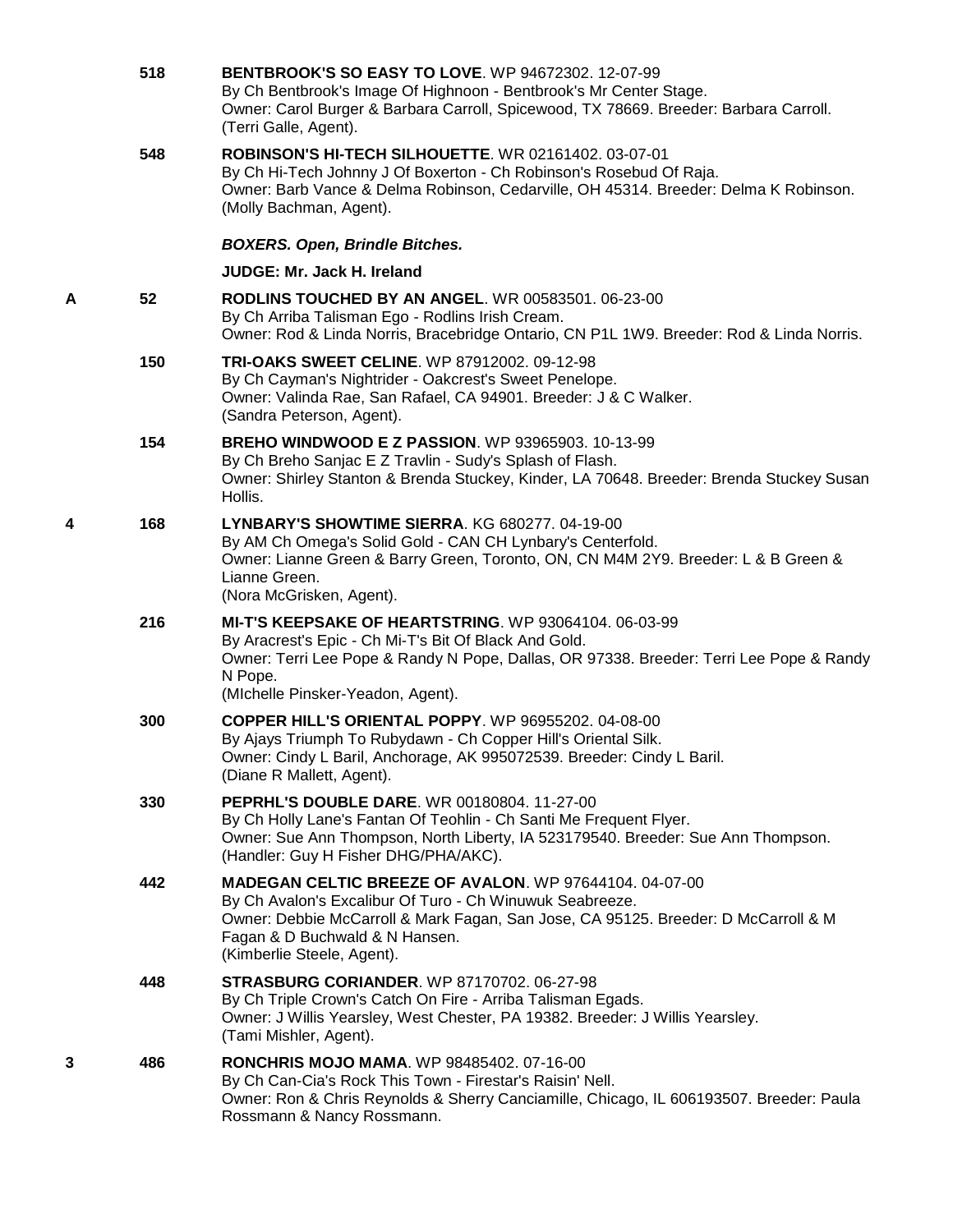|   | 510 | RAMARCO' $\bigcirc$ ~S LICENSED TO FLY. WP 98503906. 07-18-00<br>By Ch Heart Acre's Escort In Black - Ch Ramarco's Rockin Robin.<br>Owner: Connie Burks, Greencastle, IN 46135. Breeder: Connie Burks & Sheila Prillwitz.<br>(Genine DeMaso, Agent).                                                   |
|---|-----|--------------------------------------------------------------------------------------------------------------------------------------------------------------------------------------------------------------------------------------------------------------------------------------------------------|
|   | 526 | <b>SUNCREST STARLITE STARBRIGHT.</b> WP 87140505. 07-06-98<br>By Ch Barbary Lane Dare Be Bold - Ch Suncrest's Pistal Pack'n Mama.<br>Owner: Lynn Baxter & Dorothy Usher & Ray Culberson & B Weber, Sarasota, FL 34232.<br>Breeder: Lynn Baxter & Ray Culberson & Bill Weber.<br>(B J Barnhart, Agent). |
|   | 556 | <b>WESTON'S MYSTIC SKY DANCER.</b> WP 96919303. 04-17-00<br>By BridgeWood's Fly Like The Wind - Weston's 1st Lady Of Cameliard.<br>Owner: Lacey Aarsvold & Wesley Aarsvold, Houston, MN 55943. Breeder: Lacey & Wesley<br>Aarsvold.<br>(Jimmy Bettis, Agent).                                          |
| 2 | 570 | <b>EVERGREEN'S CELEBRATION.</b> WP 93860003. 09-12-99<br>By Ch Evergreen Big Shot Elanwood - Evergreen's Flurry.<br>Owner: Norris & Judith Davidson & Jane Flowers, Pagosa Springs, CO 81147. Breeder: Jane<br>Flowers & Connie Gorres.<br>(Stan Flowers, Agent).                                      |
| 1 | 596 | <b>LADI LUCKS MAGIC IN THE AIR. WP 99264703. 07-10-00</b><br>By Ch Baldrs Black Tie & Tails - Ladi Lucks Queen Of Hearts.<br>Owner: Shelli McGregor, Blair, NE 68008. Breeder: Shelli McGregor.<br>(Lori McClain, Agent).                                                                              |
|   | 622 | LOGAN ELM'S CHA CHA. WP 98494201. 05-31-00<br>By Ch Trefoils Strictly Ballroom - Ch Huffand's Chi Chi.<br>Owner: Scott Taylor & Sarah Eisler & K & J Phillips, Solon, OH 441394622. Breeder: Kari<br>Hammer-Phillips & Jeff Phillips.                                                                  |
|   |     | <b>BOXERS. Open, Fawn Bitches.</b>                                                                                                                                                                                                                                                                     |
|   |     | <b>JUDGE: Mr. Jack H. Ireland</b>                                                                                                                                                                                                                                                                      |
|   |     |                                                                                                                                                                                                                                                                                                        |
|   | 24  | <b>JAMIESON'S AJA. FCM.GA 3088C. 12-25-98</b><br>By Ch.Jamieson's Carlomagno T.t - Atenas.<br>Owner: Arturo Jamieson, Guadalajara, Ja 44150. Breeder: Arturo Jamieson.                                                                                                                                 |
|   | 82  | <b>SUNCHASE'S BLONDE MOMENT. WP 99510501. 08-01-00</b><br>By Ch. Hi-Tech's Johnny J Of Boxerton - Ch. Sunchase's Suicide Blonde, UDX. OA.<br>Owner: Tracy Hendrickson, Broken Arrow, OK 74012. Breeder: Owner.                                                                                         |
|   | 110 | KENASHER'S BLESSED ASSURANCE. WP 93705403. 09-07-99<br>By Ch Kenasher's Divine Wind - Ch Kenasher's Colony Lace.<br>Owner: Dave & Tami Westendorf & Ken & Sherry Johnson, Powder Springs, GA 30127.<br>Breeder: Ken & Sherry Johnson.                                                                  |
|   | 134 | VANCROFT'S SCARBOROUGH FAIR. WP 95229301. 11-12-99<br>By Ch Scarborough California - Ch Moonvalley's Online.<br>Owner: V Zurflieh & D Clark & M Simmons & D Butler, Tampa, FL 33610. Breeder: Debbie<br>Clark & Marcia Adams & Ida Baum.                                                               |
|   | 144 | <b>ALICK'S CARMEL CASHEW. WP 98014201.04-09-00</b><br>By Ch Berlane's Causin An Uproar - Ch Adelbrooks Buff Miller.<br>Owner: Faith & Dick Miller & Alisa & Rick Miller, Glendale, WI 53217. Breeder: Richard Miller.                                                                                  |
|   | 152 | <b>WINDWOOD'S PRIDE N JOY.</b> WP 98138901. 06-10-00<br>By Ch Bargary's Pride Of Lonestar - Windwood's Free N Easy.<br>Owner: Shirley Stanton & Jonathan, Kinder, LA 70648. Breeder: Shirley Stanton & Jonathan<br>Stanton.                                                                            |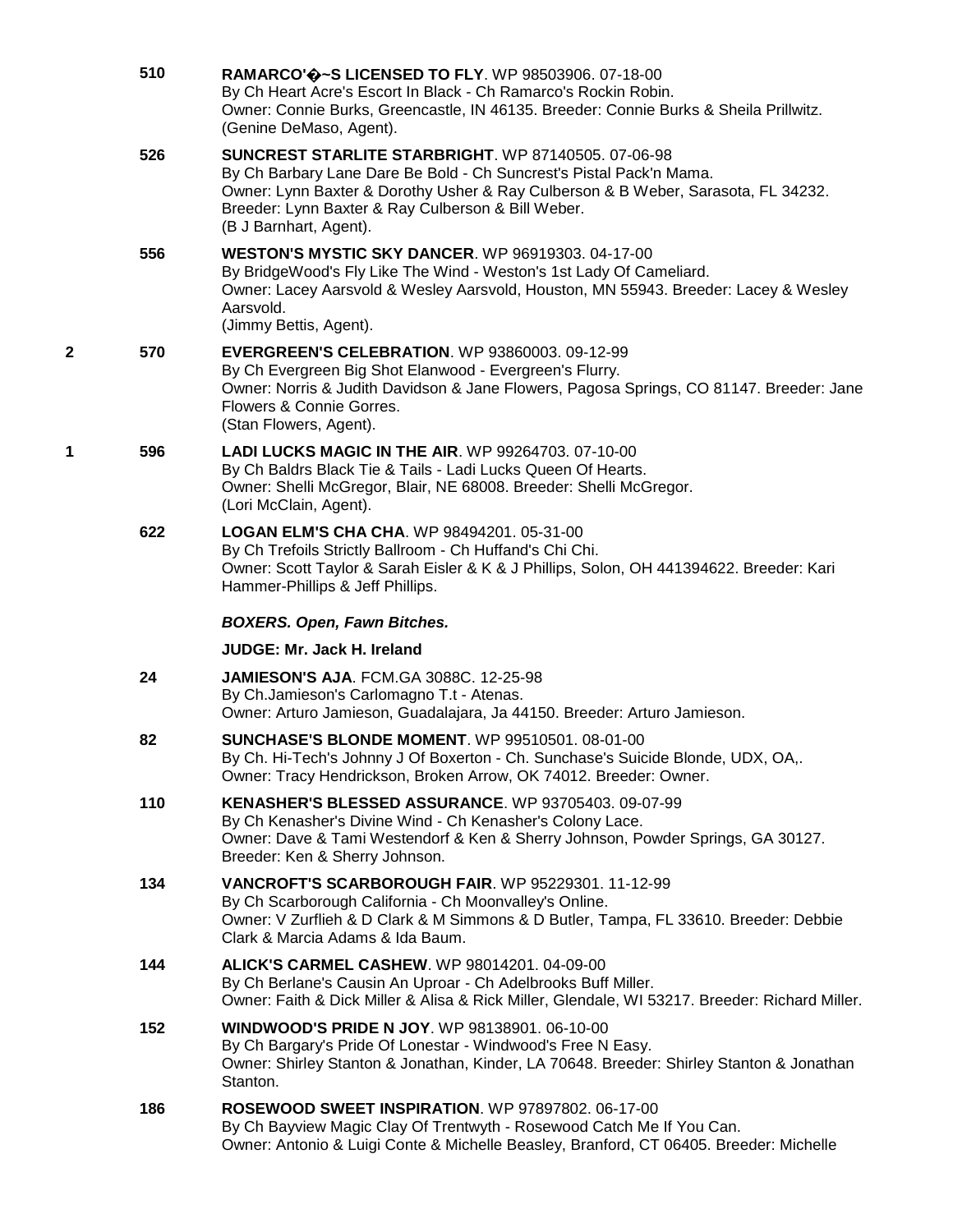Beasley. (Diane R Mallett, Agent). **1 192 [STEVENSTARS LITTLE BIT O' LUV](http://infodog.com/my/drlookup2.htm?makc=WP%2097918906&mdog=Stevenstars+Little+Bit+O%27+Luv&wins=all)**. WP 97918906. 04-17-00 By Ch Jems Jack Of Diamonds - Ch Stevenstars Crown Jewel. Owner: Katherine & Gilman Aspenson, Mindoro, WI 54644. Breeder: Marcella & BethAnn Mushovic. (Michael Shepherd, Agent). **252 [MA SUE'S CHANCE TO GAMBLE](http://infodog.com/my/drlookup2.htm?makc=WP%2097583301&mdog=Ma+Sue%27s+Chance+To+Gamble&wins=all)**. WP 97583301. 05-18-00 By Ch Ewo's Reflection Of Breaker - Noble Hearts Golden Opportunity. Owner: Danielle Flowers & Sue Tolbert, Bedford, VA 24523. Breeder: Sue & Doug Tolbert. (Earl W Overstreet, Agent). **318 [LUCKY-E'S TEASEL](http://infodog.com/my/drlookup2.htm?makc=WP%2092085001&mdog=Lucky-E%27s+Teasel&wins=all)**. WP 92085001. 04-21-99 By Ch Rummer Run's Ticker Tape - Ch Frau Beckmeister Of Lucky-E. Owner: Vanessa Everett & Vicki Mellender, Fox Lake, IL 60020. Breeder: Vanessa Everett & Carolyn & Clyde Hoppe. **334 [JACQUET'S IRISH WINDSONG](http://infodog.com/my/drlookup2.htm?makc=WP%2097267105&mdog=Jacquet%27s+Irish+Windsong&wins=all)**. WP 97267105. 03-07-00 By Ch Jacquet's Pulsar - Ch Jacquet's Cellini. Owner: Bob O'Keefe & Lorraine O'Keefe, Oak Brook, IL 605232323. Breeder: Richard Tomita & Linda Casella. (Handler: Guy H Fisher DHG/PHA/AKC). **342 [ROSEWOOD'S PLAINLY UNIQUE](http://infodog.com/my/drlookup2.htm?makc=WP%2097897804&mdog=Rosewood%27s+Plainly+Unique&wins=all)**. WP 97897804. 06-17-00 By Ch Bayview Clay Of Trentwyth - Rosewood Catch Me If You Can. Owner: Dee Singleton & Christina Ghimenti, Havana, Fl 32333. Breeder: Michelle Beasley. **3 366 [SUNAR'S MYSTERY WOMAN](http://infodog.com/my/drlookup2.htm?makc=WR%2000703004&mdog=Sunar%27s+Mystery+Woman&wins=all)**. WR 00703004. 12-22-00 By Ch Bentbrooks Image Of High Noon - Ch Sunar's Go For Gold Y. Owner: Gisela Toth, Colorado Springs, CO 809083924. Breeder: Mihaly & Gisela Toth. **368 [REGAL'S HEARTS AFIRE](http://infodog.com/my/drlookup2.htm?makc=WP%2095947606&mdog=Regal%27s+Hearts+AFire&wins=all)**. WP 95947606. 02-14-00 By Ch Himaster's Regal Fire Lord - Ch Merrilane's Regal Choice. Owner: Korinne Vanderpool, Frisco, TX 750354621. Breeder: Korinne Vanderpool. (Terri Galle, Agent). **370 [REGAL'S XTIAN HEART OF GOLD](http://infodog.com/my/drlookup2.htm?makc=WP%2095947602&mdog=Regal%27s+Xtian+Heart+Of+Gold&wins=all)**. WP 95947602. 02-14-00 By Ch Himaster's Regal Fire Lord - Ch Merrilane's Regal Choice. Owner: Robin Henderson & Joe & Korinne Vanderpool, Keller, TX 76248. Breeder: Korinne Vanderpool. (Terri Galle, Agent). **2 434 [MAINLINE'S TIFFANY](http://infodog.com/my/drlookup2.htm?makc=54433F3PPHIL&mdog=Mainline%27s+Tiffany&wins=all)**. 54433F3PPHIL. 12-05-99 By Mainline's Titanic - Boxerton Katie Kaboom. Owner: Joanna Aguenza-Bernas, Westbury, NY 11590. Breeder: Joanna Aguenza-Bernas. (Kimberly Pastella, Agent). **450 [CRYSTO'S BEWITCHED](http://infodog.com/my/drlookup2.htm?makc=WP%2097052901&mdog=Crysto%27s+Bewitched&wins=all)**. WP 97052901. 04-04-00 By Ch CJ's Risky Business Of Scenicvu - Ch Crysto's Abracadabra. Owner: Anthony Finney & Crystal Finney, Kannapolis, NC 28081. Breeder: Anthony Finney & Donita McCcarty. (Tami Mishler, Agent). **490 [TRUSTY'S CRYSTAL BALL](http://infodog.com/my/drlookup2.htm?makc=WR%2000021605&mdog=Trusty%27s+Crystal+Ball&wins=all)**. WR 00021605. 10-20-00 By Ch. Savoye's Starion Goldfire - Trusty's Windswept. Owner: Carla J Trusty, Ponca, NE 68770. Breeder: Carla J. Trusty. **4 502 [CAMELIARD'S GONE WITH THE WIND](http://infodog.com/my/drlookup2.htm?makc=WP%2093809206&mdog=Cameliard%27s+Gone+With+The+Wind&wins=all)**. WP 93809206. 09-09-99 By Ch Cameliard's Tribute To Starjax - Cameliard's Nivetta LeFay. Owner: Karen Stromley & Virginia Johnson, Martinsville, IN 46151. Breeder: V Johnson & J Walker & J Bunnell. (Genine DeMaso, Agent). **512 [CACHET'S CIARA](http://infodog.com/my/drlookup2.htm?makc=WP%2088072204&mdog=Cachet%27s+Ciara&wins=all)**. WP 88072204. 09-04-98 By Jaegerhouse's Worth A Gamble - Cachet's Jasmine.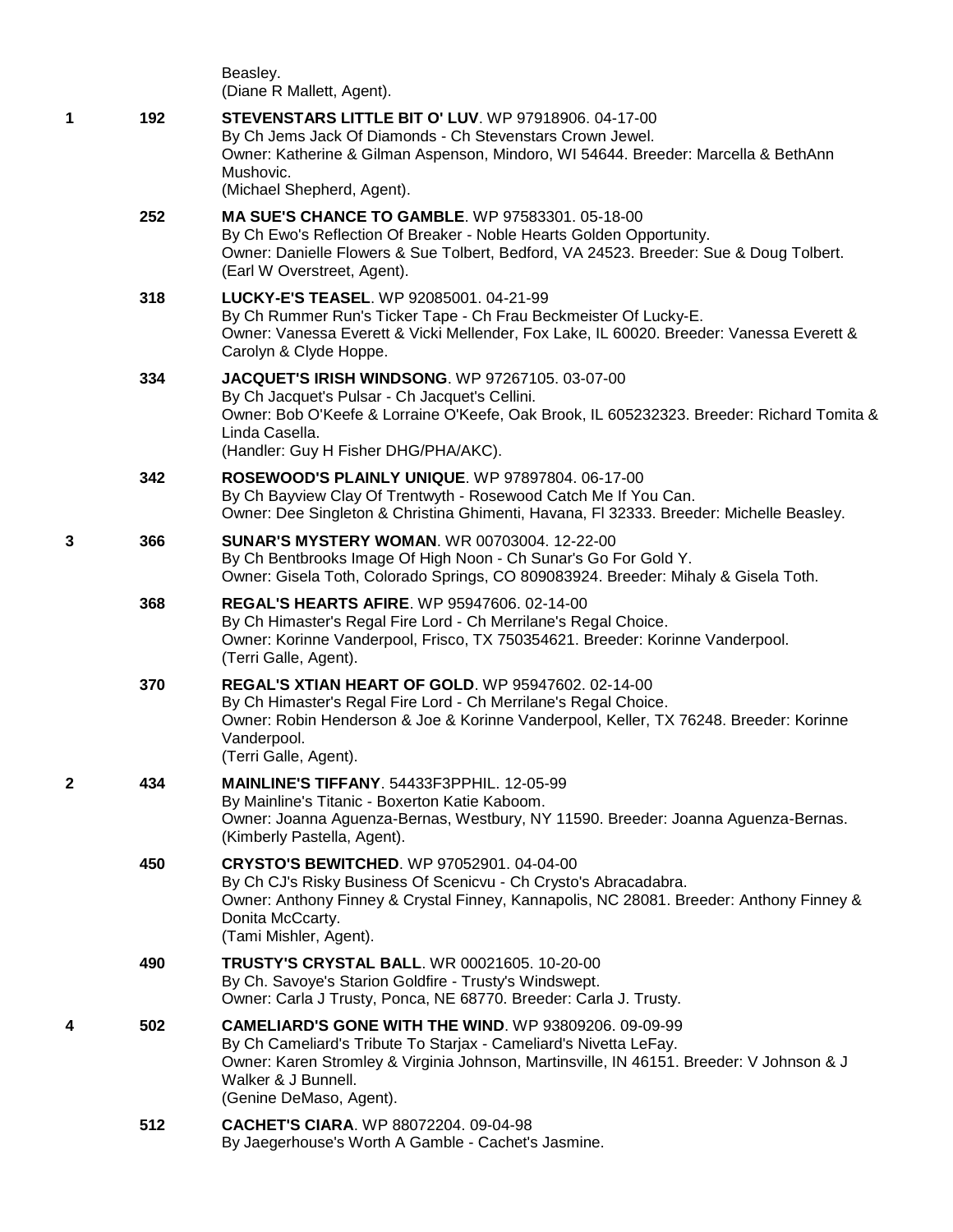|       |     | Owner: L Magowitz & L Tibbitts-Ridings, Troy, NY 12180. Breeder: C Bradt & D Bradt & L<br>Magowitz & S Magowitz.                                                                                                                                                                               |
|-------|-----|------------------------------------------------------------------------------------------------------------------------------------------------------------------------------------------------------------------------------------------------------------------------------------------------|
|       | 516 | TADD'S COWGIRL BLUES. WP 96842302. 04-03-00<br>By Ch Schmidttad Rhinestone Cowboy - TADD's Grecian Chasn Rainbows.<br>Owner: Tom & Donna Doane, Random Lake, WI 53075. Breeder: Owners.                                                                                                        |
|       | 542 | <b>TELSTAR'S HALEY'S COMET. WR 00369703. 12-07-00</b><br>By Ch Strawberry's Star Gazer - Telstar's Cleopatre II.<br>Owner: Darlene Wahlstrom & Mark Wahlstrom, Scottsdale, AZ 852605112. Breeder: Darlene<br>Wahlstrom & Mark Wahlstrom & Jennifer Tellier.<br>(Handler: Gary Steele PHA/AKC). |
|       | 554 | <b>WESTON'S SOLITARY STAR. WP 92202401. 06-29-99</b><br>By Ch Bridgewood's Mister Velvetears - Weston's 1st Lady of Cameliard.<br>Owner: Lacey Aarsvold & Wesley Aarsvold, Houston, MN 55943. Breeder: Lacey & Wesley<br>Aarsvold.<br>(Wendy Bettis, Agent).                                   |
|       | 558 | <b>CRYSTO'S SATIN IMAGE OF BREHO.</b> WP 97752103. 05-11-00<br>By Ch Crysto's Image Of Arriba - Crysto's Satin Touch.<br>Owner: Brenda Stuckey & Tony Finney, Jonesboro, LA 71251. Breeder: Jeffrey Yocca.<br>(Robert M Chaffin, Agent).                                                       |
|       | 574 | ELANWOOD'S POLITICAL AMBITIONS. WP 98510402. 06-08-00<br>By Ch Valley High's Picasso - Ch Elanwood's Just Fancy.<br>Owner: N Kuhlemeier & B Bancroft & B VanGuilder, Lakeville, MN 55044. Breeder: Bliss<br>Bancroft & Bliss Van Guilder.<br>(Stan Flowers, Agent).                            |
| Α     | 584 | <b>ELHARLEN'S QUINTESSANCE TOO. WR 06123401. 01-06-99</b><br>By Ch Elharlen's Your Choice - Elharlen's Winsome.<br>Owner: Eleanor & Harold Foley & T Cossar & R L Pontes, South Rawdon, NS, CN B0N 1Z0.<br>Breeder: Owners.                                                                    |
|       | 626 | <b>LOGAN ELM'S DEBUTANTE. WP 83167005. 01-30-98</b><br>By Ch Josha's Linebacker CD - Ch Huffand's Chi Chi.<br>Owner: Kari Hammer-Phillips & Jeff Phillips, Stoutsville, OH 431549627. Breeder: Owners.                                                                                         |
|       |     | <b>BOXERS. 6 Years &amp; Under 8 Years Dogs.</b>                                                                                                                                                                                                                                               |
|       |     | JUDGE: Mr. John T. Connolly                                                                                                                                                                                                                                                                    |
| 3     | 31  | CH CAYMANS TEXAS RANGER. WP 63577806. 06-17-95<br>By Ch Virgo's Market Boomer - Caymans Darlin Mena.<br>Owner: Sydney L Brown, Moraga, CA 945561911. Breeder: Sydney L Brown.<br>(Gary Steele, Agent).                                                                                         |
|       | 57  | <b>CH SANTI ME HAY WIRE NA NAJ.</b> WP 66283004, 11-06-95<br>By Ch Golden Haze Tuxedo - Ch Santi Me Encore Encore.<br>Owner: Nancy Savage, Table Grove, IL 61482. Breeder: J Timothy Mate & Sandra Mate.                                                                                       |
| 1/BVD | 113 | CH MAXL'S GOLDEN BOY, WP 69039309, 01-29-96<br>By Ch Schoolmaster's Easter Noah - Ch Dreamweaver's Gold Lace O' Maxl.<br>Owner: Dr Tim Aldrich & Belinda Aldrich & Lori Mcclain, Tulsa, OK 74145. Breeder: Lori<br>Mcclain.                                                                    |
|       | 127 | CH GOLD MEDAL'S LIMITED EDITION NA NAJ. WP 61161702. 02-26-95<br>By Ch Brettendale's Gold Medal - Ch Santi Me Jet Setter.<br>Owner: Valerie J Rosenblum, Valparaiso, IN 46383. Breeder: Valerie J Rosenblum.<br>(Genine Demaso, Agent).                                                        |
|       | 235 | <b>CH AMITY HALL'S RECORD BRAKER. WP 64962103. 08-02-95</b><br>By Ch Omega's Solid Gold - Philamalie At Wits End.<br>Owner: Beth & Rory Downey Sr, Stevensville, MD 21666. Breeder: Beth & Rory Downey Sr.                                                                                     |
| 2     | 257 | CH BENTBROOK'S COMPETITIVE EDGE. WP 61095002. 02-14-95<br>By Ch Bentbrook's Double Precision - Bentbrook's Joy Of Claremont.                                                                                                                                                                   |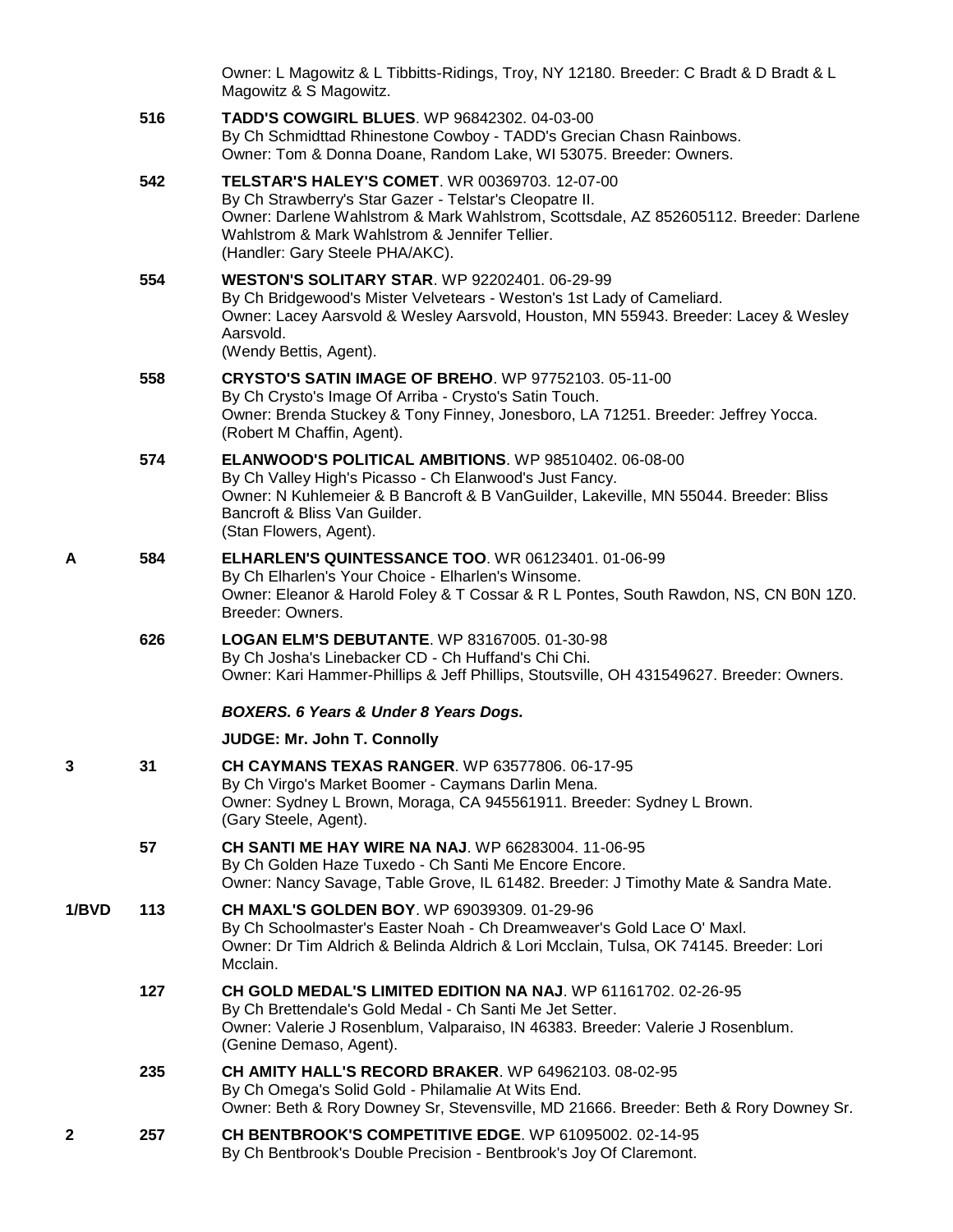|              |     | Owner: Barb Carroll, Wisc Rapids, WI 54494. Breeder: Barb Carroll.<br>(Terri Galle, Agent).                                                                                                                                                       |
|--------------|-----|---------------------------------------------------------------------------------------------------------------------------------------------------------------------------------------------------------------------------------------------------|
|              | 377 | <b>CH DIRCKX'S DARK KNIGHT ROSCOE.</b> WP 62903105. 04-27-95<br>By Ch Jo-San's Future Time - School's Basic Variation.<br>Owner: Sandra Lynch, Broken Arrow, OK 74014. Breeder: Cindi Dirckx & Della Caldwell.                                    |
| 4            | 449 | <b>CH SUR'A PROOF POSITIVE.</b> WP 64002802. 06-14-95<br>By Ch Main Event Discombobulator - Sur'a Foxy Lady.<br>Owner: S & S Peterson & Thea Heck, Vacaville, CA 95688. Breeder: S & S Peterson.                                                  |
|              | 531 | <b>CH CYNRA'S MAGIC CARPET. WP 56689905. 07-07-94</b><br>By Ch Hi-Tech's Aladdin Of Cynra - Ch Cynra's Confetti.<br>Owner: Beatrice S Wade, Charlotte, NC 282112746. Breeder: Owner.                                                              |
|              |     | BOXERS. 8 Years & Under 10 Years Dogs.                                                                                                                                                                                                            |
|              |     | <b>JUDGE: Mr. John T. Connolly</b>                                                                                                                                                                                                                |
| 4            | 109 | <b>WINMERE BONANZA. WP 55233702. 03-11-94</b><br>By Ch Winmere Lindy's Chopper - Ch Winmere Box Run Ragtime.<br>Owner: Theresa Garton, Oklahoma, OK 73113. Breeder: Theresa Garton MD.                                                            |
| 1            | 465 | CH K & D'S ROCKET MAN. WP 47873306, 04-27-93<br>By Ch K & D's Radioactive - Clairmont's Krystal Clair.<br>Owner: Rick Canciamille & Joanne Kaiser, Rockford, IL 61101. Breeder: Lisa Middleton.<br>(Genine DeMaso, Agent).                        |
| $\mathbf{2}$ | 503 | <b>CH BREHO SANJAC E Z TRAVLIN. WP 52218902. 12-12-93</b><br>By Ch Ell Bee's Sooner Bee Travlin - Ch Rain-Tree's Can't Touch This.<br>Owner: Brenda Stuckey, Jonesboro, LA 712515418. Breeder: Brenda Stuckey.                                    |
| 3            | 543 | <b>CH ELHARLEN'S YOUR CHOICE.</b> WP--63683601. 09-14-93<br>By Elharlen' Critic's Choice - Bullock's Influence Elharlen.<br>Owner: Eleanor & Harold Foley, South Rawdon NS, CN B0N 1Z0. Breeder: Eleanor & Harold<br>Foley.                       |
|              |     | <b>BOXERS. 10 Years &amp; Over Dogs.</b>                                                                                                                                                                                                          |
|              |     | <b>JUDGE: Mr. John T. Connolly</b>                                                                                                                                                                                                                |
| 1            | 339 | CH KAMI-KO N' KINI'S BURGERMEISTER CD. WG 500061.02-06-90<br>By Ch Huffand's Rite Nice - Box M Cover Girl Of Seawest.<br>Owner: C George Trist, Escondido, CA 92026. Breeder: Beverly Albert.                                                     |
| A            | 387 | CH HI-TECH'S ARBITRAGE. WG 514389. 05-08-90<br>By Ch Fiero's Tally-Ho Tailo - Ch Boxerton Hollyhock.<br>Owner: Dr & Mrs & William Truesdale DVM, Seekonk, MA 027713926. Breeder: Joanne E<br>Sheffler.<br>(Kimberly Pastella, Agent).             |
| $\mathbf{2}$ | 489 | <b>CH KAMI KO N KINI'S KNOW IT ALL. WP 31075904. 10-10-90</b><br>By Ch Hussand's Rite Nice - Box M Cover Girl Of Seawest.<br>Owner: Ken & Lisa Andrake, Brandenburg, KY 40108. Breeder: Beverly Albert & Lois Trist.                              |
|              |     | <b>BOXERS. 6 Years &amp; Under 8 Years Bitches.</b>                                                                                                                                                                                               |
|              |     | JUDGE: Mr. John T. Connolly                                                                                                                                                                                                                       |
| 3            | 130 | CH DASEL'S ATTITUDE IS EVERYTHING. WP 67752904. 12-27-95<br>By Ch Schoolmaster's Easter Noah - Dasel's Desert Lily.<br>Owner: Mark & Janet Ewing, Greenwood, MO 64034. Breeder: Dalene S Lewis & Mark & Janet<br>Ewing.<br>(Lori McClain, Agent). |
|              | 364 | <b>SUNAR'S FRANJELICA.</b> WP 67025503. 12-16-95<br>By Ch Dauntae's Allegro Of Mephisto - Dante's Scherazade.<br>Owner: Jan Cushman, Colorado Springs, CO 80908. Breeder: Mihaly & Gisela Toth.                                                   |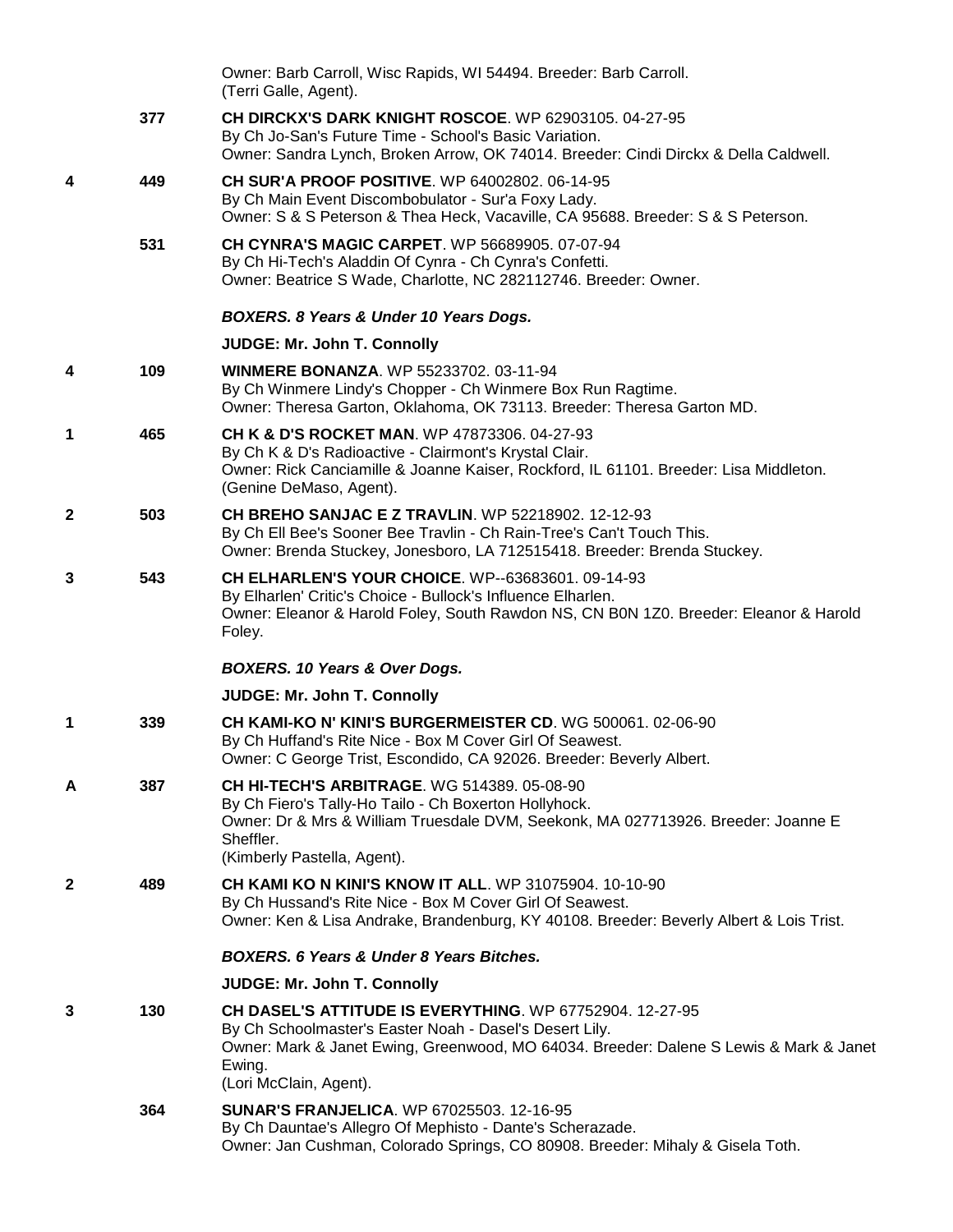| 1/BVB        | 384 | CH KAMI-KO N' KINI'S NC O'HUFFAND. WP 67843001. 11-07-95<br>By Ch EWO's Tie Breaker - Ch Huffand's Obsession Of Arriba.<br>Owner: Lois Trist & Beverly Albert, Escondido, CA 92026. Breeder: Carole Connolly & LInda<br>Huffman & Ted Fickes & B Albert.                                |
|--------------|-----|-----------------------------------------------------------------------------------------------------------------------------------------------------------------------------------------------------------------------------------------------------------------------------------------|
|              | 586 | CH CYNRA'S MAGIC MARKER. WP 56689901. 07-07-94<br>By Ch Hi-Tech's Aladdin Of Cynra - Ch Cynra's Confetti.<br>Owner: Beatrice S Wade, Charlotte, NC 282112746. Breeder: Owner.                                                                                                           |
| 4            | 588 | <b>CH CYNRA'S MAGIC FLAME.</b> WP 56689902. 07-07-94<br>By Ch Hi-Tech's Aladdin Of Cynra - Ch Cynra's Confetti.<br>Owner: Beatrice S Wade, Charlotte, NC 282112746. Breeder: Beatrice S Wade.                                                                                           |
| $\mathbf{2}$ | 612 | <b>CH HUFFAND'S CHI CHI. WP 63778201, 06-07-95</b><br>By Ch Golden Haze Tuxedo - Ch Trefoil's Bittersweet.<br>Owner: Kari Hammer-Phillips & Jeff Phillips, Stoutsville, OH 431549627. Breeder: Jerry<br>Huffman & Russell Rowland.                                                      |
|              |     | <b>BOXERS. 8 Years &amp; Under 10 Years Bitches.</b>                                                                                                                                                                                                                                    |
|              |     | <b>JUDGE: Mr. John T. Connolly</b>                                                                                                                                                                                                                                                      |
| 4            | 84  | CH SUNCHASE'S FASHIONABLY LATE CDX, OA, NA. WP 49918803. 08-06-93<br>By Ch Shieldmont's Let's Make A Deal - Ch Sunchase's Razed On Rainbows CD.<br>Owner: Tracy Hendrickson, Broken Arrow, OK 740129426. Breeder: Tracy L Hendrickson.                                                  |
| 3            | 182 | <b>CH ENCORE'S TRES CHER. WP 50265902. 07-01-93</b><br>By Ch Cachet's Mad Max Of Turo - Armaugh's Kashmir Of Notelrac.<br>Owner: Cheryl A Cates, Exeter, CA 93221. Breeder: Earl Roach & Cheryl Cates.                                                                                  |
| $\mathbf{2}$ | 320 | CH FRAU BECKMEISTER OF LUCKY-E. WP 54992704. 04-18-94<br>By Ch King's Mojave - Ch Hi Hill's Dreaming Of N Ocean Vu.<br>Owner: Carolyn & Clyde Hoppe & Vanessa Everett, Ringwood, IL 60072. Breeder: Donna Titus<br>& Vanessa Everett.                                                   |
| 1            | 528 | CH SUNCREST PISTAL PACK'N MAMA. WP 53401702. 02-06-94<br>By Ch Suncrest's Lethal Weapon - Ch Suncrest's Fire N'Ice.<br>Owner: Lynn Baxter & Bill Weber & Ray Culberson, Sarasota, FL 34232. Breeder: Lynn Baxter<br>& Olive Lee & Bill Weber & Ray Culberson.<br>(B J Barnhart, Agent). |
|              |     | <b>BOXERS. 10 Years &amp; Over Bitches.</b>                                                                                                                                                                                                                                             |
|              |     | JUDGE: Mr. John T. Connolly                                                                                                                                                                                                                                                             |
| 1            | 382 | <b>DREAMWEAVER'S ST ELMO'S FIRE. WP 42494101, 04-19-92</b><br>By Ch Rochils Grande Marshall - Dreamweavers Elation.<br>Owner: K Page Conrad, Port Saint Lucie, FL 34984. Breeder: Pamela A Rohr.<br>(Lori McClain, Agent).                                                              |
| 4            | 410 | <b>CH BOXWOOD'S EMERALD LADY.</b> WP 42910503, 05-05-92<br>By Ch LSF Showdown Of Touchstone - Touchstone Lady Of Boxwood.<br>Owner: Susan C & Sallie L Peters, Warrior, AL 35180. Breeder: Sallie L Peters & Rick Justice &<br>Susan C Peters.                                          |
| 2            | 444 | <b>CH STRAWBERRY'S FLAMENCO.</b> WP 40799603, 04-15-92<br>By Ch Strawberry's Caballero - Ch Strawberry's Blythe Spirit.<br>Owner: Bruce E & Judith Voran, Strawberry, AZ 85544. Breeder: Bruce E & Judith T Voran.                                                                      |
| 3            | 582 | <b>CH CYNRA'S NIGHT SCENE.</b> WP 41824001. 05-05-92<br>By Ch Cynra's Summer Knight - Ch Cynra's Confetti.<br>Owner: Beatrice S Wade, Charlotte, NC 282112746. Breeder: Beatrice S Wade.                                                                                                |
|              |     | <b>BOXERS. Best of Breed Competition, Brindle.</b>                                                                                                                                                                                                                                      |
|              |     | JUDGE: Mr. John T. Connolly                                                                                                                                                                                                                                                             |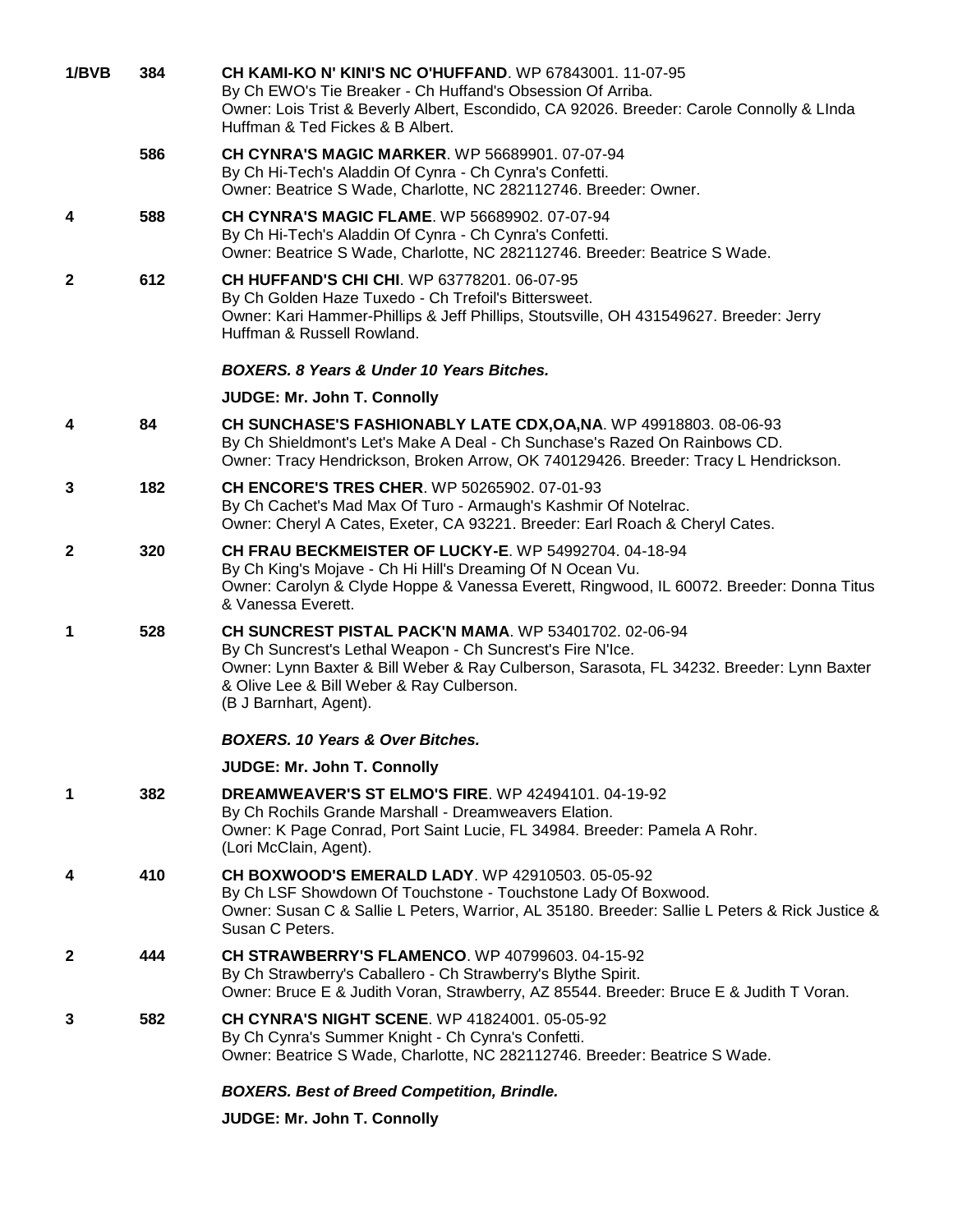|   | 12 | CH XCEL'S EXQUISITE TRADITION. WP 92808404. 07-18-99<br>By Ch Sirrocco's Shine Darkly - Xcel's Portrait Of A Lady. Bitch.<br>Owner: Gregory Stevens, Ocala, FL 344714636. Breeder: John B Smith.<br>(Kay L Palade, Agent).                                                          |
|---|----|-------------------------------------------------------------------------------------------------------------------------------------------------------------------------------------------------------------------------------------------------------------------------------------|
|   | 19 | CH EVERGREEN'S SPECULATION. WP 93860005. 09-12-99<br>By Ch Evergreen's Big Shot Elanwood - Evergreen's Flurry. Dog.<br>Owner: Angela & Luke Heikkila & Jane Flowers, Forest Lake Township, MN 55025. Breeder:<br>Jane Flowers & Connie Gorres.<br>(Stanley Flowers CPH DHG, Agent). |
|   | 25 | <b>CH BERLANE'S HIGH VOLTAGE. WR 00365501. 01-21-00</b><br>By Ch Bayview Clean Sweep - Ch Berlane's Wish Upon A Star. Dog.<br>Owner: Sharon & Ron Berry, Androssan Alberta, CN T8E 2L5. Breeder: Sharon & Ron Berry.<br>(Wendy Bettis, Agent).                                      |
|   | 27 | CH BEE-MIKE'S ONE NIGHT STAND. WP 85328202. 04-14-98<br>By Ch Josha's Linebacker CD - Ch Bee-Mike's Main Squeeze. Dog.<br>Owner: Betty Mentzer, York, PA 17404. Breeder: Betty & Bruce Mentzer & Roxann Miller.<br>(Marylou Hatfield, Agent).                                       |
|   | 28 | <b>CH BERLANE'S WISH UPON A STAR. WP 77917401. 10-12-96</b><br>By Ch. Bridgewood's B K Kahuna - Berlane's Just Causin Kaos. Bitch.<br>Owner: Sharon & Ron Berry, Ardrossan, Alberta, CN T8E 2L5. Breeder: Ron Berry & Sharon<br>Berry.                                              |
|   | 43 | CH INTERLUDE'S BAVARIAN HUMMEL. WP 88517901. 10-17-98<br>By Ch Savoye's Calibra Flashfire - Thanque Gypsy Wind. Dog.<br>Owner: Vera Albers, Waukegan, IL 60085. Breeder: Jerry Bryant & Dot Bryant.                                                                                 |
| Α | 54 | CH SIRROCCO'S DO APPLAUD. WP 75086201. 10-16-96<br>By Ch Laurel Hill's Evening Star - Ch Sirrocco's Far More Fair. Bitch.<br>Owner: Judy Wood & Allison Wood, Loudenville, NY 12211. Breeder: E Scott & C Robinson &<br>D Mallett.                                                  |
|   | 59 | <b>CH NANTESS MYDE HIGH ROLLER. WP 85706503. 05-30-98</b><br>By Ch Santi Me Hay Wire NA NAJ - Ch Myde's Rock'n The Night Away. Dog.<br>Owner: Nancy & Tessie Savage, Table Grove, IL 61482. Breeder: Debi Bedford & Angella<br>Jordan & Carole Trout.                               |
|   | 63 | <b>NANTESS ROYAL FLUSH.</b> WP 98684001. 07-14-00<br>By Ch Nantess Myde High Roller - Ch Nantess Shady Lady. Dog.<br>Owner: Nancy & Tessie Savage, Table Grove, IL 61482. Breeder: Tessie Savage & Nancy<br>Savage.                                                                 |
|   | 81 | <b>CH OAKWOODS WINDS OF CHANGE. WP 88964601. 10-30-98</b><br>By Ch Sundarby's Fleetwood Mac - D K's Broken Arrow. Dog.<br>Owner: Dianna K Helmke & Karrie A Farmer, Wimauma, FL 33598. Breeder: Dianna K Helmke.                                                                    |
|   | 87 | WILDWOOD'S TOTALLY JUSTIFIED. WP 98451301. 07-05-00<br>By Ch Liotto's Halloween Omen - Wildwood's Angel In D'Skys. Dog.<br>Owner: Karen McCrory & Tammy Liotto, Prairieville, LA 70769. Breeder: Karen McCrory &<br>Tammy Liotto.                                                   |
|   | 89 | <b>CH HI TIMES NORTH OF NAUGHTY.</b> WP 99988401, 05-28-99<br>By Ch Berlane's Causin An Uproar - Hi Times Pagan Lady Mephisto. Dog.<br>Owner: Sandra Schell, Big Valley, CN 97114. Breeder: Joan Carcasole.<br>(Wendy Bettis, Agent).                                               |
| Α | 91 | <b>CH MEPHISTO'S I STAND ALONE.</b> WP 83058902. 05-28-97<br>By Doll Announces Veni Vidi Vici - Pat-Kath's Bridget. Dog.<br>Owner: Leopoldo Vega-Lopez, Uruapan, Mich Mexico, Mi 60160. Breeder: Michelle Pinsker &<br>Harry B Jones.                                               |
|   | 96 | CH CLOUATE'S PRINCESS OF NOBILITY NA. WP 80370501, 08-22-97<br>By Ch Kelly's Mark Of Nobility - Irish Brogue O'Burks. Bitch.<br>Owner: Susan Kelly, Kenner, LA 70062. Breeder: Claire Clouate.                                                                                      |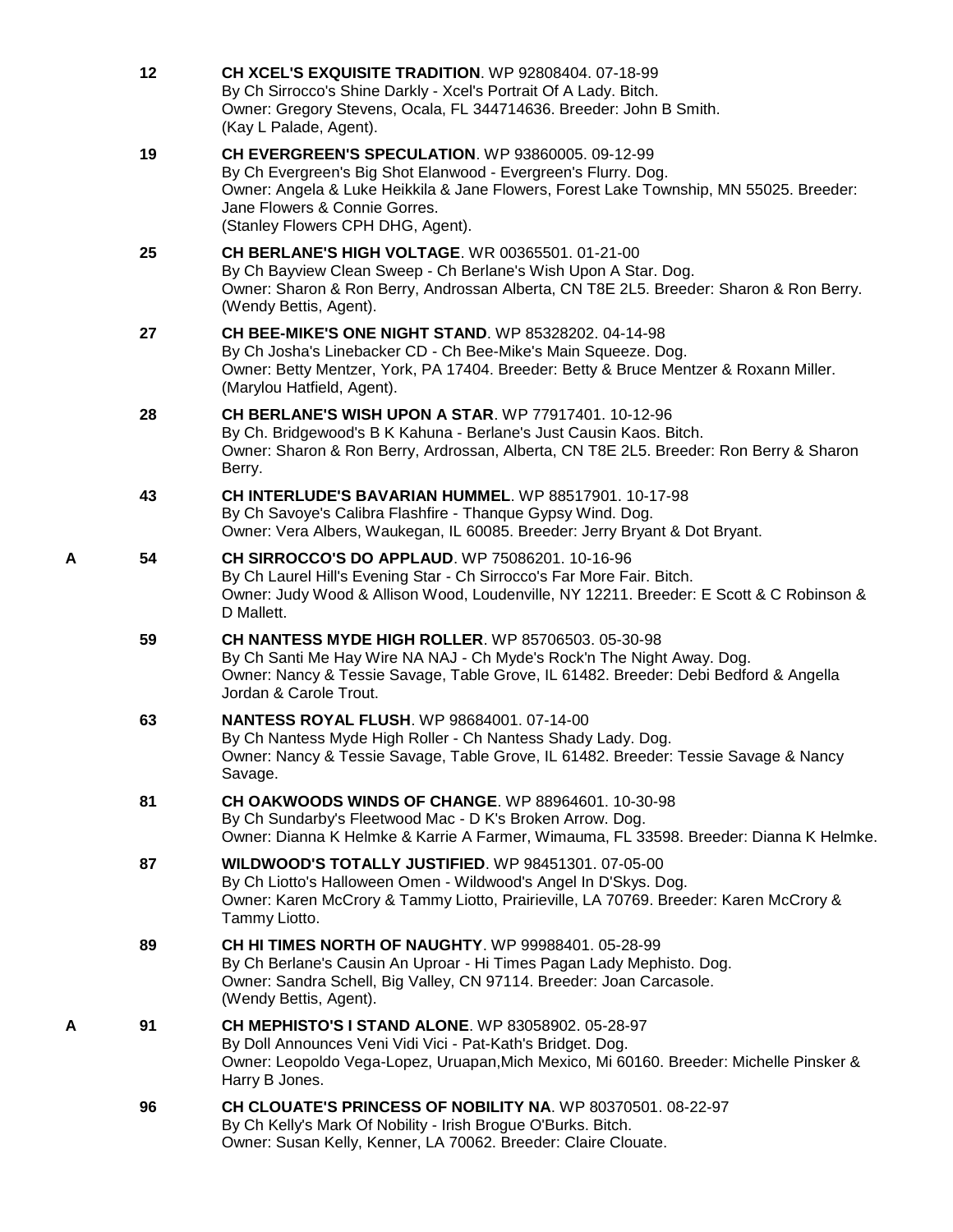|     | 99  | CH BURLWOOD'S LOVER BOY. WP 94022402. 10-02-99<br>By CH. MaxL's Golden Boy SOM - Burlwood's Lady In Red. Dog.<br>Owner: Rhonda A. Nickels Celso Cravinhos, Plattsmouth, NE 68048. Breeder: Rhonda A.<br>Nickels.<br>(Lori McClain, Agent).                                  |
|-----|-----|-----------------------------------------------------------------------------------------------------------------------------------------------------------------------------------------------------------------------------------------------------------------------------|
|     | 114 | CH VANNASSAU'S DREAMS COME TRUE. WP 99197701, 01-11-00<br>By Emberstouch Ring Of Fire - Vannassau's Family Jewel. Bitch.<br>Owner: Roberto Braun, Tulsa, OK 74145. Breeder: Heather Meikle.<br>(Lori McClain, Agent).                                                       |
|     | 160 | <b>CH SAVOYE'S BAMBI SIOUX.</b> WP 95988502. 01-06-00<br>By Aracrest's W Disney - Savoye's Delta Whisper. Bitch.<br>Owner: Barbara Savoye & Pamela Savoye, Omaha, NE 681542811. Breeder: Owners.                                                                            |
| AOM | 190 | <b>CH MISTY GIRL OF BD STAR JP. WP 98146801. 04-26-98</b><br>By Ch Talisman Arriba Silverado - Ch Moon Risin JP Diamond Belle. Bitch.<br>Owner: C & K Robbins & R & S Cormier, Flower Mound, TX 75028. Breeder: Shigemi Kanda.<br>(Michael Shepherd, Agent).                |
|     | 193 | <b>CH JEMS NO FEAR. WP 98901901, 07-12-00</b><br>By Ellen's Alley Jems Ruckus - Jems Da-Bomb Of Ein-Von. Dog.<br>Owner: James Phillips L Schwetz, R Sayler, & D Emmons, Tallahassee, fl 32304. Breeder:<br>Diana L Emmons & Randy Sayler.                                   |
|     | 213 | <b>CH KAMI-KO N'KINI'S SIMPLY RAJA. WP 98285802. 06-02-00</b><br>By Ch Heartacres Formal Attire - Carotux Alpha Premir Of Raja. Dog.<br>Owner: Avalon Jackson, Castleberry, AL 36432. Breeder: Mark & Donna Hedrick & Avalon<br>Jackson.<br>(Genine DeMaso, Agent).         |
|     | 215 | <b>RAJA'S RIPPED-TO THE MAX. WR 03523301. 05-31-01</b><br>By Ch Storybook's Rip It Up - Carotux Alpha Premir Of Raja. Dog.<br>Owner: Donna Hendrick & Avalon Jackson, Prospect, KY 40059. Breeder: Mark & Donna<br>Hedreick & Avalon Jackson.<br>(Michael Shepherd, Agent). |
|     | 230 | CH PAT-RICS STORYBOOK RENDEZVOUS. WP 86320203. 06-18-98<br>By Ch Storybooks Rip It Up - Adelbrook's Kiss My Grits. Bitch.<br>Owner: Patrick M Duffy & Rick D Stokes, Minneapolis, MN 55408. Breeder: Patrick M Duffy &<br>Rick D Stokes.                                    |
|     | 239 | CH WARZONE'S MEG'S CASANOVA. WP 89651201. 12-29-98<br>By Cachets Casanova - Warzones Megs Maggie May. Dog.<br>Owner: Joseph Gubry Jr & Ron Gubry & Jerri Ketchum, Holt, MI 48842. Breeder: M & R Gubry<br>& J Ketchum.<br>(Handler: Guy H Fisher DHG/PHA/AKC).              |
| OS  | 251 | <b>CH HIGH RIVERS TAYLOR MADE OF BACKWOODS. WP 97225701, 05-11-00</b><br>By Ch High Rivers Cadet Of Falbad - High Rivers Classic Rose. Dog.<br>Owner: Steven G & Ann B Anderson & Sara South, Atlanta, GA 30327. Breeder: Ken Kyzer.<br>(Rick Justice, Agent).              |
|     | 263 | <b>SKIDOO'S WILD CARD.</b> WR 02537201. 04-03-01<br>By Ch Bix-L's Ricolchet To Greyhawk - Skidoo's Chelsea Girl. Dog.<br>Owner: Ed & Wendy Morawski, Vallejo, CA 94591. Breeder: Wendy Morawski & Steve & Leslie<br>Dawson.<br>(Wendy Bettis, Agent).                       |
|     | 277 | <b>JAEGERHOUSE'S DER SPIELER. WP 90925201. 08-04-98</b><br>By Ch Cachet's High River Gambler - Jaegerhouse's Sensuous Siren. Dog.<br>Owner: Verena Jaeger, Stouffville Ontario, CN L4A 7X3. Breeder: Verena Jaeger.                                                         |
|     | 297 | <b>HEART ACRES MILLENIUM TWO. WP 95551701. 12-29-99</b><br>By Ch Heart Acre's Escort In Black - Ch Heart Acre's Summer Storm. Dog.<br>Owner: James & Priscilla Kilman, Grove City, OH 43123. Breeder: James & Priscilla Kilman.<br>(Handler: Guy H Fisher DHG/PHA/AKC).     |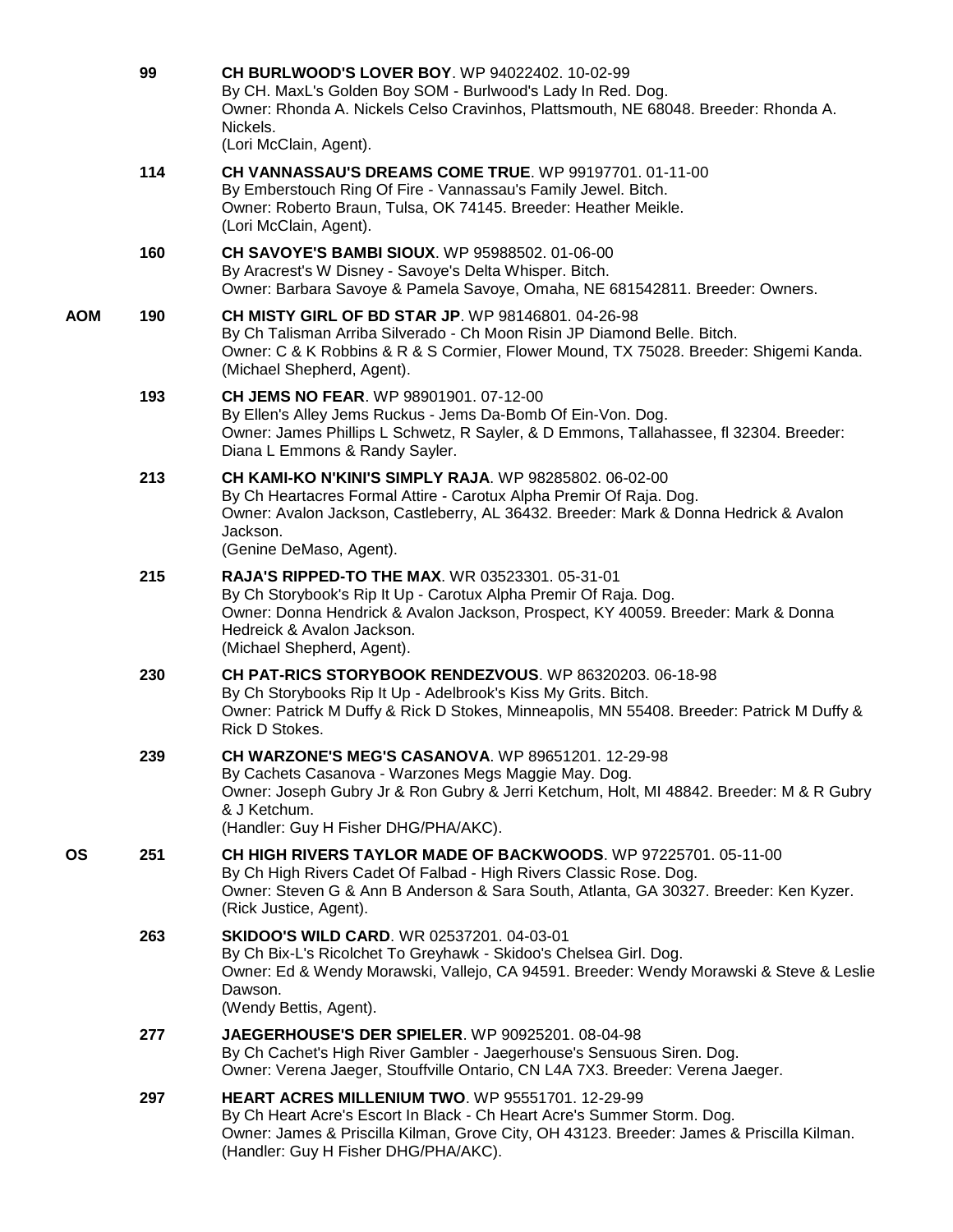| 301 | CH LOGAN ELM RUNS AT HEART ACRE. WP 83167004. 01-30-98<br>By Ch Josha's Linebacker CD - Ch Huffand's Chi Chi. Dog.<br>Owner: Priscilla & James Kilman, Grove City, OH 43123. Breeder: Kari Hammer-Phillips & Jeff<br>Phillips.<br>(Handler: Guy H Fisher DHG/PHA/AKC).         |
|-----|--------------------------------------------------------------------------------------------------------------------------------------------------------------------------------------------------------------------------------------------------------------------------------|
| 331 | <b>CH PAX' VICTORY OF INCOGNITO. WP 96878304. 04-11-00</b><br>By Ch Garnsey's Mad Max - Pax' Camellia. Dog.<br>Owner: Audrey G Schnell, Porter, TX 77365. Breeder: Terra Robert Mularski & Audrey G<br>Schnell.                                                                |
| 336 | <b>CH ZEPHYR'S HE SAID SHE SAID.</b> WP 81671001, 06-07-97<br>By Packapunch Cash Millionaire - Zephyr's Change Of Heart. Bitch.<br>Owner: Priscilla & James Kilman & Sharon Simpson, Grove City, OH 43123. Breeder: Sharon<br>Simpson.<br>(Handler: Guy H Fisher DHG/PHA/AKC). |
| 343 | <b>CH KAMI-KO N' KINI'S TOP HAT N' TAILS.</b> WP 91739102, 04-04-99<br>By Ch Jopa's Great Gusto of Higos - Ch Kami- Ko N' Kini's NC O'Huffand. Dog.<br>Owner: Beverly Albert & Lois Trist, Toney, AL 35773. Breeder: Lois Trist & Beverly Albert.                              |
| 351 | <b>CH VANCROFT-SCARBORO ZIP DRIVE. WP 90829902. 01-27-99</b><br>By Ch Vancroft's Primetime - Ch Scarborough Witchey Woman. Dog.<br>Owner: Deborah Clark & Mary Simmons, Palm City, FL 349905669. Breeder: V Zurflieh & M<br>Adams & D Clark.                                   |
| 365 | <b>CH TOPAZ' LIAISON AT HITIDE. WP 93919201. 10-11-99</b><br>By Ch Glennroe Rob Roy Of Telstar - Bridgewood's Luciana Bravissima. Dog.<br>Owner: Cathy LaTorre & Phyllis C Shaffer, LaSelva Beach, CA 95016. Breeder: Sharon<br>Kayleen Campbell.<br>(Cheryl Cates, Agent).    |
| 375 | <b>CH CITATION'S SHILOH OF TURO. WP 83484001. 11-19-97</b><br>By Turo's Aristocrat - Citation's Chocolate Truffle. Dog.<br>Owner: Claire Grall & Patricia Shultz, Pulaski, WI 54162. Breeder: Linda S & David A Van<br>Ausdale.<br>(James Bettis, Agent).                      |
| 393 | CH RUFFIAN'S ALLEGED. WP 87276101. 08-13-98<br>By Ruffian's Alter Ego CEO - Ch Ruffian's Wild Rose. Dog.<br>Owner: Carole Suter, Battle Ground, WA 98604. Breeder: Carole Suter & M & D Lang.                                                                                  |
| 409 | CH BRAVO'S DANCE MASTER. WP 93261904. 07-30-99<br>By Ch Heart Acre's Escort In Black - Box Run's Porspect V Kiebla. Dog.<br>Owner: Susan Finley, Louisville, KY 40291. Breeder: Susan H Finley & Joyce Campbell DVM.<br>(Jerry Bryant, Agent).                                 |
| 411 | <b>CH CRYSTO'S IMAGE OF ARRIBA. WP 80029801. 07-10-97</b><br>By Ch Arriba Talisman Ego - Sig's Shooting Star. Dog.<br>Owner: Tony & Crystal Finney, Kannapolis, NC 28081. Breeder: Tony & Crystal Finney.<br>(Tami Mishler, Agent).                                            |
| 420 | <b>CH HI-TECH'S MONA LISA. WP 91209103. 11-27-98</b><br>By Ch Hi-Tech's Johnny J Of Boxerton - Ch Hi-Tech's Starlet. Bitch.<br>Owner: Dr & Mrs William Truesdale, Seekonk, MA 02771. Breeder: Mrs Zoila Truesdale & D<br>Galligan & C Galligan.<br>(Kimberly Pastella, Agent). |
| 443 | <b>CH EIN-VON'S DECLARATION.</b> WP 87464005. 09-20-98<br>By Ch Jems Pearl Jam - Ch High Crest April Showers II. Dog.<br>Owner: Bob & Debbie White, San Jose, CA 95124. Breeder: Zwei A & Vicki L Pierson.<br>(Kimberlie Steele, Agent).                                       |
| 445 | CH BURLWOOD'S THUNDERSTRUCK. WP 99189402. 08-29-00<br>By Ch Dreamweaver's Gold Heir Of Maxl - Ch Burlwood's Fame And Fortune. Dog.<br>Owner: Mary M & Fred L Josjor & Rhonda A Nickels, Omaha, NE 681171915. Breeder: Rhonda<br>A Nickels & Robert D Conrad.                   |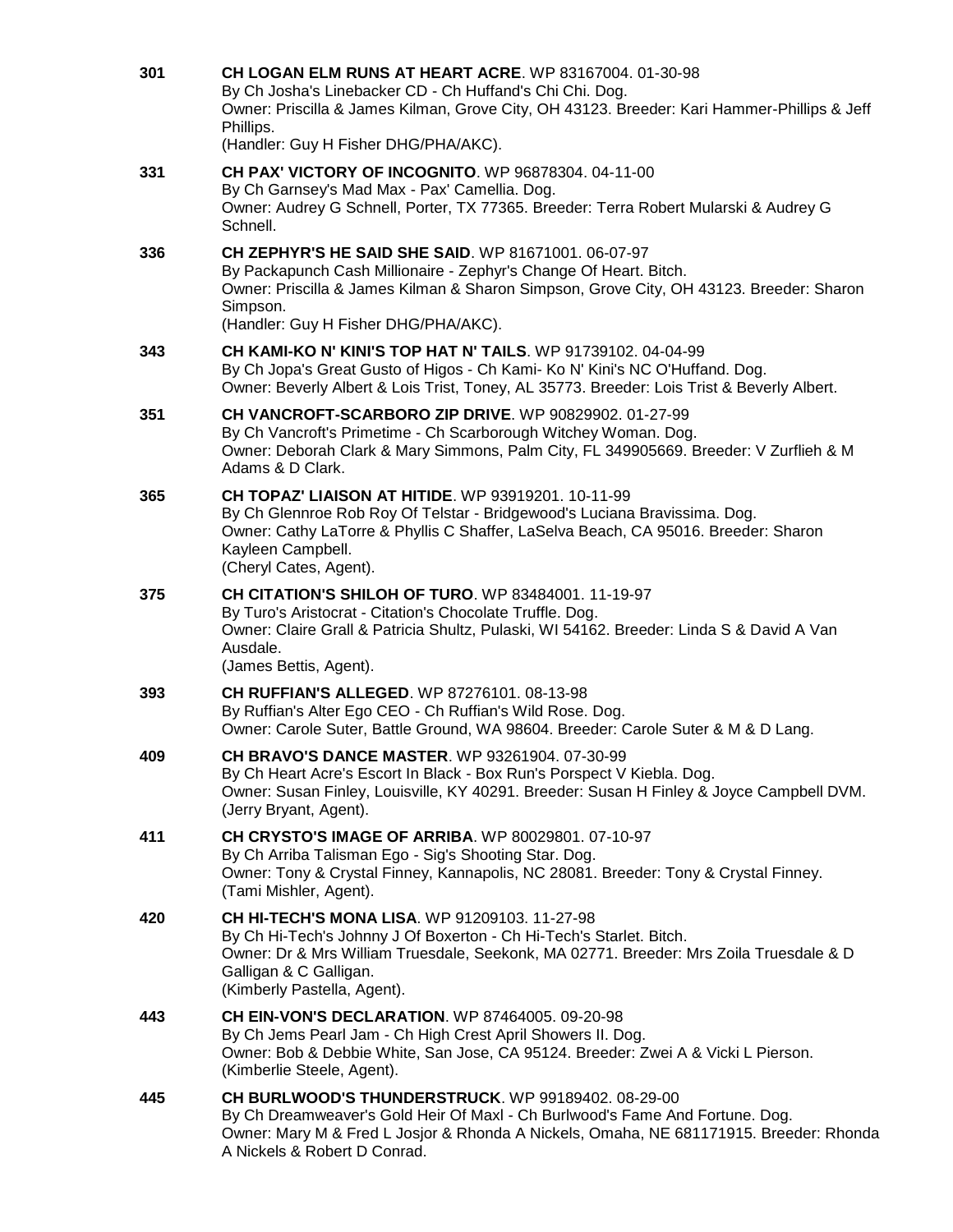| 452<br>AOM | CH BRAVO'S DANCE CARD. WP 88421601. 11-01-99<br>By Ch Heart Acre's Escort In Black - Box Run's Promise V Kiebla. Bitch.<br>Owner: Susan H Finley, Louisville, KY 40291. Breeder: Susan H Finley & Joyce Campbell<br>DVM.<br>(Tami Mishler, Agent).                                         |  |
|------------|--------------------------------------------------------------------------------------------------------------------------------------------------------------------------------------------------------------------------------------------------------------------------------------------|--|
| 453<br>А   | <b>CH SENTRY'S HIGH VOLTAGE. WP 91451802. 04-06-99</b><br>By Ch Sentry's High Time - Bartel's Cricket. Dog.<br>Owner: Elizabeth Champley, Ann Arbor, MI 48104. Breeder: Christine Stander.<br>(Christine Stander, Agent).                                                                  |  |
| 457        | <b>CH AMAZING AURORA JUSTICE. WP 94987803. 12-22-99</b><br>By Ch Sentry's Loud N Proud - Amazing Grace X. Dog.<br>Owner: Carrie Kareus, Beaverton, MI 48612. Breeder: Carrie Kareus.                                                                                                       |  |
| 472        | <b>AVALON'S DREAMWEAVER. WP 98780402. 08-12-00</b><br>By Ch Jacquet's Black Centurion - Avalon's Morgan Le Fey Of Turo. Bitch.<br>Owner: Norra Hansen & Dr Daniel A Buchwald & Jan Boess, Las Vegas, NV 89128. Breeder: N<br>Hansen & Dr D Buchwald & D McCarroll & Dr M Sagan.            |  |
| 473        | CH SCHMIDTTAD'S RHINESTONE COWBOY, WP 82424601, 11-02-97<br>By Ch Vancroft's Prime Time - Moon Valley Who's The Boss. Dog.<br>Owner: Tom & Donna Doane & Gloria Bower, Random Lake, WI 53075. Breeder: Deborah &<br>Lindsey Schmidt.                                                       |  |
| 474        | CH BARBARY LANE RASPBERRY BERET. WP 99032602. 07-26-00<br>By Ch Hallmark's Fresh Strawberry - Ch Sirrocco's Far More Fair. Bitch.<br>Owner: B Nelson & K Berry & E Scott & C Robinson, Laguna Beach, CA 92651. Breeder: E<br>Scott & C Robinson.<br>(Gary Steele, AKC Registered Handler). |  |
| 479        | CH ROSEND'S SATCHMO. WP 93889301. 10-12-99<br>By Ch Jems Pearl Jam - Ch Rosend's Uptown Girl. Dog.<br>Owner: Lynda Yon, Tracy, CA 95377. Breeder: Jerry & Lynda Yon & K Steele.<br>(James Bettis, Agent).                                                                                  |  |
| 495        | CH CAXIAS CLAY OF ET POWER JP. WP 88157101. 10-29-96<br>By Ch Turos Futurian Of Cachet - Ch Greenfield's Dreams-N-Schemes. Dog.<br>Owner: Jeffrey Bennett & Nan Eisley Bennett & Keiko Takahashi, Riverside, CA 92506.<br>Breeder: Eiji Takahashi.<br>(Handler: Gary Steele PHA/AKC).      |  |
| 532        | <b>CH BAVARIA'S INTO THE MYSTIC. WP 99167607. 09-11-00</b><br>By Ch Interlude's Bavarian Hummel - Bavaria's Breakfast At Tiffany's. Bitch.<br>Owner: Amy & Todd Bieri, Island Lake, IL 60042. Breeder: Vera Albers.<br>(Jerry W Bryant, AKC Registered Handler).                           |  |
| 534        | <b>CH TURO'S OBSESSION.</b> WP 97761401. 02-25-00<br>By Ch Garnsey's Madmax - Ch Turo's Kaleidoscope. Bitch.<br>Owner: J & N Bennett & S Roberts & L Esacove & R Servetnick, Riverside, CA 925065770.<br>Breeder: Sandy Roberts & Liz Esacove.<br>(Handler: Gary Steele PHA/AKC).          |  |
| 544        | CH BREEZEWOOD'S SECRET OF LAUREL HILL. WP 86587003. 03-08-98<br>By Ch Barbary Lane Dare Be Bold - Ch Laurel Hill Morning Star. Bitch.<br>Owner: Christine H Baum, Ocala, FL 344814900. Breeder: Christine Baum & Genney & Bruce<br>Korson.<br>(Kay L Palade, Agent).                       |  |
| 553        | <b>CH BROOKWOOD'S TRIBUTE TO BOXELLA.</b> WP 91726201. 04-16-99<br>By Boxella's Picasso - Brookwood's Blaze Of Glory. Dog.<br>Owner: Lee Ann & David Brooks & Bethany Glenn, Ghent, KY 41045. Breeder: Lee Ann<br>Brooks.<br>(Kenneth Andrake, Agent).                                     |  |
| 555<br>А   | <b>CH BROOKWOOD'S CARD SHARK.</b> WP 86924005. 08-05-98<br>By Ch Cachet's High River Gambler - Brookwood's Blaze Of Glory. Dog.                                                                                                                                                            |  |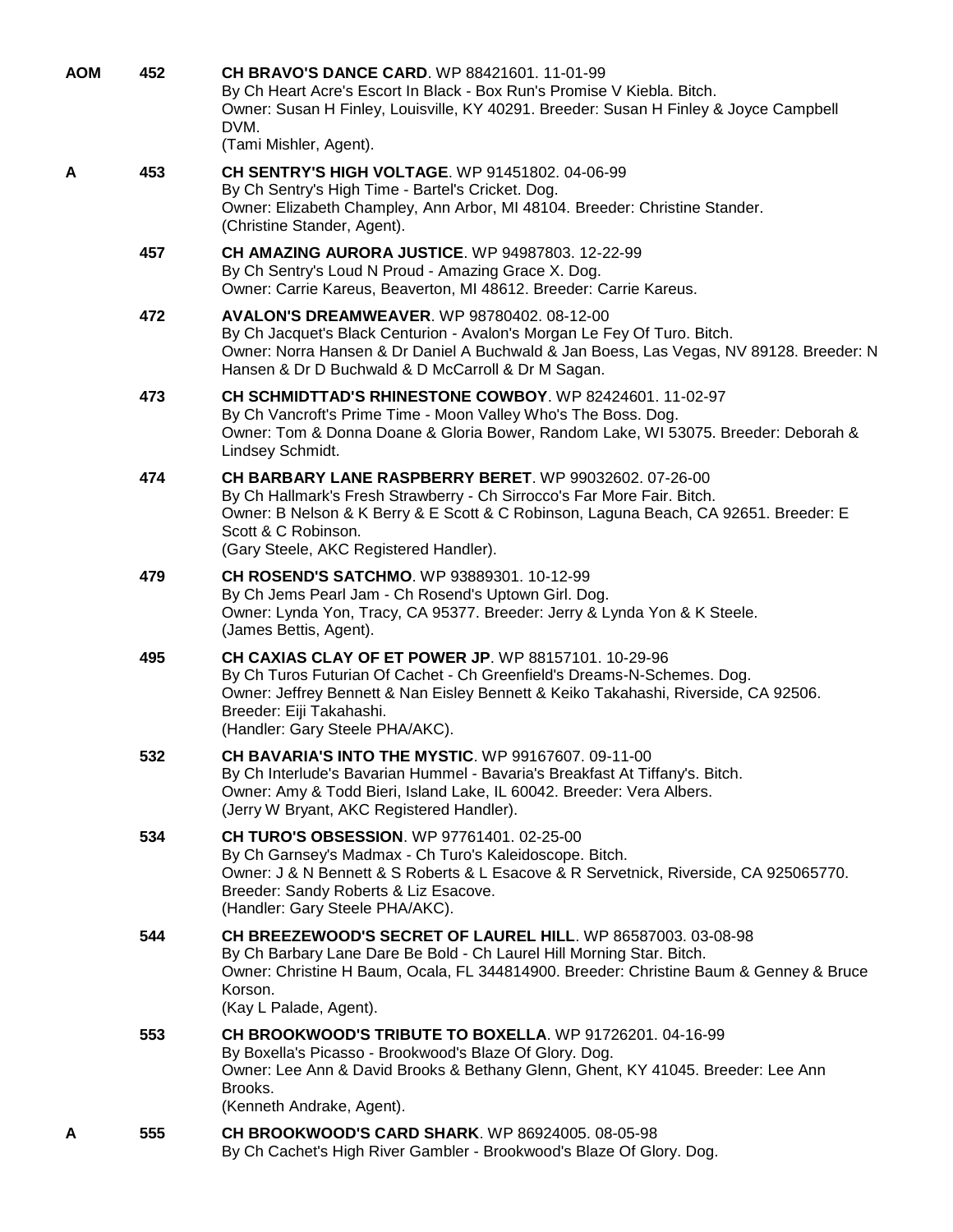Owner: Lee Ann & David Brooks, Ghent, KY 41045. Breeder: Lee Ann & David Brooks. (Kenneth Andrake, Agent).

## *BOXERS. Best of Breed Competition, Fawn.*

#### **JUDGE: [Mr. John T. Connolly](http://infodog.com/show/judge/jdgprofile.htm?jn=401)**

- **17 [CH SENTRY'S T-BONE](http://infodog.com/my/drlookup2.htm?makc=WP%2085922301&mdog=Ch+Sentry%27s+T-Bone&wins=all)**. WP 85922301. 06-17-98 By Ch Sentry's Hightime - Sentry's Ain't I Cute. Dog. Owner: Alan & Joanna Dorfman, West Bloomfield, MI 48322. Breeder: Chris Stander.
- **26 [CH.BERLANE'S FLYIN HIGH](http://infodog.com/my/drlookup2.htm?makc=WR%2000365401&mdog=Ch.Berlane%27s+Flyin+High&wins=all)**. WR 00365401. 01-21-00 By Ch Bayview Clean Sweep - Ch Berlane's Wish Upon A Star. Bitch. Owner: Sharon & Ron Berry, Ardrossan Alberta, CN T8E 2L5. Breeder: Sharon & Ron Berry. (Wendy Bettis, Agent).
- **41 [CH BAVARIA'S SIMPLY THE BEST](http://infodog.com/my/drlookup2.htm?makc=WP%2096201809&mdog=Ch+Bavaria%27s+Simply+The+Best&wins=all)**. WP 96201809. 01-31-00 By Ch Interlude's Bavarian Hummel - Ch Bavaria's Take A Chance On Me. Dog. Owner: Vera Albers, Waukegan, IL 60085. Breeder: Vera Albers. (Mr Stan Flowers, AKC Registered Handler).
- **42 [CH SYRR RUN'S OMEGA CONNEMARA](http://infodog.com/my/drlookup2.htm?makc=WP%2082955703&mdog=Ch+Syrr+Run%27s+Omega+Connemara&wins=all)**. WP 82955703. 01-05-98 By Ch Josha's Linebacker CD - Ch Syrr Run's Gold Card. Bitch. Owner: Marion & Laurence Hughes, Ashtabula, OH 44004. Breeder: Larry & Beckie & Kay Horne. (Marylou Hatfield, Agent).
- **55 [VIRGO'S INTRIGUE](http://infodog.com/my/drlookup2.htm?makc=WP%2086824804&mdog=Virgo%27s+Intrigue&wins=all)**. WP 86824804. 08-15-98 By Ch Virgo's Magnum Pi - Ch Virgo's Celebration. Dog. Owner: Stephen W Darby & Gina Proctor & Owen Proctor, Martindale, TX 78655. Breeder: Owen G Proctor Jr & Gina Proctor. (Dan Buchwald, Agent).
- **68 [CRYSTO'S CELESTIAL IMAGE](http://infodog.com/my/drlookup2.htm?makc=WR%2001875303&mdog=Crysto%27s+Celestial+Image&wins=all)**. WR 01875303. 03-01-01 By Ch Crysto's Image Of Arriba - Ch Crysto's Abracadabra. Bitch. Owner: Pamela & Michael Salomone & Tony & Crystal Finney, Brunswick, OH 44212. Breeder: Anthony Finney.
- **75 [PAWPRINT MIRROR IMAGE AT VENTURA](http://infodog.com/my/drlookup2.htm?makc=WR%2001834204&mdog=PawPrint+Mirror+Image+At+Ventura&wins=all)**. WR 01834204. 03-29-01 By Ch Rosend's Booker T - Ch Rosend's N PawPrint's New Year. Dog. Owner: Benny Galvan , Dinah Galvan, Christina Ghimenti, Galena Park, TX 77547. Breeder: Christina Ghimenti. (Terri Galle, Agent).
- **94 [CH BROOKWOOD'S AUTUMN REFLECTION](http://infodog.com/my/drlookup2.htm?makc=WP%2094521403&mdog=Ch+Brookwood%27s+Autumn+Reflection&wins=all)**. WP 94521403. 10-19-99 By Ch Hi-Tech Johnny J Of Boxerton - Ch Brookwood's Ivy In Snow. Bitch. Owner: Gail & Tim Alix William & Zoila Truesdale, Moodus, CT 06469. Breeder: Lee Ann S Brooks & Pennie Fleming.
- **104 [CH SHALSADE'S CLASS ACT NA](http://infodog.com/my/drlookup2.htm?makc=WP%2088527802&mdog=Ch+Shalsade%27s+Class+Act+NA&wins=all)**. WP 88527802. 10-29-98 By Ch Arriba's Talisman Ego - Shalsade's Cajun Show Girl NA. Bitch. Owner: Susan Kelly & Shirley Laussade, Kenner, LA 70062. Breeder: Susan Kelly & Shirley Laussade. **105 [CH BERLANE'S CAUSIN AN UPROAR](http://infodog.com/my/drlookup2.htm?makc=WP%2081378501&mdog=Ch+Berlane%27s+Causin+An+Uproar&wins=all)**. WP 81378501. 10-12-96
	- By Ch Bridgewood's B K Kahuna Berlane's Just Causin Kaos. Dog. Owner: Karen Oxtoby & Ron Berry & Sharon Berry, Red Deer, CN T4N3S1. Breeder: Ron Berry & Sharon Berry.
- **113 [CH MAXL'S GOLDEN BOY](http://infodog.com/my/drlookup2.htm?makc=WP%2069039309&mdog=Ch+Maxl%27s+Golden+Boy&wins=all)**. WP 69039309. 01-29-96 By Ch Schoolmaster's Easter Noah - Ch Dreamweaver's Gold Lace O' Maxl. Dog. Owner: Dr Tim Aldrich & Belinda Aldrich & Lori Mcclain, Tulsa, OK 74145. Breeder: Lori Mcclain.
- **120 [CH DARVICK'S DREAMS NEVER CEASE](http://infodog.com/my/drlookup2.htm?makc=WP%2097112804&mdog=Ch+Darvick%27s+Dreams+Never+Cease&wins=all)**. WP 97112804. 41-40-00 By Ch HiMaster's Regal Fire Lord - Ch Southgate's Dream A Lil Dream. Bitch.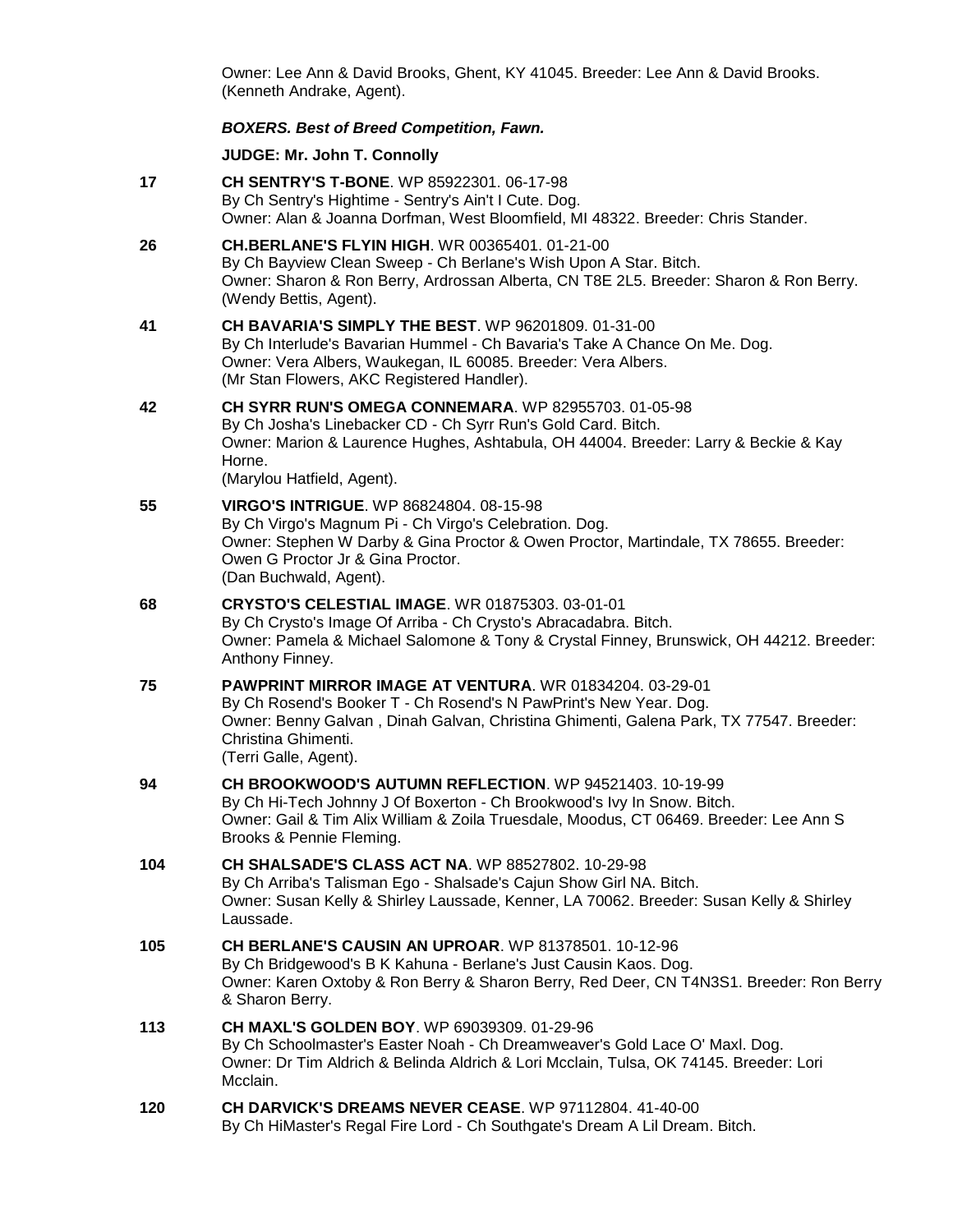|            |     | Owner: Darlene Vickers & Kay Goeggle, Jena, LA 71342. Breeder: Darlene Vickers.<br>(Terri Galle, Agent).                                                                                                                                                                                  |
|------------|-----|-------------------------------------------------------------------------------------------------------------------------------------------------------------------------------------------------------------------------------------------------------------------------------------------|
|            | 145 | <b>CH VAN RIPER'S CHARISMATIC. WR 01048502. 12-25-00</b><br>By Ch Hi-Tech Johnny J Of Boxerton - Ch Van Riper's Charisma. Dog.<br>Owner: Amanda & Pete Yocum, Lewes, DE 19958. Breeder: Gail & Larry Malone & Kelly<br>Hrbek.                                                             |
|            |     | (Kimberly Pastella, Agent).                                                                                                                                                                                                                                                               |
| A          | 147 | <b>CH HARLYN BEE-VEE REGAL HEIR. WP 92632501. 06-26-99</b><br>By Ch Hi-Tech's Aristocrat - Ch Harlyn's Heirloom Of EWO. Dog.<br>Owner: J & C McGuire & E Overstreet & W & V East, Arlington, VA 22204. Breeder: Carol<br>McGuire & E Overstreet & W & V East.                             |
|            | 161 | <b>CH SUNSCAPE'S SPLENDOR.</b> WP 97893906. 04-30-00<br>By Ch Bentbrook's Image Of Highnoon - Sunscape's Noir Moonbeam. Dog.<br>Owner: William J & Barbara O'Connor, Villa Park, IL 60181. Breeder: Dan & Mary Heffernan.                                                                 |
|            | 162 | <b>SAVOYE'S MUSTANG SHELBY. WR 00565802. 12-14-00</b><br>By Ch Casmir's Impression Of Fafa - Ch Savoye's Goldana Royale. Bitch.<br>Owner: Barbara Savoye & Pamela Savoye, Omaha, NE 68154. Breeder: Owners.                                                                               |
|            | 169 | <b>CH KENASHER HICKORY TAVERN.</b> WP 90159602, 01-07-99<br>By Ch Kenasher's Divine Wind - Kenashers Masked Rider. Dog.<br>Owner: Ken Johnson & Sherry Johnson, Hoschton, GA 30548. Breeder: V McDuell & K<br>Johnson & S Johnson.                                                        |
| <b>AOM</b> | 174 | CH HALCYON GARNSEY RENDEZVOUS. WP 96817805. 03-28-00<br>By Ch Lynbarys Ode To Cachet - Ch Halcyon Gilding The Lily. Bitch.<br>Owner: Susan Von Rothkirch, North Haven, CT 06473. Breeder: Susan Von Rothkirch &<br>Clayton G Haviland IV.<br>(Debbie Struff, Agent).                      |
|            | 189 | CH GLENNROE ROB ROY OF TELSTAR. WP 87885501. 10-15-98<br>By Ch Telstar's Claim Jumper - Ch Telstar's Tarantella. Dog.<br>Owner: Glenn G & Zona S Grupe, Suisun City, CA 94585. Breeder: Jennifer Tellier &<br>Annamarie Russo.<br>(Michelle Yeadon, Agent).                               |
|            | 197 | <b>CH DENBAR'S MILLENIAL DREAM WARRIOR. WP 94485002. 07-21-99</b><br>By Ch Berlane's Causin An Uproar - Den Bars Highway Robbery. Dog.<br>Owner: Darlene Vickers & Annette R Clark, Jena, LA 713420542. Breeder: Brennan G Bates.<br>(Terri Galle, Agent).                                |
|            | 198 | CH CHERKEI'S SUNRISE ALL DOLLED UP. WP 95564801. 01-06-00<br>By Ch Storybook's Rip It Up - Ch Cherkei's Ronard Ultra Image. Bitch.<br>Owner: Cheryl & Keith Robbins, Newnan, GA 30263. Breeder: Darlen A Weakley.<br>(Michael Shepherd, Agent).                                           |
|            | 206 | <b>CH CHESSEL'S PRIDE OF BAVARIA. WP 95945101. 01-27-00</b><br>By Interlude's Bavarian Hummel - Ch Chessel's Return Of Haughty. Bitch.<br>Owner: Ed Chessel & Betty Jo Chessel & Diane Peluso, Monroe, WI 53566. Breeder: Ed<br>Chessel & Betty Jo Chessel.<br>(Handler: Jerry W Bryant). |
|            | 209 | <b>CH EWO'S REFLECTION OF BREAKER. WP 89568701. 01-16-99</b><br>By Ch EWO's Nice And Easy - EWO's Chelsea. Dog.<br>Owner: Earl W Overstreet, Bedford, VA 245233829. Breeder: Earl W Overstreet.                                                                                           |
| A          | 221 | <b>CH ZANDEL'S TIP A FEW. WP 94480101. 10-20-99</b><br>By Ch Jacquet's Lord Mayor - Dutchie's Sweet Revenge. Dog.<br>Owner: Delma L Sheaffer & Zane A Sheaffer, Richfield, PA 170869609. Breeder: Delma L<br>Sheaffer.                                                                    |
|            | 229 | <b>BURLWOOD'S STRUCK GOLD IN MAXL. WP 99189401. 08-29-00</b><br>By Ch Dreamweaver's Gold Heir Of Maxl - Ch Burlwood's Fame And Fortune. Dog.                                                                                                                                              |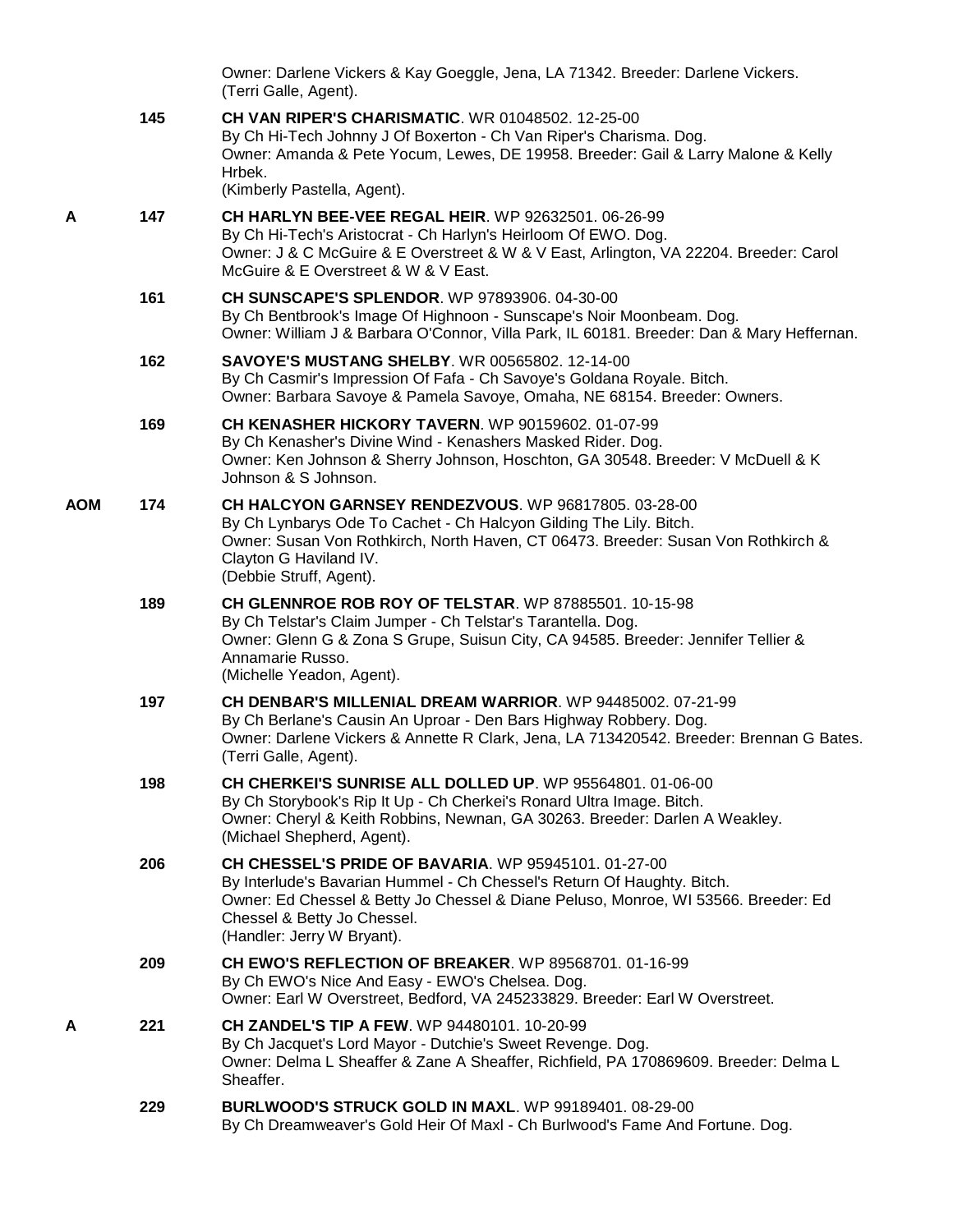|            |     | Owner: Melvin A Mobley II & Robert D Conrad, Omaha, NE 68112. Breeder: Rhonda A Nickels<br>& Robert D Conrad.                                                                                                                                                                                 |
|------------|-----|-----------------------------------------------------------------------------------------------------------------------------------------------------------------------------------------------------------------------------------------------------------------------------------------------|
|            | 233 | <b>CH HI-TECH'S BASIC EDITION.</b> WP 97598101. 03-23-00<br>By Ch Hi-Tech Johnny J Of Boxerton - Ch Hi-Tech's Limited Edition. Dog.<br>Owner: Myrna R & G Dwight Kahlo III, Tonto Verde, AZ 852635089. Breeder: Dr William & Zoila<br>Truesdale & Kristy Hodolitz.<br>(Jorge Olivera, Agent). |
| A          | 255 | <b>CH BENTBROOK'S IMAGE OF HIGHNOON. WP 81107203. 09-11-97</b><br>By Doll Announces Veni Vidi Vici - Bentbrook's Jewel Box. Dog.<br>Owner: Barbara O Carroll, Wisconsin Rapids, WI 544948142. Breeder: Barbara O Carroll.<br>(Michelle Pinsker Yeadon, Agent).                                |
|            | 267 | CH VAN RIPER'S PRETTY BOY FLOYD. WP 94491202. 10-25-99<br>By Ch Hi-Tech's Johnny J Of Boxerton - Hyde Park Molly Malone. Dog.<br>Owner: Gail & Lawrence Malone, Rutherford, NJ 07070. Breeder: Gail Malone.                                                                                   |
|            | 285 | CH HI HILL'S OTIS J SPUNKMEYER. WP 87300606. 08-12-98<br>By Ch Josha's Linebacker CD - Hi Hill's Magical Dream. Dog.<br>Owner: Marcy Scheskie & Vanessa Everett, Antioch, IL 60002. Breeder: Donna Titus.                                                                                     |
| В          | 294 | CH CARILLON ELEGANCE OF RUMMER RUN. WP 86727101. 05-06-98<br>By Ch Rummer Runs High Noon - Ch Lone Stars Tangiphoa. Bitch.<br>Owner: Steven & Ann Anderson & C Suarez & P Whitney, Atlanta, GA 30327. Breeder: Leigh<br>Justice & Ann B Anderson.<br>(Rick Justice, Agent).                   |
| <b>AOM</b> | 299 | <b>CH NASTINAN'S LOVE ME TENDER.</b> WP 96303714, 02-29-00<br>By Ch Hi-Tech Johnny J Of Boxerton - Ch Huffand's Arriba Of KKN'K. Dog.<br>Owner: Lori Renda-Francis, Marine City, MI 48039. Breeder: Deborah Marshall.<br>(Handler: Guy H Fisher DHG/PHA/AKC).                                 |
|            | 302 | CH VAN RIPER'S CHARISMA. WP 72063303. 06-10-96<br>By Ch Hi-Tech's Aristocrat - Hyde Park's Molly Malone. Bitch.<br>Owner: Gail E & Lawrence Malone, Rutherford, NJ 07070. Breeder: Kelly Hrbek.                                                                                               |
|            | 311 | <b>CH WOODVIEW'S MAVERICK.</b> WP 83964401. 01-28-98<br>By Ch Debut's Desperado CD - Ch Golden Glove's Celebration. Dog.<br>Owner: Molly Bachman, Ellettsville, IN 47429. Breeder: Keith E & Lori E Thomas.                                                                                   |
|            | 314 | <b>CH BELCO'S NORTHERN EXPOSURE.</b> WP 01316702. 12-01-00<br>By Ch Elharlen's Opening Knight - Ch Belco's Butterfly Kiss. Bitch.<br>Owner: Lynne Morin & Suzanne Morin & E.Coviello-Davis, Raynham, MA 02767. Breeder:<br>Elizabeth Coviello-Davis & C & R Lothrop.                          |
|            | 324 | CH CHAMPAGNE TOUCHED BY AN ANGEL. WP 83245302. 12-07-97<br>By Ch Woods End Crown Sable - Ch Tenebo's Cuchullain. Bitch.<br>Owner: Sergio Tenebaum & Mrs Jack L Billhardt, New Canaan, CT 06840. Breeder: Patricia<br>Gelinas.                                                                 |
|            | 325 | <b>CH HI-MASTER'S REGAL FIRE LORD.</b> WP 86444604, 06-26-98<br>By Ch Bayview Strides Ahead - Ch High Crest's Chances Are. Dog.<br>Owner: Korinne Vanderpool & Maggie Johnson, Frisco, TX 75035. Breeder: Maggie Johnson &<br>Alma Pomeroy & Adrienne Baker.<br>(Terri Galle, Agent).         |
|            | 341 | <b>KORVETTE'S SIXTY SIX STING RAY.</b> WR 00129805. 11-17-00<br>By Ch Rosewood's Show Buster - Korvette's Lil' Red Jewel. Dog.<br>Owner: K Page Conrad & D Jason Starr, Port St Lucie, FL 34984. Breeder: K Page Conrad.<br>(Tammi Mishler, Agent).                                           |
|            | 361 | <b>BELCO'S RIVERDANCE OF TWO C'S. WP 76852705. 11-25-96</b><br>By Elharlen's Leading Man - Ch Rajah III CD. Dog.<br>Owner: E Coviello-Davis & Carolyn G Coutanche, Taunton, MA 02780. Breeder: Elizabeth<br>Coviello-Davis.                                                                   |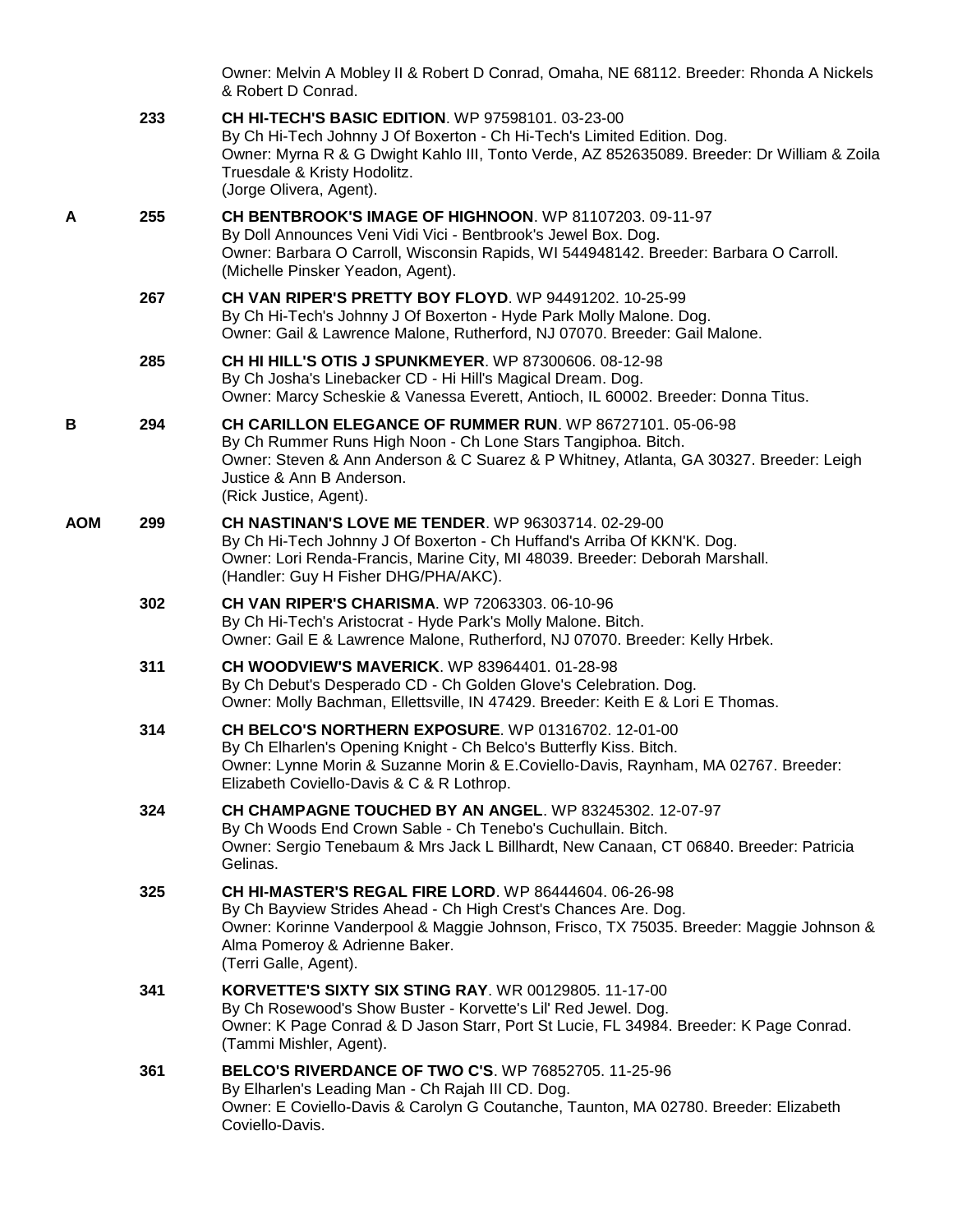| A          | 367 | CH WOODS END TIME'N AGAIN. WP 83245303. 12-07-97<br>By Ch Woods End Crown Sable - Ch Tenebo's Cuchullain. Dog.<br>Owner: Mrs Jack L Billhardt, New Canaan, CT 06840. Breeder: Pat Gelinas.<br>(Debbie Struff, Agent).                                                                                             |
|------------|-----|-------------------------------------------------------------------------------------------------------------------------------------------------------------------------------------------------------------------------------------------------------------------------------------------------------------------|
|            | 369 | <b>CH HI-TECH'S EMPRESARIO. WP 86704201. 03-24-98</b><br>By Ch Hi-Tech Johnny J Of Boxerton - Ch Hi-Tech's Coco Chanel. Dog.<br>Owner: Dr William & Zoila Truesdale, Seekonk, MA 02771. Breeder: Dr Truesdale & Zoila<br>Truesdale & L Parolisi.<br>(Kimberly Pastella, Agent).                                   |
|            | 388 | <b>CH SASSY'S TEXAS STAR OF CAYMAN.</b> WP 94314501, 10-26-99<br>By Ch Caymans Texas Ranger - Tegleaze Magical Masquerade. Bitch.<br>Owner: Sydney L Brown & Kristine Anderson, Moraga, CA 945561911. Breeder: Kristine<br>Anderson.<br>(Gary Steele, Agent).                                                     |
|            | 413 | CH BENTBROOK'S TIME TO ASCEND. WP 94672301. 12-07-99<br>By Ch Bentbrook's Image Of Highnoon - Bentbrook's M R Center Stage. Dog.<br>Owner: Lynn P Jansson & Barbara Carroll, Sandy, UT 84092. Breeder: Barbara Carroll.<br>(James Bettis, Agent).                                                                 |
|            | 432 | <b>CH BAYVIEW TIPS THE SCALES. WP 98255101, 06-28-00</b><br>By Ch Bayview Strides Ahead - Bayview Kona Extra Fancy. Bitch.<br>Owner: Eric B Scott & Calvin R Robinson & Ken & Paula Morrison, Fairfield, CA 94585.<br>Breeder: Dianne & Michael Haas & Ken & Paula Morrison.                                      |
| <b>AOM</b> | 433 | <b>CH FALMARK'S DIAMOND MINE. WP 91688601. 04-20-99</b><br>By Ch Virgo's Market Boomer - Trefoil's Ruby Slippers. Dog.<br>Owner: Laura Fike, Watertown, MA 02472. Breeder: Laura Fike & Richard Fike.<br>(Daniel Alan Buchwald, Agent).                                                                           |
|            | 437 | CH PAWPRINTS PLAINLY SPOKEN. WP 92764104. 07-29-99<br>By Ch Rosend's Corporate Raider - PawPrints Enjoy The Ride. Dog.<br>Owner: Dee Singleton & Christine Ghimenti, Dade City, FL 33523. Breeder: Christina Ghimenti.                                                                                            |
|            | 462 | <b>CH WILMOR'S RAMBLING ROSE KAN-TO. WP 86530101. 06-27-98</b><br>By Ch Arribatalism An Ego - Ch Wilmor's Wild Irish Rose. Bitch.<br>Owner: Kathy Frohock & Jane Wilkinson & T Fickes & E Bradley, Middleton, MA 01949.<br>Breeder: Kathy Frohock & Jane Wilkinson & Ellen Bradley.<br>(Marianne Claflin, Agent). |
|            | 463 | <b>CH GOLDEN GLOVE'S A CUT ABOVE. WP 95155201. 11-30-99</b><br>By Ch Sentry's T-Bone - K & D's Unforgetable. Dog.<br>Owner: Tom & Judy DeWolff, Schoolcraft, MI 49087. Breeder: Judy DeWolff & Joanne Kaiser.<br>(Genine DeMaso, Agent).                                                                          |
|            | 485 | <b>CH BJAYS TRAVELING MAN. WR 01663802. 02-13-01</b><br>By Ch Bayview Strides Ahead - Ch Skidoos Special Blend Of Cabernet. Dog.<br>Owner: Cindy & Rick Walunas, Montague, MI 49437. Breeder: Les Cline & Wendy Morawski.                                                                                         |
|            | 498 | <b>CH CAN-CIA'S HIP SHAKIN MAMA. WP 84351707. 03-21-98</b><br>By Ch Holly Lane's Fantan Of Teohlin - Can-Cia's Colors Of the Winds. Bitch.<br>Owner: Ron Reynolds & Sherry & Tony Canciamille, Rockford, IL 61101. Breeder: Sherry<br>Canciamille & Joanne Kaiser.                                                |
|            | 514 | <b>CACHET'S REFLECTION. WP 94310001. 10-01-99</b><br>By Ch Garnsey's Ultimatum - Jacquet's Max Factor D'Cachet. Bitch.<br>Owner: L Magowitz & L Tibbitts-Ridings, Troy, NY 12180. Breeder: Len Magowitz & Lou Ann<br>Tibbitts-Ridings.                                                                            |
|            | 540 | CH CLOUATE'S LADY BANDIT.COM CD. WP 94949203. 11-11-99<br>By Ch Shalsade's Bouncing Bandit - Irish Brogue O'Burks. Bitch.<br>Owner: Connie Back & Susan Kelly, River Ridge, LA 70123. Breeder: Claire Clouate & Susan<br>Kelly.                                                                                   |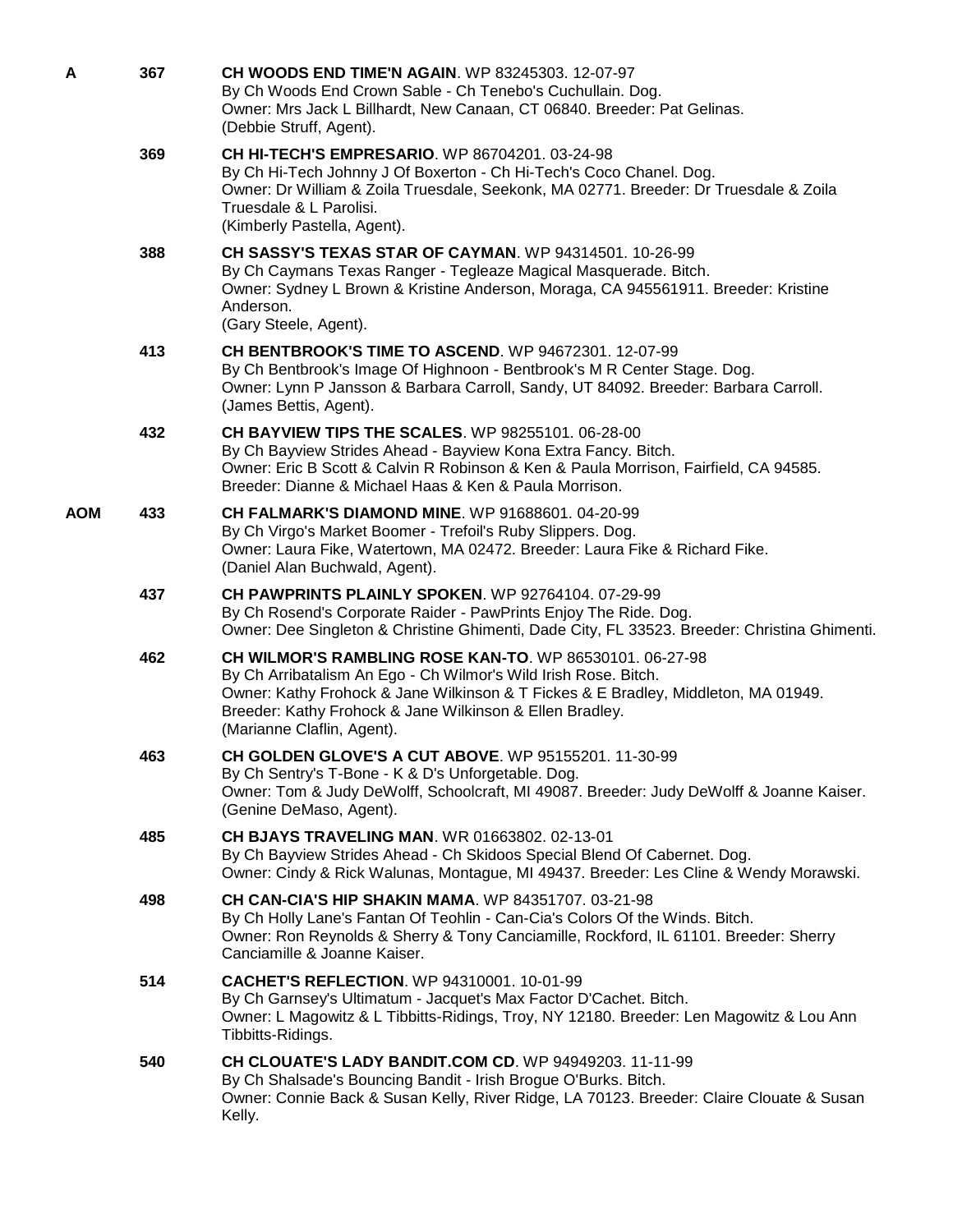|   | 551 | CH BROOKWOOD'S DREAM DANCER. WP 94521401. 10-19-99<br>By Ch Hi Tech Johnny J Of Boxerton - Ch Brookwood's Ivy In Snow. Dog.<br>Owner: Lee Ann & David Brooks, Ghent, KY 41045. Breeder: Lee Ann Brooks.<br>(Kenneth Andrake, Agent).                                         |
|---|-----|------------------------------------------------------------------------------------------------------------------------------------------------------------------------------------------------------------------------------------------------------------------------------|
|   | 559 | CH LOGAN ELM'S GENESIS. WP 83167003. 01-30-98<br>By Ch Josha's Linebacker CD - Ch Huffand's Chi Chi. Dog.<br>Owner: Kari Hammer-Phillips & Jeff Phillips & Jeff Yocca, Stoutsville, OH 431549627. Breeder:<br>Kari Hammer-Phillips & Jeff Phillips.<br>(Ms Ann Keil, Agent). |
|   | 576 | <b>CH BOX O'JOY'S PERPETUAL MOTION. WP 89097703. 08-19-98</b><br>By Ch Jazz's Motion In A Gold Tuxedo - Box O'Joy's Angelique. Bitch.<br>Owner: Joyce & Karyn Zillig, Cincinnati, OH 45247. Breeder: Owners.<br>(Stan Flowers, Agent).                                       |
|   |     | <b>BOXERS. Stud Dog.</b>                                                                                                                                                                                                                                                     |
|   |     | JUDGE: Mr. John T. Connolly                                                                                                                                                                                                                                                  |
| A | 27  | <b>CH BEE-MIKE'S ONE NIGHT STAND. WP 85328202. 04-14-98</b><br>By Ch Josha's Linebacker CD - Ch Bee-Mike's Main Squeeze.<br>Owner: Betty Mentzer, York, PA 17404. Breeder: Betty & Bruce Mentzer & Roxann Miller.<br>(Marylou Hatfield, Agent).                              |
|   | 31  | <b>CH CAYMANS TEXAS RANGER. WP 63577806. 06-17-95</b><br>By Ch Virgo's Market Boomer - Caymans Darlin Mena.<br>Owner: Sydney L Brown, Moraga, CA 945561911. Breeder: Sydney L Brown.<br>(Gary Steele, Agent).                                                                |
|   | 81  | <b>CH OAKWOODS WINDS OF CHANGE. WP 88964601. 10-30-98</b><br>By Ch Sundarby's Fleetwood Mac - D K's Broken Arrow.<br>Owner: Dianna K Helmke & Karrie A Farmer, Wimauma, FL 33598. Breeder: Dianna K Helmke.                                                                  |
|   | 105 | <b>CH BERLANE'S CAUSIN AN UPROAR. WP 81378501. 10-12-96</b><br>By Ch Bridgewood's B K Kahuna - Berlane's Just Causin Kaos.<br>Owner: Karen Oxtoby & Ron Berry & Sharon Berry, Red Deer, CN T4N3S1. Breeder: Ron Berry<br>& Sharon Berry.                                     |
| 4 | 113 | <b>CH MAXL'S GOLDEN BOY.</b> WP 69039309. 01-29-96<br>By Ch Schoolmaster's Easter Noah - Ch Dreamweaver's Gold Lace O' Maxl.<br>Owner: Dr Tim Aldrich & Belinda Aldrich & Lori Mcclain, Tulsa, OK 74145. Breeder: Lori<br>Mcclain.                                           |
|   | 177 | <b>CH PINEBROOKS GRAND VISAGE. WP 64712506. 07-05-95</b><br>By Ch Pinebrook's Innuendo - Pinebrook's Temptation.<br>Owner: Kerry Schlund & Tom Perret, Cleveland, OH 44109. Breeder: Tom & Arlene Perret.                                                                    |
|   | 255 | <b>CH BENTBROOK'S IMAGE OF HIGHNOON. WP 81107203. 09-11-97</b><br>By Doll Announces Veni Vidi Vici - Bentbrook's Jewel Box.<br>Owner: Barbara O Carroll, Wisconsin Rapids, WI 544948142. Breeder: Barbara O Carroll.<br>(Michelle Pinsker Yeadon, Agent).                    |
|   | 277 | JAEGERHOUSE'S DER SPIELER. WP 90925201. 08-04-98<br>By Ch Cachet's High River Gambler - Jaegerhouse's Sensuous Siren.<br>Owner: Verena Jaeger, Stouffville Ontario, CN L4A 7X3. Breeder: Verena Jaeger.                                                                      |
| Α | 301 | CH LOGAN ELM RUNS AT HEART ACRE. WP 83167004. 01-30-98<br>By Ch Josha's Linebacker CD - Ch Huffand's Chi Chi.<br>Owner: Priscilla & James Kilman, Grove City, OH 43123. Breeder: Kari Hammer-Phillips & Jeff<br>Phillips.<br>(Handler: Guy H Fisher DHG/PHA/AKC).            |
|   | 325 | <b>CH HI-MASTER'S REGAL FIRE LORD. WP 86444604. 06-26-98</b><br>By Ch Bayview Strides Ahead - Ch High Crest's Chances Are.<br>Owner: Korinne Vanderpool & Maggie Johnson, Frisco, TX 75035. Breeder: Maggie Johnson &                                                        |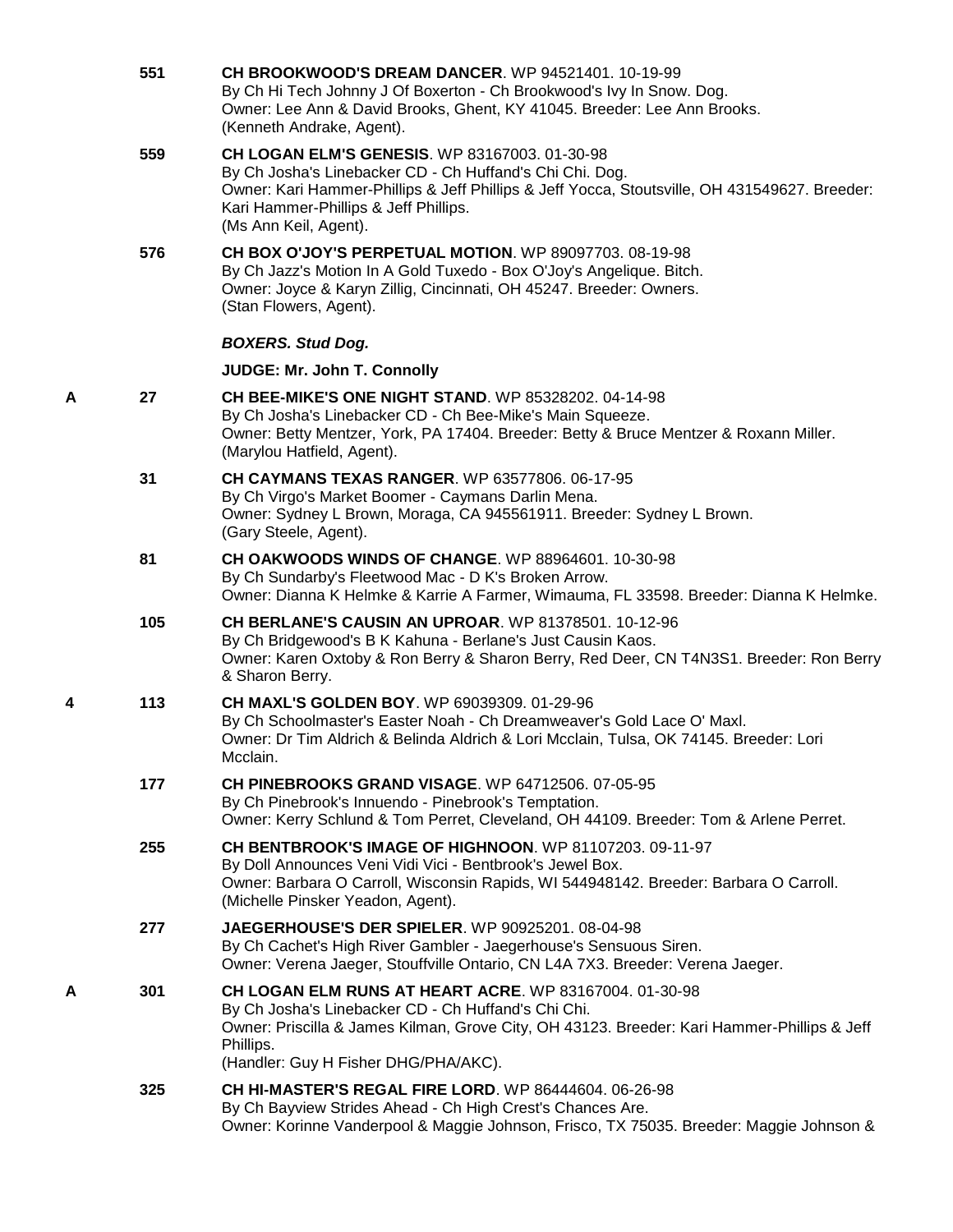|              |     | Alma Pomeroy & Adrienne Baker.<br>(Terri Galle, Agent).                                                                                                                                                                                                                            |
|--------------|-----|------------------------------------------------------------------------------------------------------------------------------------------------------------------------------------------------------------------------------------------------------------------------------------|
| A            | 375 | <b>CH CITATION'S SHILOH OF TURO.</b> WP 83484001, 11-19-97<br>By Turo's Aristocrat - Citation's Chocolate Truffle.<br>Owner: Claire Grall & Patricia Shultz, Pulaski, WI 54162. Breeder: Linda S & David A Van<br>Ausdale.<br>(James Bettis, Agent).                               |
| 1            | 383 | <b>CH HI-TECH JOHNNY J OF BOXERTON. WP 63305801. 06-02-95</b><br>By Ch Hi-Tech's Aristocrat - Ch Boxerton Crown Imperial.<br>Owner: Dr William Truesdale & Zoila Truesdale, Seekonk, MA 027713926. Breeder: Allison<br>Crowther & Jeffrey Crowther.<br>(Kimberly Pastella, Agent). |
|              | 409 | <b>CH BRAVO'S DANCE MASTER. WP 93261904. 07-30-99</b><br>By Ch Heart Acre's Escort In Black - Box Run's Porspect V Kiebla.<br>Owner: Susan Finley, Louisville, KY 40291. Breeder: Susan H Finley & Joyce Campbell DVM.<br>(Jerry Bryant, Agent).                                   |
| $\mathbf{2}$ | 411 | <b>CH CRYSTO'S IMAGE OF ARRIBA. WP 80029801. 07-10-97</b><br>By Ch Arriba Talisman Ego - Sig's Shooting Star.<br>Owner: Tony & Crystal Finney, Kannapolis, NC 28081. Breeder: Tony & Crystal Finney.<br>(Tami Mishler, Agent).                                                     |
|              | 479 | <b>CH ROSEND'S SATCHMO. WP 93889301. 10-12-99</b><br>By Ch Jems Pearl Jam - Ch Rosend's Uptown Girl.<br>Owner: Lynda Yon, Tracy, CA 95377. Breeder: Jerry & Lynda Yon & K Steele.<br>(James Bettis, Agent).                                                                        |
| A            | 543 | <b>CH ELHARLEN'S YOUR CHOICE.</b> WP--63683601. 09-14-93<br>By Elharlen' Critic's Choice - Bullock's Influence Elharlen.<br>Owner: Eleanor & Harold Foley, South Rawdon NS, CN B0N 1Z0. Breeder: Eleanor & Harold<br>Foley.                                                        |
| 3            | 551 | <b>CH BROOKWOOD'S DREAM DANCER. WP 94521401. 10-19-99</b><br>By Ch Hi Tech Johnny J Of Boxerton - Ch Brookwood's Ivy In Snow.<br>Owner: Lee Ann & David Brooks, Ghent, KY 41045. Breeder: Lee Ann Brooks.<br>(Kenneth Andrake, Agent).                                             |
|              |     | <b>BOXERS, Brood Bitch.</b>                                                                                                                                                                                                                                                        |
|              |     | <b>JUDGE: Mr. John T. Connolly</b>                                                                                                                                                                                                                                                 |
| 4            | 12  | CH XCEL'S EXQUISITE TRADITION. WP 92808404. 07-18-99<br>By Ch Sirrocco's Shine Darkly - Xcel's Portrait Of A Lady.<br>Owner: Gregory Stevens, Ocala, FL 344714636. Breeder: John B Smith.<br>(Kay L Palade, Agent).                                                                |
|              | 28  | CH BERLANE'S WISH UPON A STAR. WP 77917401. 10-12-96<br>By Ch. Bridgewood's B K Kahuna - Berlane's Just Causin Kaos.<br>Owner: Sharon & Ron Berry, Ardrossan, Alberta, CN T8E 2L5. Breeder: Ron Berry & Sharon<br>Berry.                                                           |
| 1            | 142 | <b>CH BARGARY'S RAZZMATAZZ NA. WP 79292201. 06-20-97</b><br>By Beaucoup de Fierte' CD - Ch Lonestar's Tallahassee.<br>Owner: Barbara & Gary Wadge, Lacombe, LA 70445. Breeder: Barbara & Gary Wadge.<br>(Terri Galle, Agent).                                                      |
|              | 244 | <b>CH CATERA'S THATS THE TICKET.</b> WP 76178101. 02-06-97<br>By Ch Karmel's Dream Weaver - Ch Clov Lan's Lady Lexus.<br>Owner: Karin Wilson & Sharon Taylor, Glen Burnie, MD 21060. Breeder: Cindy Spurbeck.                                                                      |
| $\mathbf{2}$ | 302 | CH VAN RIPER'S CHARISMA. WP 72063303. 06-10-96<br>By Ch Hi-Tech's Aristocrat - Hyde Park's Molly Malone.<br>Owner: Gail E & Lawrence Malone, Rutherford, NJ 07070. Breeder: Kelly Hrbek.                                                                                           |